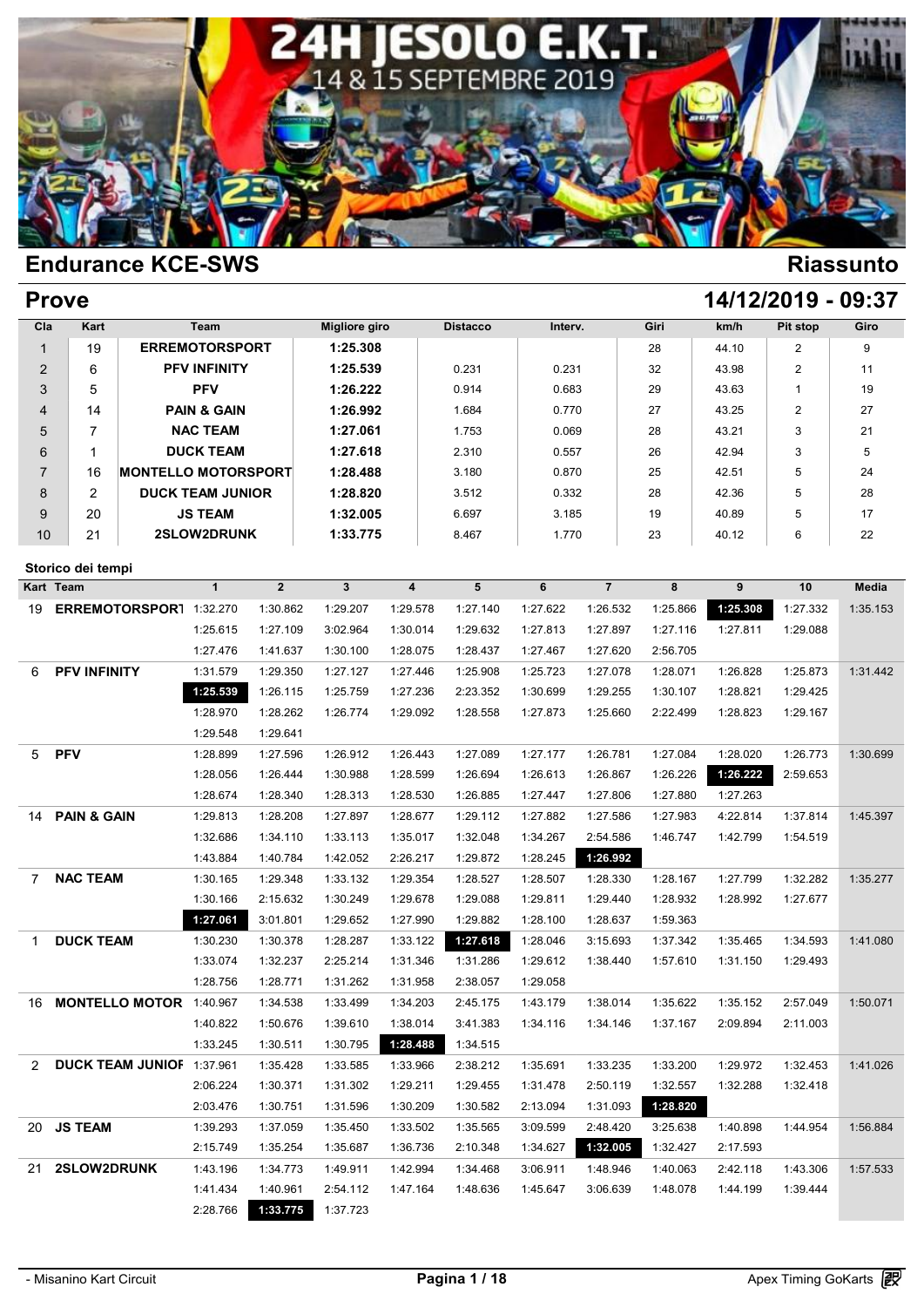

|  | Qualifiche |
|--|------------|
|--|------------|

| Qualifiche | 14/12/2019 - 10:27 |
|------------|--------------------|
|            |                    |

| 1:25.821<br>6<br><b>PFV INFINITY</b><br>$\overline{ }$<br>43.84<br>5<br>$\overline{2}$<br>19<br>1:26.298<br><b>ERREMOTORSPORT</b><br>0.477<br>0.477<br>43.59<br><b>PAIN &amp; GAIN</b><br>1:26.425<br>3<br>14<br>3<br>0.127<br>0.604<br>43.53<br><b>PFV</b><br>1:26.666<br>$\overline{4}$<br>5<br>0.845<br>0.241<br>43.41 | Giro |
|---------------------------------------------------------------------------------------------------------------------------------------------------------------------------------------------------------------------------------------------------------------------------------------------------------------------------|------|
|                                                                                                                                                                                                                                                                                                                           |      |
|                                                                                                                                                                                                                                                                                                                           |      |
|                                                                                                                                                                                                                                                                                                                           |      |
|                                                                                                                                                                                                                                                                                                                           |      |
| 5<br><b>NAC TEAM</b><br>1:26.986<br>2<br>1.165<br>0.320<br>43.25                                                                                                                                                                                                                                                          |      |
| <b>DUCK TEAM</b><br>1:27.886<br>6<br>2.065<br>0.900<br>42.81                                                                                                                                                                                                                                                              |      |
| $\overline{7}$<br>$\overline{2}$<br><b>DUCK TEAM JUNIOR</b><br>1:28.516<br>6<br>2.695<br>0.630<br>42.50<br>4                                                                                                                                                                                                              |      |
| <b>MONTELLO MOTORSPORT</b><br>1:30.171<br>16<br>8<br>1.655<br>4.350<br>7<br>41.72                                                                                                                                                                                                                                         |      |
| <b>JS TEAM</b><br>1:30.236<br>9<br>20<br>6<br>6<br>4.415<br>0.065<br>41.69                                                                                                                                                                                                                                                |      |
| 10<br>21<br>2SLOW2DRUNK<br>1:30.539<br>6<br>5<br>4.718<br>0.303<br>41.55                                                                                                                                                                                                                                                  |      |

### **Storico dei tempi**

|               | Storico dei tempi       |          |          |          |          |          |          |          |   |   |    |          |
|---------------|-------------------------|----------|----------|----------|----------|----------|----------|----------|---|---|----|----------|
|               | Kart Team               |          |          | 3        | 4        | 5        | 6        |          | 8 | 9 | 10 | Media    |
| 6.            | <b>PFV INFINITY</b>     | 1:28.418 | 1:27.419 | 1:28.218 | 1:27.962 | 1:25.821 | 1:27.726 | 1:27.730 |   |   |    | 1:27.613 |
| 19            | <b>ERREMOTORSPORT</b>   | 1:26.298 | 1:26.551 | 1:27.421 | 1:27.638 | 1:26.915 | 1:26.833 | 1:26.898 |   |   |    | 1:26.936 |
| 14            | <b>PAIN &amp; GAIN</b>  | 1:31.686 | 1:27.374 | 1:26.425 | 1:27.183 | 1:27.156 | 1:26.967 | 1:28.283 |   |   |    | 1:27.867 |
| 5             | <b>PFV</b>              | 1:28.179 | 1:27.727 | 1:28.359 | 1:27.572 | 1:27.695 | 1:26.958 | 1:26.666 |   |   |    | 1:27.593 |
|               | <b>NAC TEAM</b>         | 1:28.161 | 1:26.986 | 1:27.954 | 1:27.367 | 1:27.891 | 1:34.083 | 1:28.287 |   |   |    | 1:28.675 |
|               | <b>DUCK TEAM</b>        | 1:29.808 | 1:28.681 | 1:28.648 | 1:40.058 | 1:30.105 | 1:28.221 | 1:27.886 |   |   |    | 1:30.486 |
| $\mathcal{P}$ | <b>DUCK TEAM JUNIOF</b> | 1:30.206 | 1:29.018 | 1:29.275 | 1:28.516 | 1:31.132 | 1:29.257 |          |   |   |    | 1:29.567 |
| 16            | <b>MONTELLO MOTOR</b>   | 1:31.757 | 1:31.759 | 1:30.609 | 1:30.979 | 1:31.224 | 1:31.043 | 1:30.171 |   |   |    | 1:31.077 |
| 20            | <b>JS TEAM</b>          | 1:30.895 | 1:32.632 | 1:37.479 | 1:32.559 | 1:30.312 | 1:30.236 |          |   |   |    | 1:32.352 |
| 21            | 2SLOW2DRUNK             | 1:37.517 | 1:38.588 | 1:31.023 | 1:31.256 | 1:30.539 | 1:31.024 |          |   |   |    | 1:33.324 |

# **Finale 14/12/2019 - 10:55**

| Cla            | Kart | Team                       | Giri | <b>Tempo</b> | <b>Distacco</b> | Interv. | Migliore giro | Pit stop | <b>Modello</b> |
|----------------|------|----------------------------|------|--------------|-----------------|---------|---------------|----------|----------------|
| $\mathbf{1}$   | 6    | <b>PFV INFINITY</b>        | 301  | 6:00:09.747  |                 |         | 1:02.427      | 15       | <b>GENT</b>    |
| 2              | ⇁    | <b>NAC TEAM</b>            | 301  | 6:00:49.730  | 39.983          | 39.983  | 1:02.517      | 15       | <b>GENT</b>    |
| 3              | 19   | <b>ERREMOTORSPORT</b>      | 301  | 6:01:10.900  | 1:01.153        | 21.170  | 1:02.259      | 15       | <b>GENT</b>    |
| $\overline{4}$ | 5    | <b>PFV</b>                 | 301  | 6:01:12.210  | 1:02.463        | 1.310   | 1:02.223      | 15       | <b>GENT</b>    |
| 5              |      | <b>DUCK TEAM</b>           | 298  | 6:00:34.399  | 3 Giri          | 3 Giri  | 1:02.417      | 15       | <b>PRO</b>     |
| 6              | 2    | <b>DUCK TEAM JUNIOR</b>    | 292  | 6:00:26.944  | 9 Giri          | 6 Giri  | 1:03.175      | 15       | <b>PRO</b>     |
| $\overline{7}$ | 14   | <b>PAIN &amp; GAIN</b>     | 291  | 6:00:36.410  | 10 Giri         | l Giro  | 1:02.771      | 15       | <b>PRO</b>     |
| 8              | 16   | <b>MONTELLO MOTORSPORT</b> | 290  | 6:00:50.311  | 11 Giri         | 1 Giro  | 1:03.457      | 15       | <b>PRO</b>     |
| 9              | 21   | 2SLOW2DRUNK                | 282  | 6:01:03.800  | 19 Giri         | 8 Giri  | 1:03.272      | 17       | <b>PRO</b>     |
| 10             | 20   | <b>JS TEAM</b>             | 274  | 6:00:39.768  | 27 Giri         | 8 Giri  | 1:04.229      | 20       | <b>PRO</b>     |

### **Storico dei tempi**

|                                                       |          | 3        | 4        | 5        | 6        |          | 8        | 9        | 10       | <b>Media</b> |
|-------------------------------------------------------|----------|----------|----------|----------|----------|----------|----------|----------|----------|--------------|
| 1:26.835                                              | 1:27.359 | 1:26.848 | 1:26.598 | 1:26.615 | 1:26.488 | 1:27.190 | 1:26.265 | 1:26.496 | 1:26.695 | 1:11.793     |
| 1:25.789                                              | 1:26.222 | 1:25.962 | 1:26.268 | 1:26.068 | 1:24.817 | 1:25.808 | 1:26.398 | 1:24.473 | 1:24.961 |              |
| 2:49.614                                              | 1:26.557 | 1:25.971 | 1:24.209 | 1:24.330 | 1:23.994 | 1:23.521 | 1:23.037 | 1:22.577 | 1:22.475 |              |
| 1:21.910                                              | 2:47.263 | 2:46.262 | 2:45.499 | 1:22.454 | 1:20.012 | 1:18.705 | 1:19.913 | 1:17.603 | 1:18.298 |              |
| 1:16.716                                              | 1:18.610 | 1:17.139 | 1:17.879 | 1:15.599 | 1:16.241 | 1:16.922 | 1:21.389 | 1:16.570 | 1:13.568 |              |
| Storico dei tempi<br>Kart Team<br><b>PFV INFINITY</b> |          |          |          |          |          |          |          |          |          |              |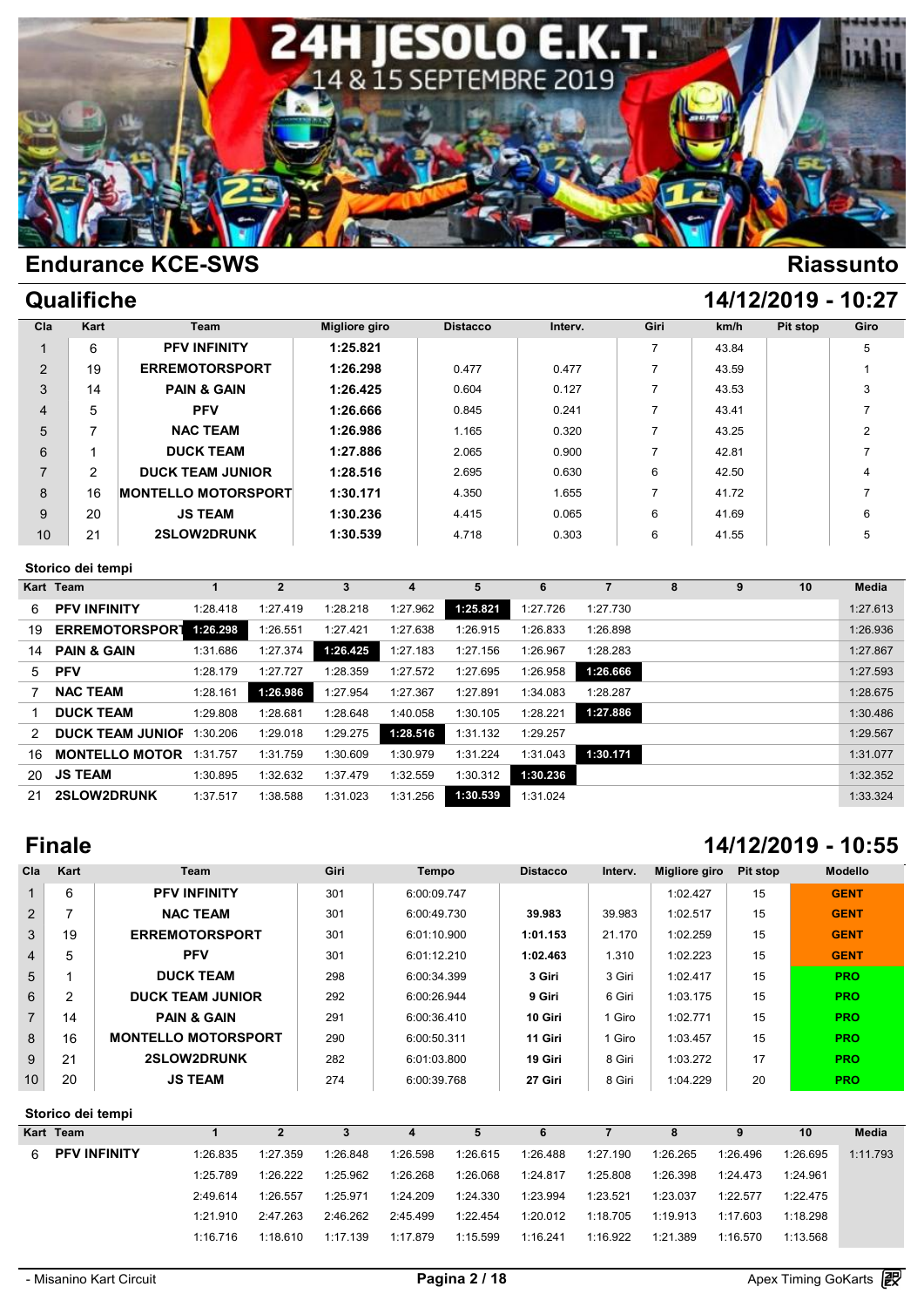

| <b>Endurance KCE-SWS</b> |              |              |              |          |          |          |                |          |          |          | <b>Riassunto</b> |
|--------------------------|--------------|--------------|--------------|----------|----------|----------|----------------|----------|----------|----------|------------------|
| Kart Team                | $\mathbf{1}$ | $\mathbf{2}$ | $\mathbf{3}$ | 4        | 5        | 6        | $\overline{7}$ | 8        | 9        | 10       | Media            |
|                          | 2:42.261     | 1:17.264     | 1:16.135     | 2:37.537 | 1:14.271 | 1:14.579 | 1:12.959       | 1:11.002 | 1:11.754 | 1:11.165 |                  |
|                          | 1:09.911     | 1:09.568     | 1:09.715     | 1:09.048 | 1:09.847 | 1:08.816 | 1:09.013       | 1:10.686 | 1:09.884 | 1:08.788 |                  |
|                          | 1:09.742     | 1:08.186     | 1:06.869     | 1:16.885 | 1:08.737 | 1:05.830 | 1:09.827       | 1:08.530 | 2:33.022 | 1:08.321 |                  |
|                          | 1:07.391     | 1:06.445     | 1:06.525     | 1:05.837 | 1:05.352 | 1:05.877 | 1:05.215       | 1:04.735 | 1:04.833 | 1:04.556 |                  |
|                          | 1:04.647     | 1:04.354     | 1:04.314     | 1:04.350 | 1:04.705 | 1:04.416 | 1:04.146       | 1:04.332 | 1:04.291 | 1:03.927 |                  |
|                          | 1:05.352     | 1:04.512     | 1:04.765     | 1:04.326 | 1:04.565 | 1:04.321 | 1:03.992       | 1:03.948 | 1:03.506 | 1:04.352 |                  |
|                          | 1:04.201     | 1:03.639     | 1:04.695     | 1:03.880 | 1:03.705 | 1:03.917 | 2:29.963       | 1:06.735 | 1:04.732 | 1:04.214 |                  |
|                          | 1:03.955     | 1:03.718     | 1:04.152     | 1:03.911 | 1:03.597 | 1:03.719 | 1:03.759       | 1:03.214 | 1:04.045 | 1:04.264 |                  |
|                          | 1:05.255     | 1:03.650     | 1:03.747     | 1:03.717 | 1:03.543 | 1:03.512 | 1:03.827       | 1:03.616 | 1:03.667 | 1:03.701 |                  |
|                          | 1:03.599     | 1:03.561     | 1:03.778     | 2:30.493 | 1:05.110 | 1:04.476 | 1:04.436       | 1:04.294 | 1:04.080 | 1:04.085 |                  |
|                          | 1:04.041     | 1:03.891     | 1:03.829     | 1:03.658 | 1:05.067 | 1:04.007 | 1:03.710       | 1:03.661 | 1:03.519 | 1:03.242 |                  |
|                          | 1:03.382     | 1:03.845     | 1:03.485     | 1:03.957 | 1:03.826 | 1:03.722 | 1:03.823       | 1:03.567 | 1:03.279 | 1:03.067 |                  |
|                          | 2:29.884     | 1:04.246     | 1:03.591     | 1:04.436 | 1:03.437 | 1:03.487 | 1:03.136       | 1:03.202 | 1:02.963 | 1:03.151 |                  |
|                          | 1:03.078     | 1:04.159     | 1:03.040     | 1:02.964 | 1:02.805 | 1:03.433 | 1:03.527       | 1:03.186 | 1:02.950 | 1:02.914 |                  |
|                          | 1:02.857     | 1:03.035     | 1:03.113     | 1:02.794 | 1:03.719 | 1:02.781 | 1:02.924       | 2:30.600 | 1:05.192 | 1:04.159 |                  |
|                          | 1:03.586     | 1:03.142     | 1:03.907     | 1:04.433 | 1:03.546 | 1:03.327 | 1:05.822       | 1:03.910 | 1:03.767 | 1:03.675 |                  |
|                          | 1:03.492     | 1:03.236     | 1:05.819     | 1:03.428 | 1:03.377 | 1:04.476 | 1:03.319       | 1:03.105 | 1:03.095 | 1:04.349 |                  |
|                          | 1:03.522     | 1:03.207     | 1:03.887     | 1:03.913 | 2:28.353 | 1:03.394 | 1:03.351       | 1:02.942 | 1:02.970 | 1:02.644 |                  |
|                          | 1:02.737     | 1:02.603     | 1:02.891     | 1:02.721 | 1:02.543 | 1:02.815 | 1:03.125       | 1:03.036 | 1:03.692 | 1:03.282 |                  |
|                          | 1:02.631     | 1:03.128     | 1:02.750     | 1:02.716 | 1:03.228 | 1:02.727 | 1:02.726       | 1:02.686 | 1:02.828 | 1:02.717 |                  |
|                          | 1:02.693     | 2:28.653     | 1:03.394     | 1:03.128 | 1:03.123 | 1:03.131 | 1:02.991       | 1:03.013 | 1:02.872 | 1:03.225 |                  |
|                          | 1:03.088     | 1:02.945     | 1:03.480     | 1:02.949 | 1:03.126 | 1:03.440 | 1:02.966       | 1:03.151 | 1:03.051 | 1:02.870 |                  |
|                          | 1:02.897     | 1:02.768     | 1:02.822     | 1:02.848 | 1:02.502 | 1:02.508 | 1:02.561       | 1:02.647 | 2:28.578 | 1:03.261 |                  |
|                          | 1:02.427     | 1:06.684     | 1:03.057     | 1:02.861 | 1:02.572 | 1:02.534 | 2:28.516       | 1:03.263 | 1:03.068 | 1:03.010 |                  |
|                          | 1:02.693     | 1:03.360     | 1:04.090     | 1:03.111 | 1:02.597 | 1:02.629 | 1:02.775       | 1:02.809 | 1:02.700 | 1:02.466 |                  |
|                          | 1:02.734     |              |              |          |          |          |                |          |          |          |                  |
| <b>NAC TEAM</b><br>7     | 1:29.578     | 1:27.631     | 1:27.977     | 1:27.288 | 1:26.415 | 1:27.732 | 1:27.490       | 1:27.071 | 1:26.538 | 2:49.659 | 1:11.919         |
|                          | 1:25.653     | 1:26.920     | 1:25.500     | 1:24.685 | 1:25.608 | 1:24.773 | 1:25.383       | 1:24.972 | 1:24.450 | 1:24.881 |                  |
|                          | 1:23.967     | 1:24.325     | 1:23.781     | 1:24.667 | 1:24.148 | 1:23.156 | 1:23.914       | 1:23.171 | 1:23.193 | 1:23.361 |                  |
|                          | 2:50.343     | 2:47.282     | 1:22.103     | 2:47.173 | 1:21.609 | 1:19.914 | 1:18.976       | 1:20.176 | 1:19.239 | 1:19.849 |                  |
|                          | 1:17.483     | 1:17.553     | 1:15.768     | 1:17.000 | 1:14.356 | 1:14.062 | 1:15.404       | 1:14.967 | 1:13.069 | 1:13.621 |                  |
|                          | 1:14.769     | 1:14.387     | 1:13.319     | 1:12.162 | 1:11.802 | 1:10.960 | 2:38.570       | 1:13.662 | 1:11.973 | 1:10.608 |                  |
|                          | 1:09.660     | 1:10.149     | 1:11.550     | 1:09.794 | 1:09.510 | 1:08.986 | 1:09.887       | 1:09.273 | 1:08.858 | 1:09.261 |                  |
|                          | 1:08.344     | 1:08.241     | 1:07.430     | 1:07.230 | 1:08.402 | 1:08.498 | 1:06.644       | 1:07.435 | 1:06.666 | 1:07.980 |                  |
|                          | 1:06.184     | 2:36.076     | 1:06.299     | 1:06.265 | 1:06.125 | 1:05.438 | 1:05.326       | 1:05.511 | 1:05.306 | 1:05.062 |                  |
|                          | 1:05.275     | 1:04.932     | 1:05.414     | 1:04.878 | 1:04.797 | 1:04.823 | 1:06.310       | 1:04.956 | 1:04.692 | 1:04.875 |                  |
|                          | 1:05.203     | 1:04.529     | 2:31.327     | 1:05.401 | 1:05.182 | 1:05.365 | 1:04.690       | 1:04.750 | 1:05.384 | 1:04.795 |                  |
|                          | 1:04.938     | 1:04.835     | 2:31.729     | 1:05.029 | 1:05.024 | 1:04.871 | 1:04.533       | 1:06.020 | 1:04.825 | 1:04.365 |                  |
|                          | 1:04.531     | 1:04.481     | 1:04.374     | 1:04.198 | 1:04.227 | 1:04.315 | 1:04.180       | 1:04.168 | 1:06.365 | 1:04.161 |                  |
|                          | 1:04.761     | 1:04.134     | 1:04.121     | 1:03.874 | 1:03.898 | 1:04.101 | 1:04.788       | 1:04.157 | 1:04.397 | 2:30.475 |                  |
|                          | 1:04.876     | 1:04.226     | 1:04.903     | 1:04.065 | 1:04.212 | 1:04.431 | 1:04.025       | 1:04.178 | 1:03.891 | 1:04.896 |                  |
|                          | 1:03.953     | 1:04.989     | 1:03.973     | 1:04.573 | 1:04.011 | 1:03.717 | 1:03.827       | 1:03.678 | 1:04.039 | 1:03.674 |                  |
|                          | 1:03.443     | 1:03.458     | 1:03.295     | 1:03.333 | 1:03.639 | 1:03.199 | 2:31.964       | 1:05.470 | 1:04.479 | 1:04.281 |                  |
|                          | 1:03.875     | 1:03.808     | 1:03.887     | 2:29.005 | 1:04.336 | 1:03.550 | 1:03.649       | 1:03.754 | 1:03.466 | 1:03.401 |                  |
|                          | 1:03.475     | 1:03.282     | 1:03.048     | 1:03.213 | 1:03.146 | 1:02.904 | 1:03.015       | 1:03.132 | 1:03.595 | 1:03.467 |                  |
|                          | 1:03.128     | 1:03.164     | 1:03.034     | 1:03.133 | 1:03.290 | 2:30.678 | 1:04.613       | 1:04.057 | 1:03.584 | 1:02.841 |                  |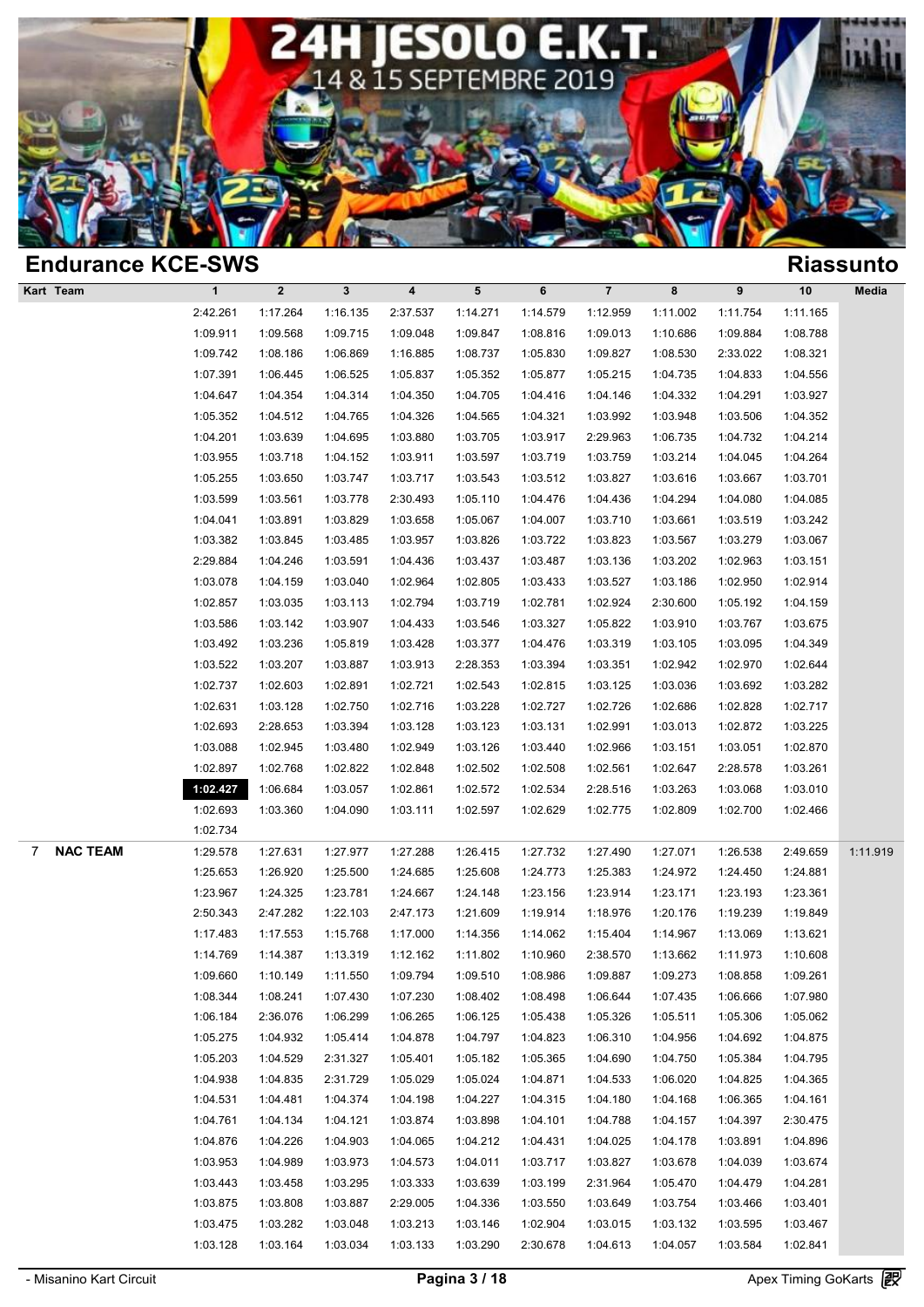

| <b>Endurance KCE-SWS</b>      |              |                  |          |                  |          |          |                |          |          |          | <b>Riassunto</b> |
|-------------------------------|--------------|------------------|----------|------------------|----------|----------|----------------|----------|----------|----------|------------------|
| Kart Team                     | $\mathbf{1}$ | $\boldsymbol{2}$ | 3        | $\boldsymbol{4}$ | 5        | 6        | $\overline{7}$ | 8        | 9        | 10       | Media            |
|                               | 1:04.026     | 1:03.045         | 1:03.452 | 1:03.095         | 1:03.153 | 1:03.047 | 1:02.862       | 1:02.854 | 1:03.067 | 1:03.338 |                  |
|                               | 1:03.057     | 1:03.199         | 1:02.968 | 1:03.015         | 1:03.106 | 1:02.866 | 1:02.951       | 1:02.517 | 1:02.921 | 1:02.698 |                  |
|                               | 1:02.711     | 1:02.797         | 1:03.100 | 2:29.389         | 1:04.076 | 1:03.757 | 1:03.565       | 1:04.142 | 1:03.380 | 1:03.401 |                  |
|                               | 1:04.114     | 1:03.506         | 1:03.340 | 1:03.148         | 1:03.176 | 1:03.097 | 1:05.975       | 1:03.731 | 1:03.450 | 1:03.329 |                  |
|                               | 1:03.252     | 1:03.333         | 1:03.412 | 1:03.349         | 1:03.354 | 1:03.262 | 1:03.146       | 1:03.818 | 1:03.308 | 1:03.735 |                  |
|                               | 2:29.790     | 1:03.882         | 1:04.668 | 1:03.671         | 1:03.464 | 1:03.261 | 1:03.145       | 1:03.876 | 1:03.256 | 1:05.397 |                  |
|                               | 1:03.167     | 1:03.252         | 1:03.459 | 1:03.462         | 1:03.442 | 1:03.280 | 1:03.264       | 1:03.031 | 1:03.172 | 1:03.009 |                  |
|                               | 1:03.146     | 1:03.033         | 1:03.172 | 1:03.238         | 1:03.033 | 1:03.025 | 1:03.495       | 2:30.296 | 1:03.763 | 1:03.446 |                  |
|                               | 1:04.182     | 1:03.570         | 1:03.434 | 1:03.411         | 1:03.416 | 1:03.442 | 1:03.134       | 1:02.940 | 1:03.937 | 1:03.546 |                  |
|                               | 1:03.946     | 1:03.574         | 1:03.300 | 1:03.416         | 1:03.331 | 1:03.329 | 1:03.331       | 1:03.080 | 1:03.067 | 1:04.054 |                  |
|                               | 1:03.240     |                  |          |                  |          |          |                |          |          |          |                  |
| ERREMOTORSPORT 1:28.663<br>19 |              | 1:27.920         | 1:27.698 | 1:27.368         | 1:26.413 | 1:26.776 | 1:27.233       | 1:26.612 | 1:25.750 | 1:25.237 | 1:11.991         |
|                               | 1:25.990     | 1:26.319         | 1:26.537 | 1:26.407         | 1:25.308 | 1:26.208 | 1:25.890       | 1:26.422 | 2:55.176 | 1:26.371 |                  |
|                               | 1:25.651     | 1:24.131         | 1:25.743 | 1:23.704         | 1:24.022 | 1:23.511 | 1:23.607       | 1:23.214 | 1:22.881 | 1:21.727 |                  |
|                               | 1:21.542     | 1:21.323         | 1:22.244 | 1:21.060         | 2:47.680 | 1:21.370 | 1:21.272       | 1:20.614 | 1:19.727 | 1:19.931 |                  |
|                               | 1:19.562     | 1:19.613         | 1:18.909 | 1:17.939         | 1:17.383 | 1:17.616 | 1:17.039       | 1:17.876 | 2:41.936 | 1:19.422 |                  |
|                               | 1:16.462     | 1:14.358         | 1:14.441 | 1:14.193         | 1:13.580 | 1:13.309 | 1:14.113       | 1:11.043 | 1:11.859 | 1:11.195 |                  |
|                               | 1:10.542     | 1:12.250         | 2:36.994 | 1:09.987         | 1:10.328 | 1:09.574 | 1:08.873       | 1:09.798 | 1:08.593 | 1:09.276 |                  |
|                               | 1:09.046     | 1:08.823         | 1:09.167 | 1:07.929         | 1:08.638 | 1:09.404 | 1:08.165       | 1:06.659 | 2:33.308 | 1:09.029 |                  |
|                               | 1:06.389     | 1:06.644         | 1:06.857 | 1:06.389         | 1:06.109 | 1:05.583 | 1:05.238       | 1:05.493 | 1:04.663 | 1:05.271 |                  |
|                               | 1:04.998     | 1:04.794         | 1:04.528 | 1:04.458         | 1:04.466 | 2:31.225 | 1:04.884       | 1:04.840 | 1:05.567 | 1:04.760 |                  |
|                               | 1:04.736     | 1:04.346         | 1:04.546 | 1:04.473         | 1:04.566 | 1:04.973 | 1:04.373       | 1:04.684 | 1:04.367 | 1:04.146 |                  |
|                               | 1:04.359     | 1:04.023         | 1:03.985 | 1:03.795         | 2:31.985 | 1:05.036 | 1:05.679       | 1:05.040 | 1:04.913 | 1:04.575 |                  |
|                               | 1:04.682     | 1:04.253         | 1:04.952 | 1:03.894         | 1:04.324 | 1:04.597 | 1:04.141       | 1:04.874 | 1:04.067 | 1:06.392 |                  |
|                               | 1:05.145     | 1:03.988         | 1:03.985 | 1:04.948         | 1:03.762 | 1:04.107 | 1:04.244       | 2:32.180 | 1:04.964 | 1:04.388 |                  |
|                               | 1:04.276     | 1:04.950         | 1:04.704 | 1:04.207         | 1:04.053 | 1:04.736 | 1:04.272       | 1:04.523 | 1:04.006 | 1:04.140 |                  |
|                               | 1:03.804     | 1:05.335         | 1:03.994 | 1:04.385         | 1:04.510 | 1:03.571 | 1:04.102       | 1:03.734 | 1:04.135 | 1:03.711 |                  |
|                               | 1:03.233     | 1:03.403         | 2:29.811 | 1:04.293         | 1:03.422 | 1:03.251 | 1:03.148       | 1:03.119 | 1:02.709 | 1:02.893 |                  |
|                               | 1:02.672     | 1:03.130         | 1:03.311 | 1:02.765         | 1:02.770 | 1:02.416 | 1:03.260       | 1:02.644 | 1:02.729 | 1:02.660 |                  |
|                               | 1:02.813     | 1:02.509         | 1:02.341 | 1:02.620         | 1:02.742 | 1:03.110 | 1:02.449       | 1:02.669 | 1:02.600 | 2:31.892 |                  |
|                               | 1:03.900     | 1:04.830         | 1:03.353 | 1:03.034         | 1:03.047 | 1:03.080 | 1:03.000       | 1:02.982 | 1:06.776 | 1:03.346 |                  |
|                               | 2:28.467     | 1:03.690         | 1:03.234 | 1:03.651         | 1:03.165 | 1:02.854 | 1:03.138       | 1:03.122 | 1:02.856 | 1:03.419 |                  |
|                               | 1:02.696     | 1:04.879         | 1:03.098 | 2:31.966         | 1:05.146 | 1:04.921 | 1:03.746       | 1:03.685 | 1:03.458 | 1:03.373 |                  |
|                               | 1:03.516     | 1:03.439         | 1:03.387 | 1:03.493         | 1:03.351 | 1:03.101 | 1:03.320       | 1:03.146 | 1:02.719 | 1:03.631 |                  |
|                               | 1:03.328     | 1:03.149         | 1:02.932 | 1:02.963         | 1:03.748 | 2:28.838 | 1:03.149       | 1:03.485 | 1:03.249 | 1:02.491 |                  |
|                               | 1:05.368     | 1:02.510         | 1:02.291 | 1:02.353         | 1:02.280 | 1:03.073 | 1:02.432       | 1:02.283 | 1:02.805 | 1:03.067 |                  |
|                               | 1:02.497     | 1:02.405         | 1:02.354 | 1:02.472         | 1:02.259 | 1:02.382 | 1:02.526       | 1:02.419 | 2:30.670 | 1:04.268 |                  |
|                               | 1:03.854     | 1:03.341         | 1:03.772 | 1:03.507         | 1:04.212 | 1:03.531 | 1:03.298       | 1:03.384 | 1:02.912 | 1:03.139 |                  |
|                               | 1:02.981     | 1:02.906         | 1:02.764 | 1:03.053         | 1:04.567 | 1:03.067 | 1:02.907       | 1:02.828 | 2:28.749 | 1:03.810 |                  |
|                               | 1:03.566     | 1:03.075         | 1:03.115 | 1:03.218         | 1:04.373 | 1:03.292 | 1:03.514       | 1:03.058 | 1:03.386 | 1:03.544 |                  |
|                               | 1:03.383     | 1:03.041         | 1:03.172 | 1:03.174         | 1:03.092 | 1:02.990 | 1:03.224       | 1:03.106 | 1:03.017 | 1:03.304 |                  |
|                               | 1:04.599     |                  |          |                  |          |          |                |          |          |          |                  |
| <b>PFV</b><br>5               | 1:26.918     | 1:27.318         | 1:27.192 | 1:26.254         | 1:26.833 | 1:26.620 | 1:26.883       | 1:26.569 | 1:26.137 | 1:27.400 | 1:12.000         |
|                               | 1:26.047     | 1:26.713         | 2:51.667 | 1:27.069         | 1:27.546 | 1:27.322 | 1:26.522       | 2:52.674 | 1:26.614 | 1:24.870 |                  |
|                               | 1:25.748     | 1:26.527         | 1:24.584 | 1:24.477         | 1:24.215 | 1:25.066 | 1:22.835       | 1:24.430 | 1:23.278 | 2:51.967 |                  |
|                               | 1:24.520     | 1:22.959         | 1:22.038 | 1:20.562         | 1:20.457 | 1:19.871 | 1:20.146       | 1:20.104 | 1:19.749 | 1:19.505 |                  |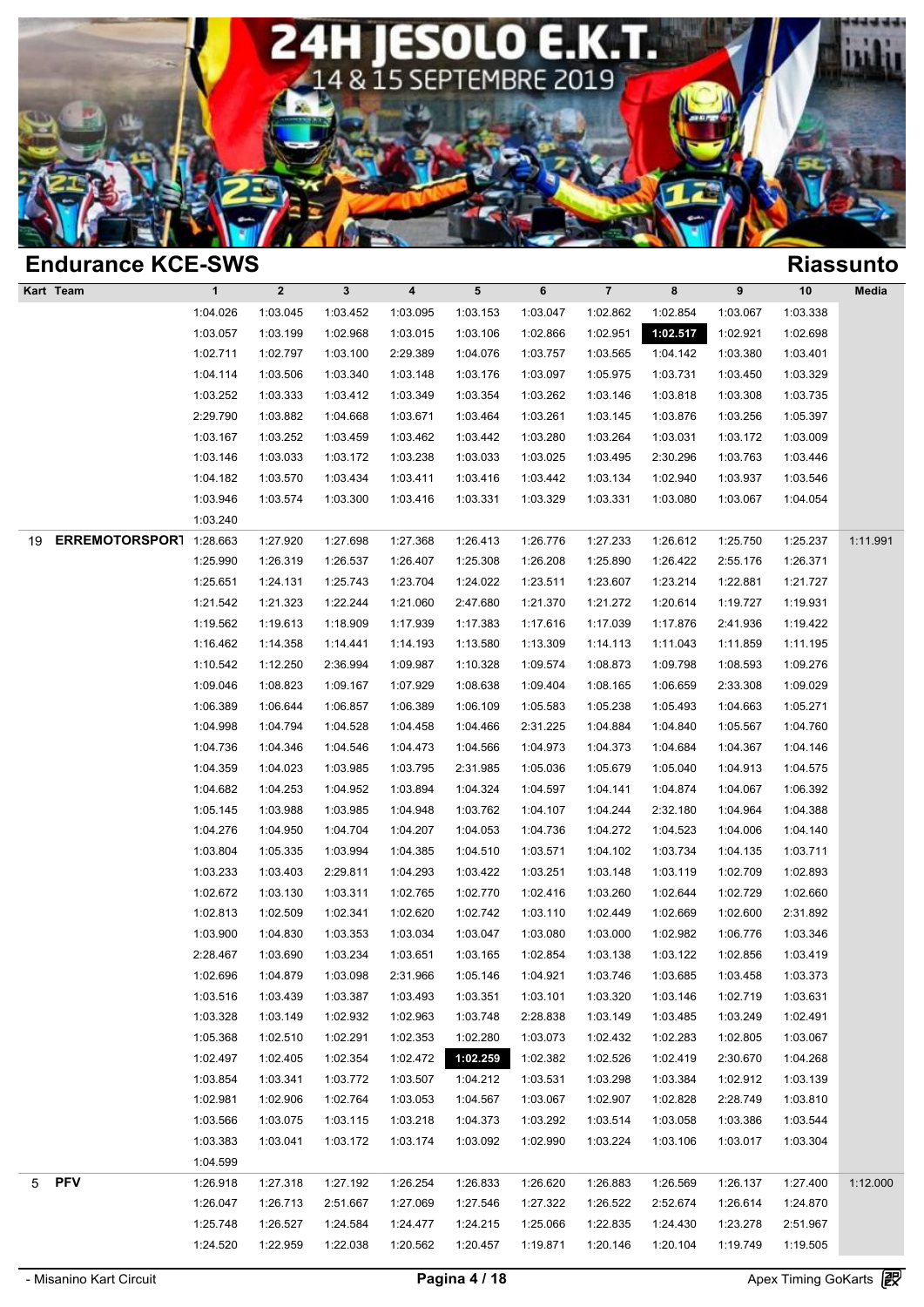

| <b>Endurance KCE-SWS</b> |              |             |              |                         |          |          |                |          |          |          | <b>Riassunto</b> |
|--------------------------|--------------|-------------|--------------|-------------------------|----------|----------|----------------|----------|----------|----------|------------------|
| Kart Team                | $\mathbf{1}$ | $\mathbf 2$ | $\mathbf{3}$ | $\overline{\mathbf{4}}$ | 5        | 6        | $\overline{7}$ | 8        | 9        | 10       | Media            |
|                          | 1:18.793     | 1:18.941    | 1:18.309     | 1:17.696                | 1:17.782 | 1:19.029 | 1:17.725       | 1:17.059 | 1:18.667 | 2:40.492 |                  |
|                          | 1:15.349     | 1:13.048    | 1:12.628     | 1:11.370                | 1:11.629 | 1:10.769 | 1:10.522       | 1:10.675 | 1:10.240 | 1:11.005 |                  |
|                          | 1:10.286     | 1:09.900    | 1:10.077     | 1:09.261                | 1:08.912 | 1:09.339 | 1:09.023       | 1:09.113 | 1:08.465 | 1:08.609 |                  |
|                          | 1:08.716     | 1:08.151    | 1:07.556     | 1:08.181                | 2:35.790 | 1:09.178 | 1:09.113       | 1:07.232 | 1:07.493 | 1:06.889 |                  |
|                          | 1:06.576     | 1:06.346    | 1:06.332     | 1:05.799                | 1:05.572 | 1:05.557 | 1:05.274       | 1:05.716 | 1:05.530 | 1:04.913 |                  |
|                          | 1:04.546     | 1:04.590    | 1:04.517     | 1:04.445                | 1:04.654 | 1:04.454 | 1:05.823       | 1:04.621 | 1:04.943 | 1:04.447 |                  |
|                          | 1:05.954     | 1:04.982    | 2:32.017     | 1:07.926                | 1:05.702 | 1:05.177 | 1:05.475       | 1:05.003 | 1:04.777 | 1:04.983 |                  |
|                          | 1:05.679     | 1:05.220    | 1:04.552     | 1:04.697                | 1:04.561 | 1:04.563 | 1:04.726       | 1:04.469 | 1:04.731 | 1:04.327 |                  |
|                          | 1:04.611     | 1:06.003    | 1:04.827     | 1:04.675                | 1:04.648 | 1:05.019 | 1:04.871       | 1:04.761 | 2:32.186 | 1:05.017 |                  |
|                          | 1:04.458     | 1:04.017    | 1:05.402     | 1:04.521                | 1:03.722 | 1:04.090 | 1:04.210       | 1:04.243 | 1:04.839 | 1:04.605 |                  |
|                          | 1:04.029     | 1:03.990    | 1:03.973     | 1:04.118                | 1:04.578 | 1:04.449 | 1:05.991       | 1:05.030 | 1:03.875 | 1:04.230 |                  |
|                          | 1:04.134     | 1:03.563    | 1:03.387     | 1:04.129                | 1:03.593 | 1:03.668 | 2:31.006       | 1:06.182 | 1:05.687 | 1:05.007 |                  |
|                          | 1:04.718     | 2:30.004    | 1:03.893     | 1:04.306                | 1:03.616 | 1:03.766 | 1:03.559       | 1:03.026 | 1:04.323 | 1:03.375 |                  |
|                          | 1:02.672     | 1:03.330    | 1:03.157     | 1:02.862                | 1:02.322 | 1:02.572 | 1:02.731       | 1:02.914 | 1:02.491 | 1:03.086 |                  |
|                          | 1:02.905     | 1:02.580    | 1:02.529     | 1:02.806                | 1:02.806 | 1:04.663 | 1:02.888       | 1:02.653 | 2:30.477 | 2:28.279 |                  |
|                          | 1:03.818     | 1:03.743    | 1:03.117     | 1:03.380                | 1:04.445 | 1:03.218 | 1:03.831       | 1:03.327 | 1:03.548 | 1:03.365 |                  |
|                          | 1:02.988     | 1:03.156    | 1:03.844     | 1:03.042                | 1:03.138 | 1:03.815 | 1:03.638       | 1:04.110 | 1:03.436 | 1:02.922 |                  |
|                          | 1:03.072     | 1:06.691    | 1:03.112     | 1:03.096                | 1:03.461 | 1:03.365 | 1:03.084       | 2:30.244 | 1:05.287 | 1:04.215 |                  |
|                          | 1:04.752     | 1:05.575    | 1:04.712     | 1:04.563                | 2:29.181 | 1:03.436 | 1:03.637       | 1:03.043 | 1:04.829 | 1:03.043 |                  |
|                          | 1:02.814     | 1:02.573    | 1:02.693     | 1:02.772                | 1:02.581 | 1:02.703 | 1:03.693       | 1:02.725 | 1:03.862 | 1:02.573 |                  |
|                          | 1:03.416     | 1:02.797    | 1:02.366     | 1:02.356                | 1:06.329 | 1:02.983 | 1:02.507       | 1:03.147 | 1:03.628 | 1:02.707 |                  |
|                          | 1:02.963     | 1:02.804    | 2:35.958     | 1:05.729                | 1:04.515 | 1:03.738 | 1:03.501       | 1:03.310 | 1:03.606 | 1:03.012 |                  |
|                          | 1:03.187     | 1:03.223    | 1:03.469     | 1:03.269                | 1:03.144 | 1:03.091 | 1:03.941       | 1:03.245 | 1:02.964 | 1:02.840 |                  |
|                          | 1:02.710     | 1:02.583    | 1:02.892     | 1:02.801                | 1:02.949 | 1:03.940 | 1:02.758       | 1:02.665 | 1:02.914 | 2:27.605 |                  |
|                          | 1:03.089     | 1:02.703    | 1:02.606     | 1:02.736                | 1:02.808 | 1:02.580 | 1:03.164       | 1:02.414 | 1:02.234 | 1:02.223 |                  |
|                          | 1:02.586     | 1:02.998    | 1:02.509     | 1:02.300                | 1:02.345 | 1:03.747 | 1:02.981       | 1:02.854 | 1:02.678 | 1:02.610 |                  |
|                          | 1:02.965     |             |              |                         |          |          |                |          |          |          |                  |
| <b>DUCK TEAM</b><br>1    | 1:28.610     | 1:29.836    | 1:29.354     | 1:29.682                | 1:28.315 | 1:28.359 | 1:28.299       | 1:28.452 | 1:27.794 | 1:28.395 | 1:12.575         |
|                          | 1:27.897     | 1:29.394    | 1:28.510     | 1:28.208                | 1:28.045 | 1:28.291 | 2:53.613       | 1:29.055 | 1:25.888 | 1:25.513 |                  |
|                          | 1:26.734     | 1:26.444    | 1:25.348     | 1:24.255                | 1:23.416 | 1:23.106 | 1:24.225       | 1:23.854 | 1:24.232 | 1:23.905 |                  |
|                          | 1:22.773     | 1:22.612    | 1:24.000     | 1:23.699                | 1:23.718 | 2:50.742 | 1:23.997       | 1:22.832 | 1:21.264 | 1:20.876 |                  |
|                          | 2:48.644     | 2:44.881    | 1:19.794     | 1:18.513                | 1:23.352 | 1:16.774 | 1:16.985       | 1:15.541 | 1:16.405 | 1:15.470 |                  |
|                          | 1:13.877     | 1:13.566    | 1:14.468     | 1:14.133                | 1:12.714 | 1:14.730 | 1:11.856       | 1:10.997 | 2:39.194 | 1:15.430 |                  |
|                          | 1:12.006     | 1:12.954    | 1:11.479     | 1:10.611                | 1:10.667 | 1:08.628 | 1:08.482       | 1:09.789 | 1:09.641 | 1:07.338 |                  |
|                          | 1:07.566     | 1:07.870    | 1:07.298     | 1:08.649                | 1:06.420 | 1:07.353 | 1:07.309       | 1:07.214 | 1:05.475 | 1:06.028 |                  |
|                          | 1:06.329     | 2:39.604    | 1:07.012     | 1:07.852                | 1:07.197 | 1:07.440 | 1:06.726       | 1:06.892 | 1:06.516 | 1:06.414 |                  |
|                          | 1:06.736     | 1:06.094    | 1:05.518     | 1:05.686                | 1:06.065 | 1:08.949 | 1:06.215       | 1:05.156 | 1:05.073 | 1:05.398 |                  |
|                          | 1:04.964     | 1:05.087    | 1:05.794     | 1:05.287                | 1:04.752 | 1:05.461 | 1:04.928       | 1:04.931 | 1:04.805 | 1:05.000 |                  |
|                          | 1:10.238     | 1:05.174    | 1:04.658     | 1:04.887                | 1:04.953 | 2:33.501 | 1:06.305       | 1:06.118 | 1:05.687 | 1:06.251 |                  |
|                          | 1:06.367     | 1:06.839    | 1:05.391     | 1:06.030                | 1:05.687 | 1:05.432 | 1:05.264       | 1:05.301 | 1:05.504 | 1:05.388 |                  |
|                          | 1:05.238     | 1:05.573    | 1:05.886     | 1:05.137                | 1:04.908 | 1:04.933 | 1:04.963       | 2:32.617 | 1:05.841 | 1:05.539 |                  |
|                          | 1:05.409     | 1:05.045    | 1:05.053     | 1:05.035                | 1:04.720 | 1:05.031 | 1:05.512       | 1:04.992 | 1:04.432 | 1:04.757 |                  |
|                          | 1:04.108     | 1:04.771    | 1:04.427     | 1:04.601                | 1:04.392 | 1:04.234 | 1:05.103       | 1:04.482 | 1:04.439 | 1:04.879 |                  |
|                          | 1:05.039     | 2:20.750    | 1:05.936     | 1:05.028                | 1:03.784 | 1:04.472 | 1:05.595       | 1:04.201 | 1:04.001 | 1:03.909 |                  |
|                          | 1:04.072     | 1:03.949    | 1:04.610     | 1:03.756                | 1:04.888 | 1:03.874 | 1:04.124       | 1:04.139 | 1:03.542 | 1:03.724 |                  |
|                          | 1:03.445     | 1:03.846    | 1:03.953     | 1:03.850                | 1:04.436 | 2:31.302 | 1:05.141       | 1:05.730 | 1:04.832 | 1:04.838 |                  |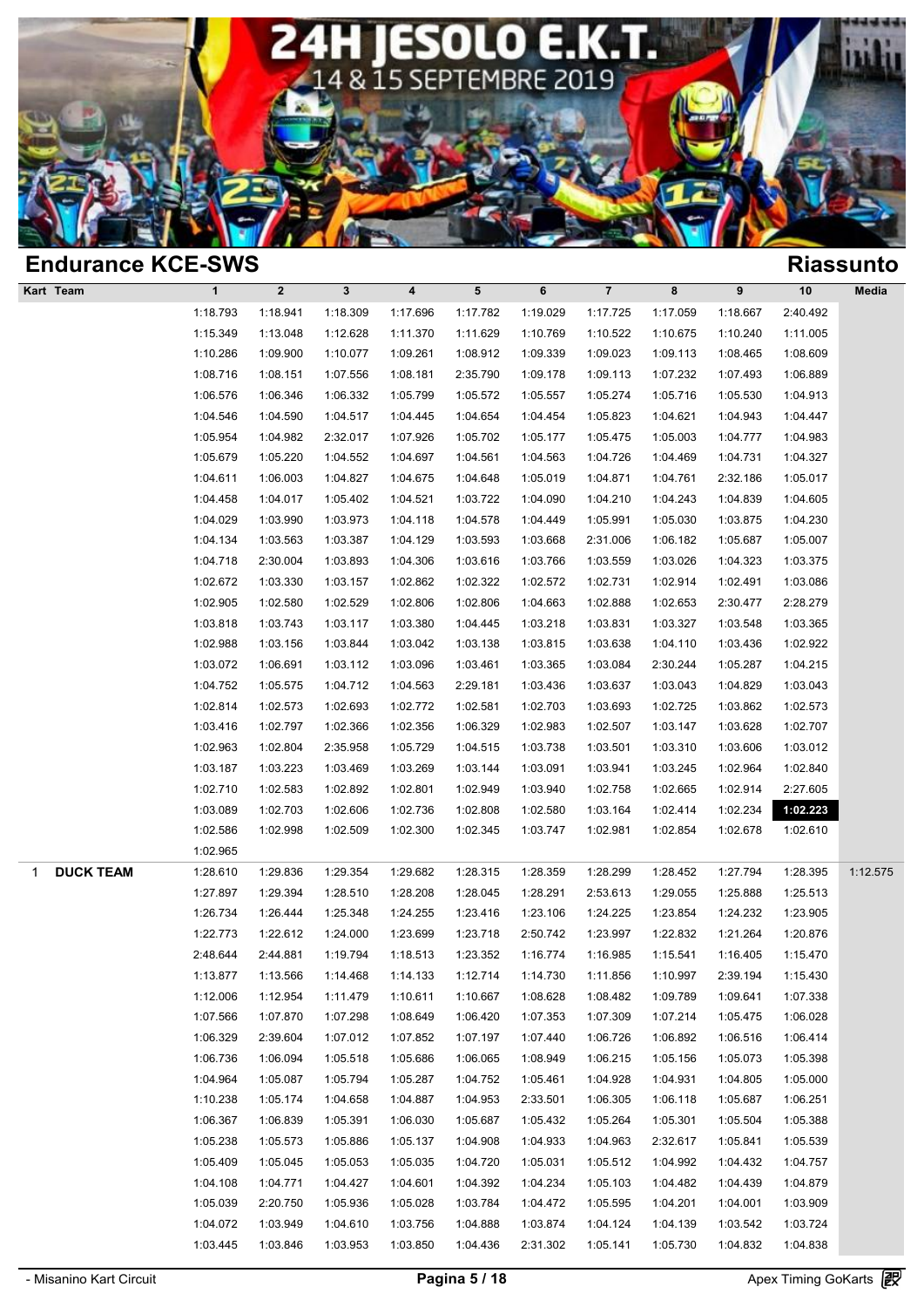

| <b>Endurance KCE-SWS</b>       |              |              |              |           |          |          |                |          |          |          | <b>Riassunto</b> |
|--------------------------------|--------------|--------------|--------------|-----------|----------|----------|----------------|----------|----------|----------|------------------|
| Kart Team                      | $\mathbf{1}$ | $\mathbf{2}$ | $\mathbf{3}$ | $\pmb{4}$ | 5        | 6        | $\overline{7}$ | 8        | 9        | 10       | Media            |
|                                | 1:04.809     | 1:04.410     | 1:04.480     | 1:04.433  | 1:05.754 | 1:04.197 | 1:04.308       | 1:04.227 | 1:04.478 | 1:03.734 |                  |
|                                | 1:04.113     | 1:03.974     | 1:04.490     | 1:04.388  | 1:04.301 | 1:04.232 | 1:04.188       | 1:03.827 | 1:05.012 | 2:31.898 |                  |
|                                | 1:05.618     | 1:05.307     | 1:04.857     | 1:04.912  | 1:05.126 | 1:04.417 | 1:04.011       | 1:03.810 | 1:03.939 | 1:04.928 |                  |
|                                | 1:04.476     | 1:04.432     | 1:04.790     | 1:04.294  | 1:03.653 | 1:04.036 | 1:03.938       | 1:03.900 | 1:03.516 | 1:03.884 |                  |
|                                | 1:04.441     | 1:03.877     | 1:07.838     | 1:04.493  | 2:31.410 | 1:05.194 | 1:05.072       | 1:05.770 | 1:03.916 | 1:04.020 |                  |
|                                | 1:03.614     | 1:03.789     | 1:03.809     | 1:03.977  | 1:04.317 | 1:03.631 | 1:03.989       | 1:04.784 | 1:03.561 | 1:03.300 |                  |
|                                | 1:03.575     | 1:03.283     | 1:03.327     | 1:03.213  | 1:03.078 | 1:03.241 | 1:03.130       | 2:30.341 | 1:03.974 | 1:03.068 |                  |
|                                | 1:03.178     | 1:03.267     | 1:02.553     | 1:02.989  | 1:02.887 | 1:03.147 | 1:02.887       | 1:02.491 | 1:02.680 | 1:03.351 |                  |
|                                | 1:02.697     | 1:02.442     | 1:02.650     | 1:02.845  | 1:02.417 | 1:02.788 | 1:02.562       | 1:02.994 | 1:04.069 | 1:02.800 |                  |
|                                | 1:04.131     | 1:04.929     | 1:03.311     | 2:30.085  | 1:04.044 | 1:03.475 | 1:03.468       | 1:04.380 | 1:03.963 | 1:04.869 |                  |
|                                | 1:04.443     | 1:03.744     | 1:03.979     | 1:03.946  | 1:04.533 | 1:03.601 | 1:03.929       | 1:03.496 |          |          |                  |
| DUCK TEAM JUNIOF 1:30.240<br>2 |              | 1:34.682     | 1:35.564     | 1:29.766  | 1:29.050 | 1:28.408 | 1:28.368       | 1:29.033 | 1:27.545 | 1:27.504 | 1:14.049         |
|                                | 1:27.595     | 1:28.000     | 1:29.833     | 2:56.677  | 1:29.669 | 1:30.798 | 1:35.142       | 1:29.338 | 1:29.505 | 1:28.708 |                  |
|                                | 1:29.767     | 1:31.187     | 1:28.625     | 3:01.238  | 1:30.546 | 1:28.322 | 1:27.246       | 1:27.346 | 1:25.505 | 1:25.371 |                  |
|                                | 1:25.693     | 1:24.278     | 1:24.917     | 1:23.825  | 1:23.379 | 1:23.036 | 1:22.545       | 1:21.351 | 1:21.000 | 1:21.716 |                  |
|                                | 1:20.762     | 1:20.283     | 1:23.486     | 2:48.226  | 1:21.023 | 1:20.153 | 1:19.883       | 1:17.365 | 1:17.143 | 1:19.219 |                  |
|                                | 1:17.216     | 2:43.226     | 1:15.709     | 1:15.594  | 2:40.432 | 1:14.937 | 1:12.531       | 1:12.061 | 2:40.081 | 1:14.308 |                  |
|                                | 1:12.614     | 1:11.733     | 2:35.309     | 1:11.661  | 1:10.794 | 1:10.022 | 1:09.901       | 1:11.187 | 1:08.823 | 1:09.300 |                  |
|                                | 1:08.986     | 1:10.822     | 1:07.621     | 1:07.754  | 1:07.825 | 1:08.392 | 1:07.050       | 1:06.878 | 1:08.852 | 1:06.621 |                  |
|                                | 1:06.483     | 1:06.363     | 1:05.897     | 1:06.704  | 1:06.157 | 1:06.908 | 1:07.134       | 1:05.900 | 1:05.621 | 1:06.114 |                  |
|                                | 1:06.705     | 1:07.606     | 2:35.392     | 1:11.147  | 1:07.775 | 1:07.054 | 1:07.309       | 1:08.026 | 1:11.058 | 1:09.569 |                  |
|                                | 1:07.698     | 1:07.140     | 1:07.380     | 1:09.142  | 1:07.306 | 1:07.124 | 1:07.333       | 1:06.857 | 1:07.398 | 1:07.931 |                  |
|                                | 1:06.863     | 1:07.145     | 1:06.722     | 1:06.643  | 1:07.307 | 1:05.858 | 1:07.692       | 2:32.260 | 1:07.267 | 1:06.193 |                  |
|                                | 1:05.552     | 1:06.416     | 1:05.722     | 1:05.521  | 1:05.505 | 1:06.687 | 1:05.297       | 1:05.481 | 1:05.279 | 1:05.515 |                  |
|                                | 1:04.858     | 1:05.003     | 1:05.119     | 1:05.158  | 1:05.030 | 1:04.996 | 1:05.342       | 1:04.835 | 1:05.440 | 1:05.433 |                  |
|                                | 1:05.075     | 1:05.782     | 1:05.229     | 1:05.291  | 2:32.940 | 1:06.443 | 1:05.145       | 1:06.121 | 1:05.665 | 1:05.386 |                  |
|                                | 1:04.372     | 1:04.621     | 1:03.975     | 1:03.944  | 1:04.182 | 1:04.149 | 1:03.995       | 1:04.324 | 1:03.743 | 1:04.488 |                  |
|                                | 1:04.274     | 1:03.565     | 1:03.175     | 1:04.222  | 1:03.618 | 1:04.305 | 1:03.840       | 1:03.693 | 1:04.157 | 1:05.844 |                  |
|                                | 1:03.787     | 2:34.260     | 1:06.104     | 1:05.582  | 1:05.973 | 1:05.743 | 1:05.866       | 1:05.431 | 1:05.559 | 1:05.644 |                  |
|                                | 1:05.920     | 1:05.665     | 1:38.480     | 1:05.874  | 1:08.079 | 1:05.584 | 1:04.588       | 1:06.512 | 1:06.076 | 2:38.383 |                  |
|                                | 1:06.289     | 1:05.555     | 1:06.223     | 1:05.632  | 1:05.797 | 1:05.208 | 1:05.159       | 1:04.947 | 1:05.723 | 1:06.064 |                  |
|                                | 1:05.587     | 1:05.365     | 1:05.283     | 1:05.542  | 1:05.185 | 1:05.105 | 1:04.939       | 1:05.361 | 1:04.237 | 1:04.466 |                  |
|                                | 1:04.481     | 1:03.888     | 1:04.012     | 1:04.598  | 1:04.094 | 1:04.704 | 2:29.308       | 1:05.892 | 1:04.736 | 1:05.359 |                  |
|                                | 1:03.665     | 1:04.331     | 1:03.980     | 1:03.765  | 1:03.853 | 1:04.019 | 1:05.103       | 1:04.220 | 1:04.201 | 1:04.248 |                  |
|                                | 1:04.540     | 1:04.122     | 1:03.597     | 1:04.058  | 1:04.104 | 1:03.919 | 1:03.761       | 1:04.046 | 1:03.903 | 1:06.333 |                  |
|                                | 1:04.180     | 2:32.338     | 1:05.431     | 1:04.630  | 1:04.727 | 1:05.961 | 1:04.506       | 1:04.469 | 1:04.423 | 1:05.645 |                  |
|                                | 1:04.208     | 1:03.631     | 1:04.022     | 1:04.015  | 1:04.231 | 1:04.429 | 1:03.560       | 1:04.758 | 1:04.086 | 1:05.277 |                  |
|                                | 1:04.051     | 1:03.967     | 1:04.092     | 1:03.757  | 1:03.926 | 1:04.096 | 1:04.413       | 2:32.669 | 1:04.930 | 1:04.647 |                  |
|                                | 1:06.113     | 1:04.459     | 1:03.714     | 1:03.750  | 1:03.873 | 1:05.764 | 1:03.368       | 1:03.422 | 1:04.022 | 1:03.723 |                  |
|                                | 1:03.580     | 1:03.356     | 1:03.711     | 1:03.439  | 1:03.320 | 1:04.039 | 1:03.359       | 1:03.272 | 1:03.704 | 1:03.643 |                  |
|                                | 1:04.510     | 1:03.541     |              |           |          |          |                |          |          |          |                  |
| 14 PAIN & GAIN                 | 1:28.994     | 1:34.829     | 1:29.671     | 1:28.105  | 1:26.907 | 1:26.846 | 1:26.917       | 1:26.461 | 1:26.200 | 1:26.383 | 1:14.346         |
|                                | 1:26.063     | 1:25.519     | 1:26.616     | 1:26.562  | 1:26.331 | 1:26.934 | 1:27.145       | 1:25.950 | 2:53.649 | 1:26.710 |                  |
|                                | 1:26.879     | 1:25.255     | 1:25.571     | 1:25.607  | 1:24.868 | 1:23.832 | 1:24.233       | 1:23.479 | 1:23.121 | 1:22.499 |                  |
|                                | 1:22.725     | 1:23.075     | 1:23.939     | 1:21.890  | 1:22.021 | 1:21.522 | 1:22.322       | 1:20.963 | 1:21.292 | 1:19.950 |                  |
|                                | 2:50.798     | 1:24.663     | 1:28.778     | 1:26.673  | 1:24.874 | 1:21.779 | 1:22.966       | 1:22.820 | 1:21.025 | 1:21.886 |                  |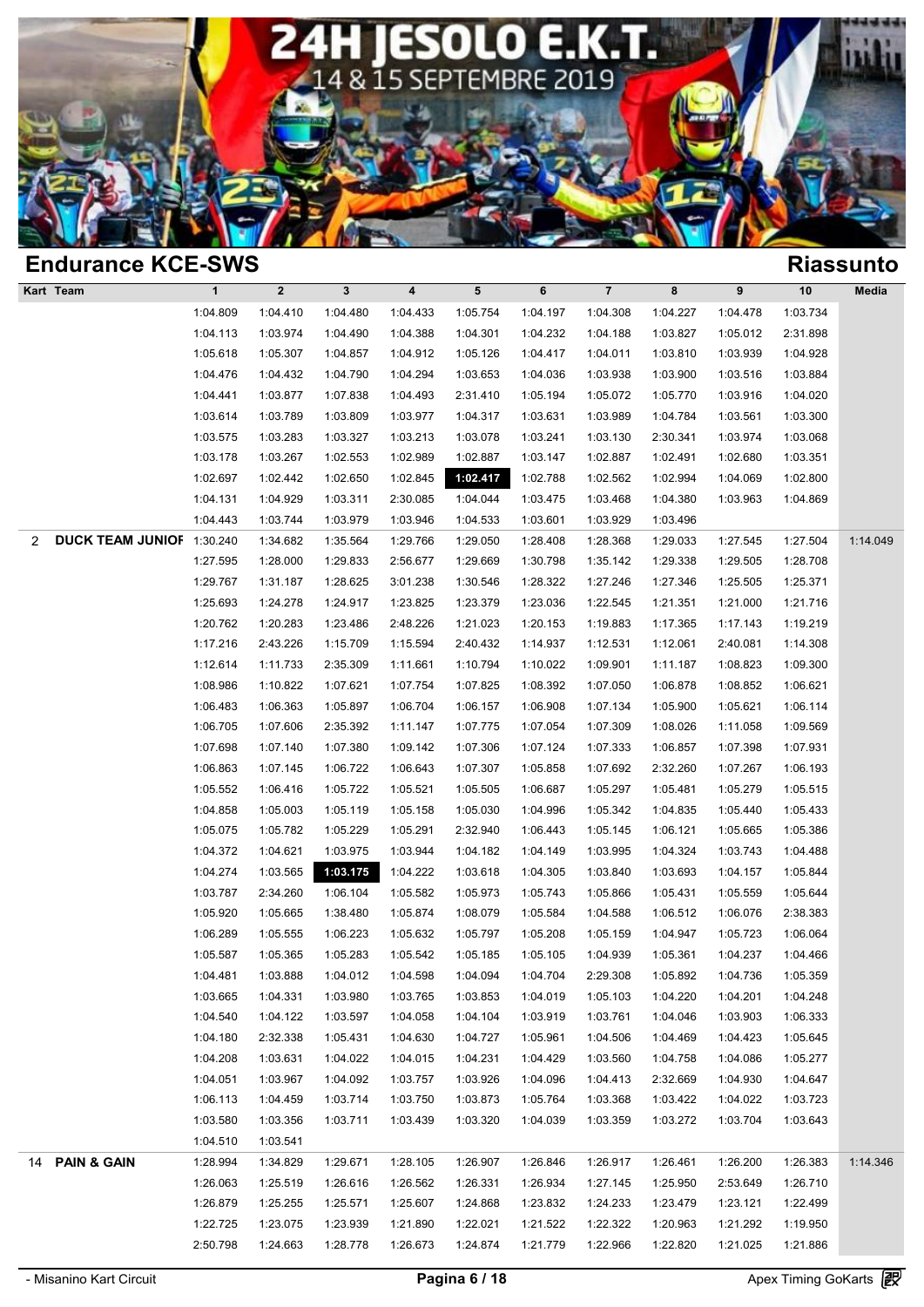

| <b>Endurance KCE-SWS</b>             |                      |                      |          |                      |          |          |                      |                      |                      |                      | <b>Riassunto</b> |
|--------------------------------------|----------------------|----------------------|----------|----------------------|----------|----------|----------------------|----------------------|----------------------|----------------------|------------------|
| Kart Team                            | $\mathbf{1}$         | $\mathbf 2$          | 3        | $\boldsymbol{4}$     | 5        | 6        | $\overline{7}$       | 8                    | 9                    | 10                   | Media            |
|                                      | 1:24.963             | 3:19.075             | 1:20.131 | 1:18.968             | 1:18.465 | 1:16.269 | 1:17.332             | 1:19.764             | 1:15.913             | 1:18.559             |                  |
|                                      | 3:10.468             | 1:27.037             | 1:21.092 | 1:20.142             | 1:20.010 | 1:20.587 | 1:18.089             | 1:17.799             | 1:19.416             | 1:17.294             |                  |
|                                      | 1:16.452             | 1:17.177             | 2:42.472 | 1:10.778             | 1:12.034 | 1:08.107 | 1:08.056             | 1:10.253             | 1:14.043             | 1:07.393             |                  |
|                                      | 1:06.636             | 1:06.767             | 1:05.974 | 1:06.325             | 1:06.730 | 1:06.369 | 1:05.631             | 1:05.775             | 1:07.680             | 1:06.209             |                  |
|                                      | 1:05.646             | 1:05.749             | 1:05.966 | 1:05.257             | 1:05.249 | 1:05.709 | 1:05.764             | 2:32.949             | 1:06.764             | 1:07.180             |                  |
|                                      | 1:05.827             | 1:05.444             | 1:06.089 | 1:05.032             | 1:05.024 | 1:04.673 | 1:04.842             | 1:05.701             | 1:04.998             | 1:04.962             |                  |
|                                      | 1:04.919             | 1:04.793             | 1:05.338 | 1:05.036             | 1:05.165 | 1:04.946 | 1:05.076             | 1:04.976             | 1:05.132             | 1:05.032             |                  |
|                                      | 1:05.060             | 2:36.306             | 1:10.141 | 1:07.654             | 1:16.266 | 1:10.240 | 1:09.353             | 1:09.725             | 1:08.065             | 1:08.394             |                  |
|                                      | 1:14.590             | 1:07.679             | 1:08.242 | 1:07.747             | 1:07.992 | 1:08.960 | 1:07.410             | 1:09.850             | 1:09.157             | 1:07.682             |                  |
|                                      | 1:08.970             | 2:33.343             | 1:05.694 | 1:04.893             | 1:05.013 | 1:05.554 | 1:04.543             | 1:04.827             | 1:04.615             | 1:05.613             |                  |
|                                      | 1:04.412             | 1:04.098             | 1:04.090 | 1:04.073             | 1:04.201 | 1:04.149 | 1:05.072             | 1:50.778             | 1:04.648             | 1:04.546             |                  |
|                                      | 1:04.357             | 1:04.590             | 2:30.524 | 1:04.521             | 1:04.366 | 1:03.908 | 1:03.289             | 1:03.611             | 1:03.511             | 1:03.375             |                  |
|                                      | 1:04.744             | 1:03.389             | 1:03.326 | 1:03.587             | 1:03.104 | 1:04.752 | 1:03.275             | 1:03.095             | 1:03.260             | 1:03.832             |                  |
|                                      | 1:03.452             | 1:03.127             | 1:02.977 | 1:03.144             | 1:04.638 | 1:02.851 | 1:03.806             | 1:02.989             | 2:34.407             | 1:08.468             |                  |
|                                      | 1:08.705             | 1:07.211             | 1:08.089 | 1:07.607             | 1:07.007 | 1:07.747 | 1:07.930             | 1:06.741             | 1:07.646             | 1:07.739             |                  |
|                                      | 1:07.148             | 1:07.355             | 1:07.281 | 1:07.222             | 1:07.319 | 1:07.559 | 1:07.400             | 2:35.407             | 1:06.181             | 1:05.583             |                  |
|                                      | 1:05.453             | 1:04.300             | 1:05.030 | 1:05.342             | 1:04.426 | 1:05.193 | 1:03.995             | 1:03.761             | 1:03.672             | 1:03.948             |                  |
|                                      | 1:04.018             | 1:03.426             | 1:05.992 | 1:04.067             | 1:03.421 | 1:03.833 | 1:03.641             | 1:03.615             | 1:03.896             | 1:03.471             |                  |
|                                      | 1:03.708             | 1:05.113             | 1:03.716 | 2:31.701             | 1:04.039 | 1:04.240 | 1:03.915             | 1:03.939             | 1:03.868             | 1:04.340             |                  |
|                                      | 1:03.413             | 1:03.768             | 1:03.669 | 1:03.762             | 1:03.735 | 1:03.642 | 1:03.512             | 1:03.432             | 1:03.487             | 1:04.457             |                  |
|                                      | 1:03.513             | 1:03.672             | 1:03.482 | 1:03.510             | 1:03.508 | 1:05.494 | 1:04.023             | 1:03.635             | 2:30.839             | 1:04.499             |                  |
|                                      | 1:04.259             | 1:04.164             | 1:05.590 | 1:03.998             | 1:03.971 | 1:04.513 | 1:04.551             | 1:04.966             | 1:04.304             | 1:04.130             |                  |
|                                      | 1:04.149             | 1:04.121             | 1:04.287 | 2:30.378             | 1:03.540 | 1:03.206 | 1:02.839             | 1:02.771             | 1:02.846             | 1:04.199             |                  |
|                                      | 1:03.379             | 1:03.076             | 1:03.095 | 1:03.035             | 1:03.204 | 1:03.105 | 1:03.139             | 1:03.375             | 1:03.363             | 1:03.347             |                  |
|                                      | 1:03.297             |                      |          |                      |          |          |                      |                      |                      |                      |                  |
| <b>MONTELLO MOTOR 1:28.277</b><br>16 |                      | 1:33.616             | 1:26.729 | 1:26.547             | 1:25.461 | 1:25.137 | 1:25.616             | 1:26.908             | 1:26.325             | 1:25.985             | 1:14.647         |
|                                      | 1:27.435             | 1:25.088             | 1:26.869 | 1:26.224             | 1:25.328 | 1:26.262 | 1:25.075             | 1:26.338             | 1:25.739             | 2:58.162             |                  |
|                                      | 1:28.380             | 1:29.019             | 1:26.652 | 1:28.173             | 1:26.069 | 1:25.228 | 1:25.920             | 1:24.584             | 1:26.177             | 1:24.295             |                  |
|                                      | 1:24.792             | 2:58.771             | 1:29.773 | 1:28.112             | 1:25.696 | 1:26.414 | 1:24.417             | 1:23.473             | 1:22.942             | 1:23.314             |                  |
|                                      | 1:23.085             | 1:22.407             | 1:21.467 | 1:20.142             | 1:19.862 | 1:19.354 | 1:18.710             | 1:18.393             | 1:18.783             | 1:19.200             |                  |
|                                      | 1:17.680             | 2:54.417             | 1:16.080 | 1:14.313             | 1:14.746 | 1:14.192 | 1:14.272             | 1:15.291             | 1:13.661             | 1:15.826             |                  |
|                                      | 1:20.443             | 1:11.187             | 1:11.454 | 2:44.766             | 1:18.555 | 1:15.576 | 1:15.709             | 1:14.943             | 1:14.647             | 1:12.186             |                  |
|                                      | 1:11.952             | 1:18.847             | 1:12.762 | 1:13.952             | 1:11.081 | 2:42.466 | 1:11.166             | 1:09.698             | 1:10.521             | 1:09.353             |                  |
|                                      | 1:10.751             | 1:11.184             | 1:08.621 | 1:08.909             | 1:08.359 | 1:07.735 | 1:07.622             | 1:07.938             | 1:08.556             | 1:08.354             |                  |
|                                      | 2:41.739             | 1:11.212             | 1:14.638 | 1:09.161             | 1:08.409 | 1:07.312 | 1:07.917             | 1:07.119             | 1:07.895             | 1:08.574             |                  |
|                                      | 1:10.627             | 1:07.139             | 1:07.400 | 1:07.511             | 1:07.800 | 1:06.931 | 1:07.321             | 1:05.882             | 1:06.808             | 1:06.199             |                  |
|                                      | 1:06.252             | 1:06.127             | 2:36.594 | 1:07.200             | 1:06.074 | 1:05.487 | 1:06.009             | 1:05.967             | 1:05.707<br>1:05.837 | 1:05.587             |                  |
|                                      | 1:05.488             | 1:05.404             | 1:05.491 | 1:06.124             | 1:06.763 | 1:05.992 | 1:05.735             | 1:05.830             |                      | 1:04.941<br>1:05.486 |                  |
|                                      | 1:06.030             | 1:06.105             | 1:05.641 | 1:05.889             | 2:34.006 | 1:06.304 | 1:11.318             | 1:05.423             | 1:05.208             |                      |                  |
|                                      | 1:05.018<br>1:04.811 | 1:04.676<br>1:04.316 | 1:04.608 | 1:05.238<br>1:04.226 | 1:04.588 | 1:04.451 | 1:04.918<br>1:04.184 | 1:04.915<br>1:03.858 | 1:05.875             | 1:04.408<br>1:04.112 |                  |
|                                      |                      |                      | 1:04.473 |                      | 1:04.387 | 1:04.275 |                      |                      | 1:04.048             |                      |                  |
|                                      | 2:35.508             | 1:07.463             | 1:07.273 | 1:06.071             | 1:07.470 | 1:05.652 | 1:06.284             | 1:06.364             | 1:06.133             | 1:06.008             |                  |
|                                      | 1:05.927             | 1:05.976             | 1:05.922 | 1:06.192             | 1:06.683 | 1:05.181 | 1:06.670             | 1:07.435             | 1:06.663             | 1:06.337             |                  |
|                                      | 1:05.439             | 1:06.070             | 1:05.195 | 1:06.614             | 1:06.655 | 2:36.043 | 1:09.136             | 1:09.091             | 1:07.689             | 1:06.692             |                  |
|                                      | 1:08.031             | 1:07.064             | 1:10.271 | 1:07.767             | 1:08.640 | 1:07.621 | 1:07.239             | 1:06.924             | 1:07.085             | 1:07.903             |                  |
|                                      | 1:06.792             | 1:07.219             | 1:07.310 | 1:06.788             | 1:07.105 | 1:06.265 | 1:06.652             | 1:08.027             | 1:07.224             | 2:36.235             |                  |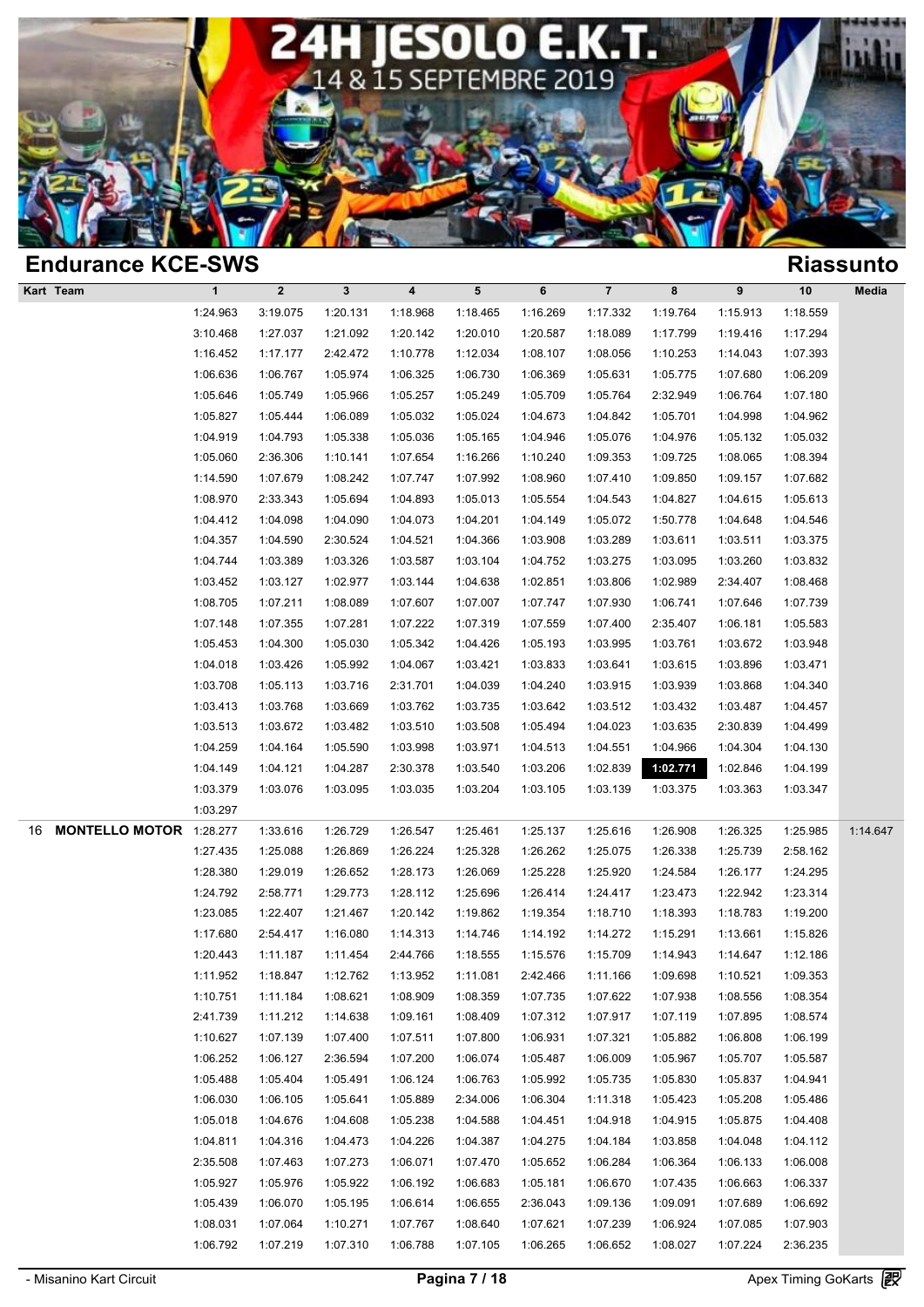

| <b>Endurance KCE-SWS</b> |              |             |          |                         |          |          |                |          |          |          | <b>Riassunto</b> |
|--------------------------|--------------|-------------|----------|-------------------------|----------|----------|----------------|----------|----------|----------|------------------|
| Kart Team                | $\mathbf{1}$ | $\mathbf 2$ | 3        | $\overline{\mathbf{4}}$ | 5        | 6        | $\overline{7}$ | 8        | 9        | 10       | Media            |
|                          | 1:07.805     | 1:07.234    | 1:08.298 | 1:09.693                | 1:07.590 | 1:06.258 | 1:06.471       | 1:08.692 | 1:07.047 | 1:08.221 |                  |
|                          | 1:05.697     | 1:06.433    | 1:06.624 | 1:06.674                | 1:06.610 | 1:06.765 | 1:06.796       | 1:06.590 | 2:32.709 | 1:05.296 |                  |
|                          | 1:05.579     | 1:06.262    | 1:04.391 | 1:04.654                | 1:11.252 | 1:06.259 | 1:04.648       | 1:05.334 | 1:04.508 | 1:04.306 |                  |
|                          | 1:04.832     | 1:04.984    | 1:04.476 | 1:04.427                | 1:04.736 | 1:05.624 | 2:34.531       | 1:08.522 | 1:06.253 | 1:05.966 |                  |
|                          | 1:05.228     | 1:05.156    | 1:05.310 | 1:04.711                | 1:05.026 | 1:05.123 | 1:04.876       | 1:05.035 | 1:04.597 | 1:04.389 |                  |
|                          | 1:04.637     | 1:04.457    | 1:04.826 | 1:04.471                | 2:32.502 | 1:04.748 | 1:03.987       | 1:03.890 | 1:03.915 | 1:06.838 |                  |
|                          | 1:04.130     | 1:04.148    | 1:03.875 | 1:03.661                | 1:03.937 | 1:03.770 | 1:04.124       | 1:03.964 | 1:05.136 | 1:06.667 |                  |
|                          | 1:04.397     | 1:04.186    | 1:03.993 | 1:04.095                | 1:04.059 | 1:04.196 | 1:04.568       | 1:04.299 | 1:04.733 | 1:03.457 |                  |
| 2SLOW2DRUNK<br>21        | 1:32.744     | 1:32.735    | 1:31.021 | 1:33.135                | 1:34.729 | 1:31.200 | 1:30.007       | 1:31.178 | 1:30.329 | 1:29.955 | 1:16.804         |
|                          | 1:29.086     | 1:29.700    | 1:28.528 | 1:40.251                | 3:01.898 | 1:39.331 | 2:04.530       | 1:31.344 | 1:32.120 | 1:30.709 |                  |
|                          | 1:31.025     | 1:31.086    | 1:29.022 | 1:35.329                | 1:28.215 | 1:28.700 | 1:31.879       | 1:27.039 | 1:25.035 | 2:59.602 |                  |
|                          | 1:41.226     | 1:27.900    | 1:26.086 | 1:31.971                | 1:23.630 | 1:24.382 | 1:26.950       | 1:21.997 | 1:22.391 | 1:22.954 |                  |
|                          | 1:25.563     | 1:27.486    | 1:20.024 | 2:56.737                | 1:27.134 | 1:22.395 | 1:19.685       | 1:24.806 | 1:18.280 | 1:19.218 |                  |
|                          | 1:20.437     | 1:18.201    | 1:16.731 | 1:18.753                | 1:15.761 | 1:16.213 | 1:16.454       | 1:14.833 | 1:30.465 | 2:43.943 |                  |
|                          | 1:14.060     | 1:14.335    | 1:14.606 | 1:11.593                | 1:11.627 | 1:11.381 | 1:10.634       | 1:10.522 | 1:10.237 | 1:09.370 |                  |
|                          | 1:09.838     | 1:09.925    | 1:09.673 | 1:10.261                | 1:10.194 | 1:16.621 | 1:09.888       | 2:38.429 | 1:08.165 | 1:08.089 |                  |
|                          | 1:07.937     | 1:07.936    | 1:06.307 | 1:06.434                | 1:05.867 | 1:06.252 | 1:06.038       | 1:06.103 | 1:08.751 | 1:06.330 |                  |
|                          | 1:06.121     | 1:06.117    | 1:05.824 | 1:06.193                | 1:05.622 | 2:40.886 | 1:10.911       | 1:09.928 | 1:10.405 | 1:07.917 |                  |
|                          | 1:07.557     | 1:08.453    | 1:07.657 | 1:10.125                | 1:15.900 | 1:08.186 | 1:08.671       | 1:06.864 | 1:08.009 | 1:07.775 |                  |
|                          | 1:06.745     | 1:07.174    | 1:08.217 | 1:07.068                | 2:40.282 | 1:10.943 | 1:10.196       | 1:09.542 | 1:09.971 | 1:07.628 |                  |
|                          | 1:06.746     | 1:09.990    | 1:08.135 | 1:13.460                | 1:07.292 | 1:09.187 | 1:08.765       | 1:07.640 | 1:06.826 | 1:06.654 |                  |
|                          | 1:06.604     | 1:07.056    | 1:06.870 | 2:37.059                | 1:09.373 | 1:08.255 | 1:15.514       | 1:07.203 | 1:07.485 | 1:33.038 |                  |
|                          | 1:08.367     | 1:08.289    | 1:08.852 | 1:08.151                | 1:08.834 | 1:07.702 | 1:07.459       | 1:07.906 | 1:06.746 | 1:08.379 |                  |
|                          | 2:41.825     | 1:07.825    | 1:09.379 | 1:06.289                | 1:06.608 | 1:06.363 | 1:07.281       | 1:06.399 | 1:11.965 | 1:06.161 |                  |
|                          | 1:06.034     | 1:06.385    | 1:06.013 | 1:06.170                | 1:06.161 | 1:06.174 | 1:07.035       | 1:07.030 | 2:34.470 | 1:05.331 |                  |
|                          | 1:04.380     | 1:05.304    | 1:05.855 | 1:04.865                | 1:05.259 | 1:07.391 | 1:04.697       | 1:06.059 | 1:04.949 | 1:04.065 |                  |
|                          | 1:04.175     | 1:05.781    | 1:04.985 | 1:05.014                | 1:10.909 | 1:05.543 | 1:04.863       | 2:37.324 | 1:08.552 | 1:28.989 |                  |
|                          | 1:07.092     | 1:13.369    | 1:07.398 | 1:06.768                | 1:07.889 | 1:07.056 | 1:07.027       | 1:14.573 | 1:06.155 | 1:06.667 |                  |
|                          | 1:07.116     | 1:06.091    | 1:06.992 | 1:07.257                | 1:07.495 | 2:36.882 | 1:15.647       | 1:06.274 | 1:05.669 | 1:06.830 |                  |
|                          | 1:05.257     | 1:05.739    | 1:05.531 | 1:05.027                | 1:06.473 | 1:06.850 | 1:05.077       | 1:05.168 | 1:04.928 | 1:06.122 |                  |
|                          | 1:08.406     | 1:05.469    | 1:06.103 | 1:06.098                | 1:06.058 | 1:06.218 | 2:37.158       | 1:07.322 | 1:07.541 | 1:07.297 |                  |
|                          | 1:06.564     | 1:05.706    | 1:15.354 | 1:06.660                | 1:06.822 | 1:05.867 | 1:06.031       | 1:07.304 | 1:19.420 | 1:06.366 |                  |
|                          | 1:08.465     | 1:06.497    | 1:06.279 | 1:07.270                | 1:05.454 | 1:05.313 | 1:53.167       | 2:36.945 | 1:06.061 | 1:06.258 |                  |
|                          | 1:05.484     | 1:07.122    | 1:04.899 | 1:04.308                | 1:04.569 | 1:04.353 | 1:04.474       | 1:06.115 | 1:04.061 | 1:04.454 |                  |
|                          | 1:05.418     | 1:04.426    | 1:04.823 | 1:04.444                | 1:04.389 | 1:05.839 | 2:36.190       | 1:05.101 | 1:04.463 | 1:07.575 |                  |
|                          | 1:04.822     | 1:03.986    | 1:04.150 | 1:03.981                | 1:03.681 | 1:03.940 | 1:03.272       | 1:07.913 | 1:05.413 | 1:03.834 |                  |
|                          | 1:03.809     | 1:03.639    |          |                         |          |          |                |          |          |          |                  |
| <b>JS TEAM</b><br>20     | 1:39.823     | 1:39.598    | 1:36.834 | 1:37.925                | 1:33.634 | 1:30.728 | 1:32.220       | 1:36.547 | 1:35.089 | 2:53.485 | 1:18.942         |
|                          | 1:38.910     | 1:36.734    | 1:35.271 | 1:34.389                | 1:36.216 | 1:35.201 | 1:34.630       | 1:37.012 | 1:36.056 | 1:36.340 |                  |
|                          | 1:35.703     | 2:18.043    | 1:44.137 | 1:34.113                | 1:33.048 | 1:30.974 | 1:35.495       | 2:06.554 | 1:29.627 | 1:31.419 |                  |
|                          | 2:56.787     |             |          | 1:25.075                |          |          |                |          |          | 1:22.410 |                  |
|                          |              | 1:29.124    | 1:26.475 |                         | 1:28.019 | 1:24.515 | 1:23.406       | 1:21.966 | 1:23.048 |          |                  |
|                          | 1:21.533     | 2:55.718    | 1:24.807 | 1:22.266                | 1:26.249 | 1:19.744 | 1:18.931       | 1:19.988 | 1:26.455 | 1:17.032 |                  |
|                          | 1:16.460     | 2:44.332    | 1:19.123 | 1:13.339                | 1:14.420 | 1:13.856 | 1:14.264       | 1:12.593 | 1:16.443 | 1:10.807 |                  |
|                          | 1:11.339     | 1:12.311    | 1:15.072 | 1:11.296                | 1:12.845 | 1:09.542 | 1:10.864       | 2:40.180 | 1:11.845 | 1:12.208 |                  |
|                          | 1:11.068     | 1:10.339    | 1:10.689 | 1:10.452                | 1:09.819 | 1:09.075 | 1:09.435       | 1:09.303 | 1:08.703 | 1:08.772 |                  |
|                          | 1:08.295     | 1:08.117    | 1:08.039 | 1:08.763                | 2:44.946 | 1:17.495 | 1:15.345       | 1:09.050 | 1:08.726 | 1:08.770 |                  |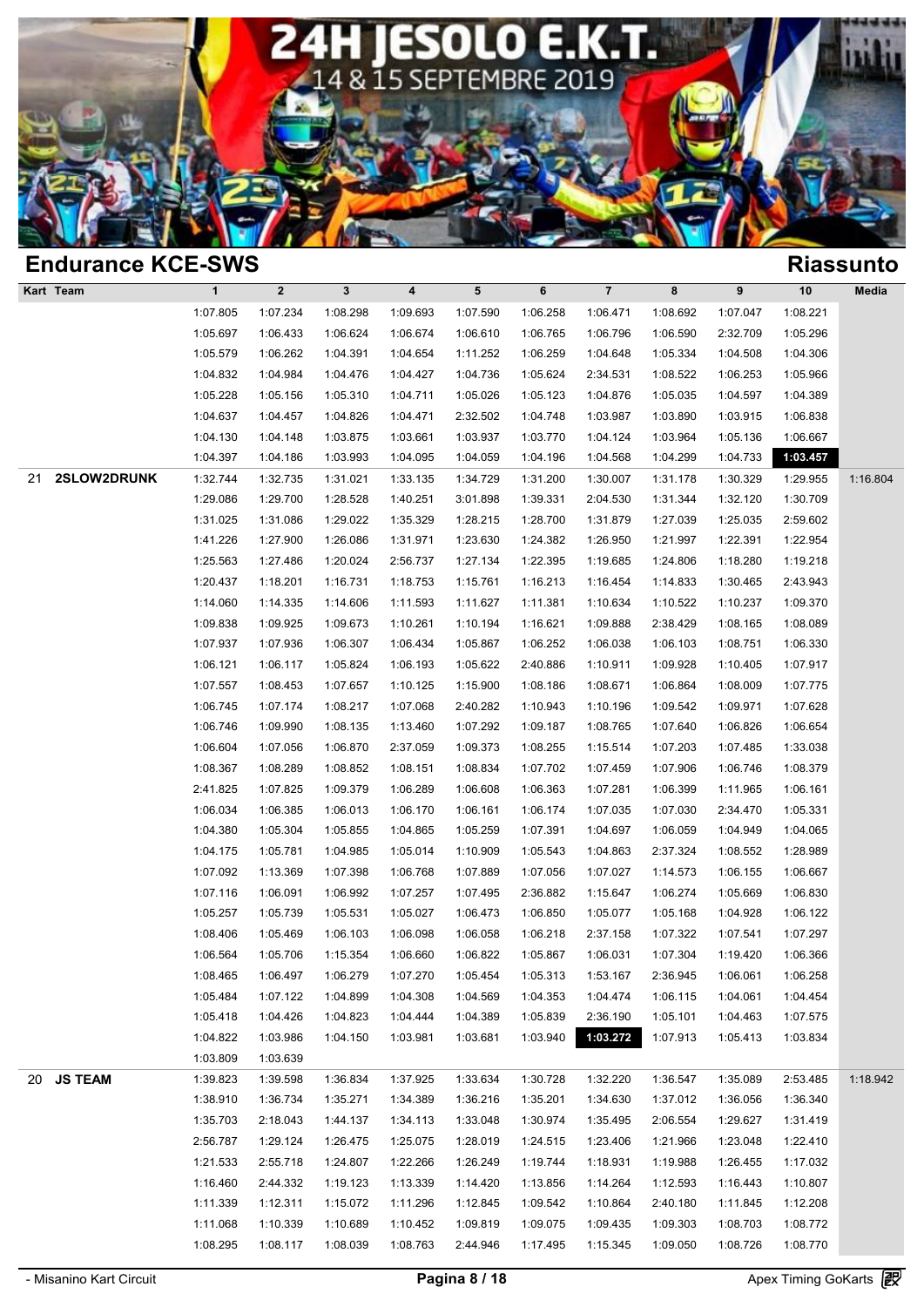

|          |                |                          |          |          |          |                |          |          |          | <b>Riassunto</b> |
|----------|----------------|--------------------------|----------|----------|----------|----------------|----------|----------|----------|------------------|
| 1        | $\overline{2}$ | 3                        | 4        | 5        | 6        | $\overline{7}$ | 8        | 9        | 10       | Media            |
| 1:11.341 | 1:07.332       | 1:08.690                 | 1:08.729 | 1:08.415 | 1:08.280 | 1:09.102       | 1:07.997 | 2:43.640 | 1:09.892 |                  |
| 1:09.352 | 1:08.874       | 1:09.138                 | 1:09.136 | 1:09.202 | 1:08.678 | 1:09.128       | 1:07.753 | 1:08.583 | 1:08.604 |                  |
| 1:08.609 | 1:08.574       | 1:08.369                 | 1:08.006 | 1:07.864 | 1:08.285 | 2:08.359       | 1:11.352 | 1:10.713 | 1:19.259 |                  |
| 1:14.706 | 1:12.862       | 1:12.522                 | 1:14.107 | 1:11.945 | 1:11.235 | 1:13.390       | 1:13.044 | 1:11.344 | 1:15.687 |                  |
| 2:38.614 | 1:08.424       | 1:07.615                 | 1:07.221 | 1:08.990 | 1:16.412 | 1:07.604       | 1:07.846 | 1:07.278 | 1:07.327 |                  |
| 1:07.321 | 1:06.788       | 1:08.333                 | 1:06.458 | 1:06.925 | 1:06.477 | 1:05.837       | 1:05.589 | 1:06.377 | 1:06.098 |                  |
| 2:36.120 | 1:09.865       | 1:09.407                 | 1:07.458 | 1:07.498 | 1:07.243 | 1:08.730       | 1:10.745 | 1:07.108 | 1:09.108 |                  |
| 1:06.623 | 1:07.468       | 1:05.718                 | 1:06.358 | 1:06.018 | 1:06.217 | 1:07.527       | 5:07.500 | 1:25.629 | 2:35.760 |                  |
| 1:14.104 | 1:14.761       | 1:06.119                 | 1:05.839 | 1:05.098 | 1:05.208 | 1:05.024       | 1:05.016 | 1:04.542 | 1:05.087 |                  |
| 1:05.080 | 1:05.379       | 1:05.521                 | 1:04.837 | 1:04.229 | 1:04.414 | 1:05.124       | 1:05.202 | 2:33.137 | 1:06.366 |                  |
| 1:05.948 | 1:06.349       | 1:06.040                 | 1:05.765 | 1:05.795 | 1:05.156 | 1:06.124       | 1:05.354 | 1:05.518 | 1:06.992 |                  |
| 1:05.469 | 1:06.211       | 1:05.358                 | 1:05.715 | 1:06.046 | 1:05.383 | 1:07.513       | 2:39.534 | 1:07.147 | 1:07.757 |                  |
| 1:06.819 | 1:05.861       | 1:16.033                 | 1:06.357 | 1:07.042 | 1:06.669 | 1:06.421       | 1:18.680 | 1:08.434 | 1:07.895 |                  |
| 1:09.998 | 1:09.516       | 2:44.239                 | 1:09.289 | 1:07.692 | 1:07.138 | 1:07.301       | 1:07.092 | 1:07.061 | 1:06.385 |                  |
| 1:07.476 | 1:07.038       | 1:06.878                 | 1:07.022 | 1:06.947 | 1:06.569 | 1:06.475       | 1:06.225 | 2:34.435 | 1:07.229 |                  |
| 1:07.409 | 1:05.615       | 1:05.841                 | 1:05.168 | 1:05.942 | 1:05.002 | 1:06.017       | 1:05.268 | 1:06.143 | 1:04.845 |                  |
| 1:05.172 | 1:05.442       | 1:04.831                 | 2:32.611 | 1:06.408 | 1:04.975 | 1:05.814       | 1:04.909 | 1:04.594 | 1:05.268 |                  |
| 1:04.937 | 1:15.185       | 1:04.873                 | 1:54.617 | 1:07.499 | 1:12.729 | 1:04.796       | 1:06.758 | 1:04.438 | 1:06.687 |                  |
| 1:06.527 | 1:04.533       | 1:05.398                 | 1:05.154 |          |          |                |          |          |          |                  |
|          |                | <b>Endurance KCE-SWS</b> |          |          |          |                |          |          |          |                  |

### **Tabella dei giri**

| Giro 1<br>Interv. | 6 | 5<br>0.2          | 19<br>2.8              | 14<br>0.6               | 16<br>0.2              | $\overline{7}$<br>0.5  | $\overline{2}$<br>3.2  | $\mathbf{1}$<br>0.7    | 21<br>2.1              | 20<br>11.6        |
|-------------------|---|-------------------|------------------------|-------------------------|------------------------|------------------------|------------------------|------------------------|------------------------|-------------------|
| Giro 2            | 6 | 5<br>0.2          | 19<br>3.5              | $\overline{7}$<br>$1.2$ | 16<br>5.3              | $\mathbf{1}$<br>0.8    | 14<br>0.1              | $\overline{2}$<br>3.9  | 21<br>0.9              | 20<br>18.5        |
| Giro 3            | 6 | $\sqrt{5}$<br>0.5 | 19<br>$4.0\,$          | $\overline{7}$<br>1.4   | 16<br>4.1              | $\mathbf 1$<br>3.4     | 14<br>0.4              | 21<br>6.1              | $\frac{2}{3.6}$        | $20_{20.7}$       |
| Giro 4            | 6 | $\sqrt{5}$<br>0.2 | 19<br>5.1              | $\overline{7}$<br>$1.4$ | 16<br>3.4              | 14<br>5.4              | $\mathbf{1}$<br>1.0    | 21<br>10.1             | $^{2}_{0.2}$           | $\frac{20}{28.9}$ |
| Giro 5            | 6 | 5<br>0.4          | 19<br>4.7              | $\overline{7}$<br>$1.4$ | 16<br>$2.4\,$          | 14<br>6.9              | $\mathbf{1}$<br>2.5    | 2<br>11.1              | $^{21}_{\,5.4}$        | $\frac{20}{28.0}$ |
| Giro 6            | 6 | $\sqrt{5}$<br>0.5 | 19<br>4.8              | 16<br>2.2               | $\overline{7}$<br>0.1  | 14<br>8.4              | $\mathbf{1}$<br>4.0    | $\overline{2}$<br>11.1 | 21<br>8.2              | $20\,$<br>27.5    |
| Giro 7            | 6 | $\sqrt{5}$<br>0.2 | 19<br>5.2              | 16<br>0.6               | $\overline{7}$<br>2.0  | 14<br>7.9              | $\mathbf{1}$<br>5.3    | $\overline{2}$<br>11.2 | 21<br>$\overline{9.8}$ | $\frac{20}{29.7}$ |
| Giro 8            | 6 | $\sqrt{5}$<br>0.5 | 19<br>$5.2\,$          | 16<br>0.9               | $\overline{7}$<br>2.1  | 14<br>7.3              | $\mathbf{1}$<br>7.3    | $\overline{c}$<br>11.8 | 21<br>12.0             | 20<br>35.1        |
| Giro 9            | 6 | $\sqrt{5}$<br>0.2 | 19<br>4.8              | 16<br>1.4               | $\overline{7}$<br>2.3  | 14<br>6.9              | $\mathbf{1}$<br>8.9    | $\overline{2}$<br>11.5 | 21<br>14.7             | 20<br>39.9        |
| Giro 10           | 6 | $\sqrt{5}$<br>0.9 | 19<br>2.6              | 16<br>2.2               | 14<br>9.7              | $\mathbf{1}$<br>10.9   | $\overline{2}$<br>10.6 | 21<br>17.2             | $\overline{7}$<br>37.3 | 20<br>1:26        |
| Giro 11           | 6 | $\sqrt{5}$<br>1.1 | 19<br>2.6              | 16<br>3.6               | 14<br>8.4              | $\mathbf{1}$<br>12.8   | $\overline{c}$<br>10.3 | 21<br>18.7             | $\overline{7}$<br>33.9 | 20<br>1:39        |
| Giro 12           | 6 | 5<br>1.6          | 19<br>2.2              | 16<br>2.4               | 14<br>$8.8\,$          | $\mathbf{1}$<br>16.7   | $\overline{2}$<br>8.9  | 21<br>20.4             | $\overline{7}$<br>31.1 | 20<br>1:49        |
| Giro 13           | 6 | 19<br>4.5         | 16<br>2.7              | 14<br>8.5               | $\mathbf{1}$<br>18.5   | $\overline{2}$<br>10.2 | 21<br>19.1             | 5<br>23.4              | $\overline{7}$<br>4.6  | 20<br>1:58        |
| Giro 14           | 6 | 19<br>4.6         | 16<br>2.5              | 14<br>8.9               | $\mathbf{1}$<br>20.2   | 21<br>41.4             | 5<br>10.3              | $\overline{7}$<br>2.2  | $\overline{c}$<br>44.7 | 20<br>1:23        |
| Giro 15           | 6 | 19<br>3.8         | 16<br>2.6              | 14<br>9.9               | $\mathbf{1}$<br>21.9   | 5<br>51.2              | $\overline{7}$<br>0.3  | $\overline{2}$<br>48.7 | 21<br>34.9             | $20$<br>55.5      |
| Giro 16           | 6 | 19<br>5.2         | 16<br>2.6              | 14<br>10.5              | $\mathbf{1}$<br>23.3   | $\overline{7}$<br>48.0 | $\sqrt{5}$<br>$2.2\,$  | $\sqrt{2}$<br>52.5     | 21<br>43.4             | 20<br>51.3        |
| Giro 17           | 6 | 19<br>5.3         | 16<br>1.8              | 14<br>12.6              | $\overline{7}$<br>1:09 | 5<br>3.3               | $\mathbf{1}$<br>36.7   | 2<br>24.4              | 21<br>1:12             | $20$<br>$21.4$    |
| Giro 18           | 6 | 19<br>5.3         | 16<br>1.7              | 14<br>12.2              | $\overline{7}$<br>1:08 | $\mathbf{1}$<br>44.2   | $\overline{2}$<br>24.7 | 5<br>22.1              | 21<br>52.7             | 20<br>27.1        |
| Giro 19           | 6 | 16<br>8.4         | $\overline{7}$<br>1:19 | 19<br>8.0               | 14<br>12.5             | $\mathbf{1}$<br>25.1   | 2<br>28.3              | 5<br>19.2              | 21<br>58.2             | 20<br>31.0        |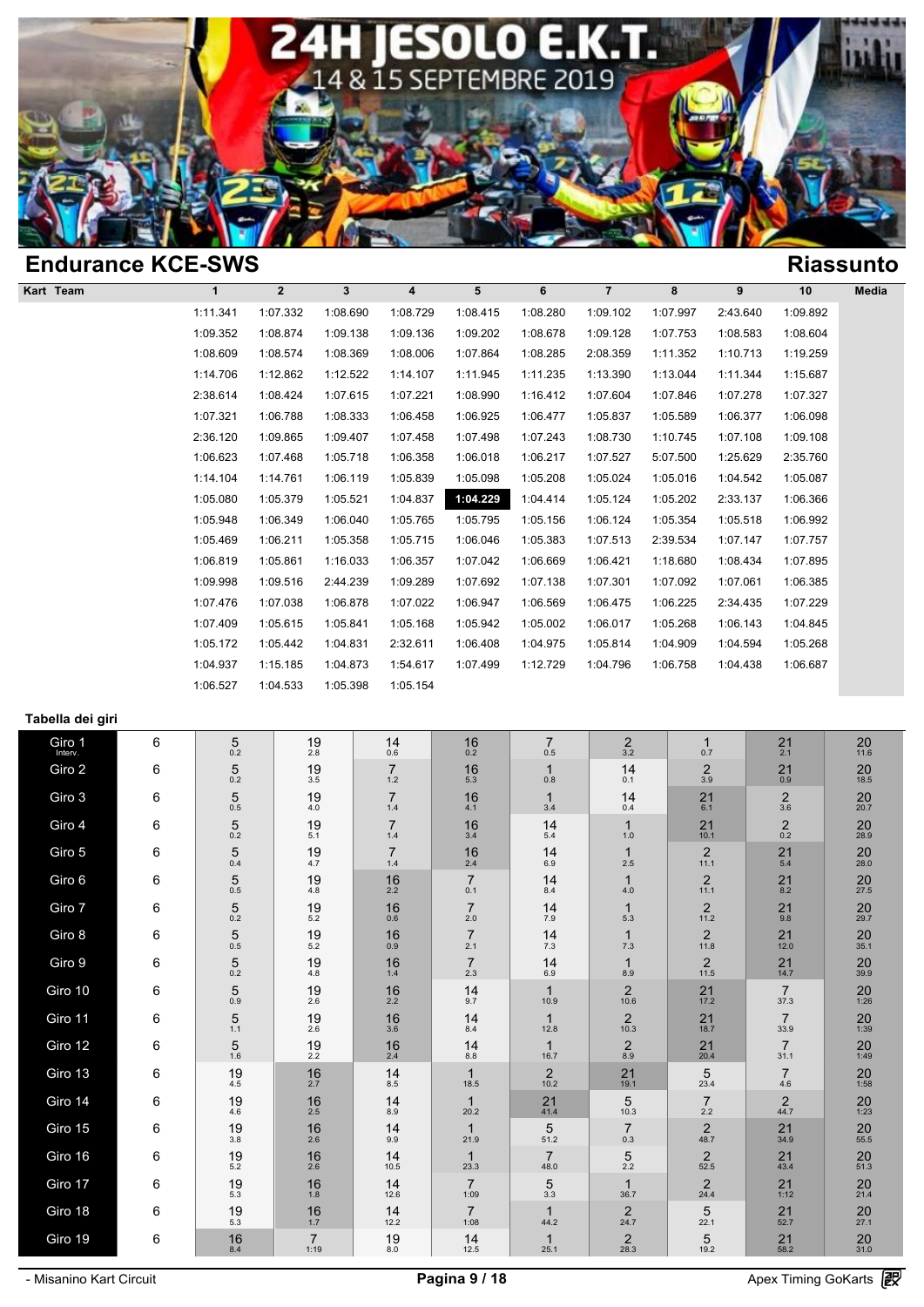

| Giro 20 | 6              | $\overline{7}$<br>1:27 | 19<br>9.5            | 16<br>4.1              | 14<br>8.7              | $\mathbf{1}$<br>23.9      | $\overline{2}$<br>31.5    | 5<br>15.4                 | 21<br>1:04             | 20<br>36.7           |  |
|---------|----------------|------------------------|----------------------|------------------------|------------------------|---------------------------|---------------------------|---------------------------|------------------------|----------------------|--|
| Giro 21 | 6              | $\overline{7}$<br>2.3  | 19<br>11.1           | 16<br>6.8              | 14<br>$7.2\,$          | $\mathbf{1}$<br>23.7      | $\overline{2}$<br>34.5    | 5<br>11.3                 | 21<br>1:09             | 20<br>41.3           |  |
| Giro 22 | 6              | $\overline{7}$<br>0.1  | 19<br>10.9           | 16<br>11.7             | 14<br>$3.4$            | $\mathbf{1}$<br>24.9      | $\overline{2}$<br>39.2    | $\sqrt{5}$<br>$6.7\,$     | 21<br>1:13             | 20<br>1:28           |  |
| Giro 23 | $\overline{7}$ | 6<br>2.0               | 19<br>10.8           | 16<br>12.6             | 14<br>2.3              | $\mathbf{1}$<br>24.7      | 2<br>42.5                 | 5<br>2.6                  | 21<br>1:18             | $20$ <sub>1:43</sub> |  |
| Giro 24 | $\overline{7}$ | 6<br>1.6               | 19<br>10.3           | 14<br>16.9             | 16<br>0.1              | $\mathbf{1}$<br>23.2      | 5<br>45.4                 | 21<br>1:29                | $\mathbf 2$<br>$4.8\,$ | $20$ <sub>1:37</sub> |  |
| Giro 25 | $\overline{7}$ | 6<br>1.7               | 19<br>10.0           | 14<br>17.7             | 16<br>1.3              | $\mathbf{1}$<br>20.5      | 5<br>46.2                 | 21<br>1:33                | $\frac{2}{7.2}$        | $20$ <sub>1:39</sub> |  |
| Giro 26 | $\overline{7}$ | 6<br>2.6               | 19<br>9.5            | 14<br>18.1             | 16<br>2.7              | $\mathbf{1}$<br>18.4      | 5<br>48.2                 | 21<br>1:36                | $\mathbf 2$<br>$6.8\,$ | 20<br>1:42           |  |
| Giro 27 | $\overline{7}$ | 6<br>$2.2\,$           | 19<br>9.6            | 14<br>18.7             | 16<br>4.4              | $\mathbf{1}$<br>16.7      | 5<br>46.8                 | 21<br>1:45                | $\frac{2}{2.1}$        | 20<br>1:50           |  |
| Giro 28 | $\overline{7}$ | 6<br>2.1               | 19<br>9.8            | 14<br>18.9             | 16<br>$5.5\,$          | $\mathbf{1}$<br>16.0      | 5<br>47.4                 | 21<br>1:48                | $\mathbf 2$<br>2.5     | 20<br>2:29           |  |
| Giro 29 | $\overline{7}$ | 6<br>1.4               | 19<br>10.1           | 14<br>19.2             | 16<br>8.6              | $\mathbf{1}$<br>14.0      | 5<br>46.4                 | 21<br>1:50                | $^{2}_{2.9}$           | 20<br>2:34           |  |
| Giro 30 | $\overline{7}$ | 6<br>0.6               | 19<br>9.4            | 14<br>20.0             | 16<br>10.4             | $\mathbf{1}$<br>13.6      | 5<br>2:14                 | $\overline{2}$<br>26.6    | 21<br>1:31             | 20<br>1:08           |  |
| Giro 31 | 6              | 19<br>9.0              | 14<br>21.1           | 16<br>12.4             | $\mathbf{1}$<br>11.6   | $\overline{7}$<br>33.4    | 5<br>1:42                 | $\frac{2}{27.7}$          | 21<br>1:46             | $20$<br>$2:24$       |  |
| Giro 32 | 19             | 14<br>22.9             | $\mathbf{1}$<br>23.6 | 6<br>30.2              | 16<br>54.2             | $\overline{7}$<br>33.6    | 5<br>18.5                 | $\overline{c}$<br>29.1    | $21$<br>1:50           | 20<br>2:25           |  |
| Giro 33 | 19             | 14<br>24.6             | $\mathbf{1}$<br>23.7 | 16<br>1:30             | 6<br>22.2              | $\overline{7}$<br>3.6     | 5<br>18.4                 | $\frac{2}{31.9}$          | $21$<br>1:51           | 20<br>2:26           |  |
| Giro 34 | 19             | 14<br>25.4             | $\mathbf{1}$<br>25.5 | 16<br>1:34             | 5<br>36.8              | $\sqrt{2}$<br>35.2        | 6<br>27.5                 | $\overline{7}$<br>5.3     | 21<br>1:26             | 20<br>2:19           |  |
| Giro 35 | 14             | $\mathbf{1}$<br>27.2   | 19<br>32.9           | 16<br>1:03             | 5<br>31.6              | $\sqrt{2}$<br>38.1        | 6<br>26.6                 | $\overline{7}$<br>$4.5\,$ | 21<br>1:28             | 20<br>2:23           |  |
| Giro 36 | 14             | 19<br>1:00             | $\mathbf{1}$<br>56.4 | 16<br>12.3             | $\sqrt{5}$<br>25.0     | $\sqrt{2}$<br>41.3        | 6<br>23.5                 | $\overline{7}$<br>$4.4\,$ | 21<br>1:33             | 20<br>2:23           |  |
| Giro 37 | 14             | 19<br>58.9             | $\mathbf{1}$<br>59.1 | 16<br>12.7             | 5<br>20.8              | $\sqrt{2}$<br>43.7        | 6<br>19.7                 | $\overline{7}$<br>$4.6\,$ | 21<br>1:41             | 20<br>2:20           |  |
| Giro 38 | 14             | 19<br>58.6             | $\mathbf{1}$<br>1:01 | 16<br>13.3             | 5<br>17.4              | $^{2}_{44.9}$             | 6<br>18.3                 | $\overline{7}$<br>4.9     | 21<br>1:43             | $20$<br>$2:20$       |  |
| Giro 39 | 14             | 19<br>57.0             | $\mathbf{1}$<br>1:02 | 16<br>15.0             | 5<br>14.2              | $\overline{2}$<br>46.2    | 6<br>14.9                 | $\overline{7}$<br>$6.5\,$ | 21<br>1:46             | 20<br>2:20           |  |
| Giro 40 | 14             | 19<br>57.0             | $\mathbf{1}$<br>1:03 | 16<br>17.5             | 5<br>10.4              | $^{2}_{48.4}$             | 6<br>11.5                 | $\overline{7}$<br>8.1     | 21<br>1:49             | $20$<br>$2:20$       |  |
| Giro 41 | 19             | 14<br>34.1             | 16<br>50.7           | 5<br>6.1               | $\overline{2}$<br>50.4 | 6<br>$7.4$                | $\mathbf{1}$<br>4.0       | $\overline{7}$<br>4.8     | 21<br>1:57             | 20<br>2:16           |  |
| Giro 42 | 19             | 14<br>39.2             | 16<br>48.4           | 5<br>2.6               | $\overline{2}$<br>51.7 | 6<br>5.7                  | $\overline{7}$<br>$7.8\,$ | 1<br>1:22                 | 21<br>44.9             | $\frac{20}{3:44}$    |  |
| Giro 43 | 19             | 14<br>49.0             | 5<br>40.6            | 16<br>0.4              | 6<br>55.8              | $\overline{2}$<br>$0.5\,$ | $\overline{7}$<br>$5.9\,$ | $\mathbf{1}$<br>1:26      | 21<br>45.1             | 20<br>3:49           |  |
| Giro 44 | 19             | 14<br>57.8             | 5<br>31.6            | 16<br>2.9              | 6<br>53.6              | $\overline{7}$<br>5.6     | 2<br>1:25                 | 1<br>2.6                  | $21$<br>$2:23$         | $20$<br>$2:14$       |  |
| Giro 45 | 19             | 14<br>1:05             | 5<br>24.5            | 16<br>5.0              | 6<br>49.3              | 7<br>$4.3$                | 2<br>1:31                 | 1<br>$5.0\,$              | 21<br>2:27             | 20<br>2:13           |  |
| Giro 46 | 19             | 14<br>1:09             | 5<br>21.8            | 16<br>$5.3\,$          | 6<br>46.2              | $\overline{7}$<br>2.1     | $\frac{2}{1:38}$          | $\mathbf{1}$<br>$1.6\,$   | $21$<br>$2:32$         | $20$ <sub>2:11</sub> |  |
| Giro 47 | 19             | 14<br>1:15             | 5<br>16.6            | 16<br>$6.3\,$          | 6<br>44.4              | $\overline{7}$<br>$0.6\,$ | $\mathbf{1}$<br>1:41      | $^{2}_{1.2}$              | $21$<br>$2:34$         | $20$<br>$2:10$       |  |
| Giro 48 | 19             | 14<br>1:20             | 5<br>10.8            | $^{16}_{7.6}$          | $\overline{7}$<br>41.6 | 6<br>5.7                  | $\mathbf{1}$<br>1:36      | $\frac{2}{3.0}$           | $21$<br>$2:41$         | $20_{2:05}$          |  |
| Giro 49 | 14             | 19<br>$0.5\,$          | 5<br>$7.9\,$         | $\frac{16}{7.7}$       | $\overline{7}$<br>35.9 | 6<br>9.2                  | $\mathbf{1}$<br>1:35      | $\underset{3.8}{2}$       | 21<br>2:42             | $20$<br>2:13         |  |
| Giro 50 | 19             | 14<br>1.9              | 16<br>13.5           | $\overline{7}$<br>30.4 | 6<br>9.2               | 5<br>33.9                 | $\mathbf{1}$<br>1:03      | $\frac{2}{7.5}$           | $21$<br>$2:42$         | $20$ <sub>2:11</sub> |  |
| Giro 51 | 19             | 14<br>10.4             | 16<br>$6.2\,$        | $\overline{7}$<br>27.4 | 5<br>43.7              | 6<br>53.0                 | $\mathbf{1}$<br>9.4       | $\overline{c}$<br>10.9    | 21<br>2:46             | 20<br>2:07           |  |
| Giro 52 | 19             | $\overline{7}$<br>44.2 | 5<br>42.3            | 16<br>30.1             | 14<br>18.3             | 6<br>8.6                  | $\mathbf{1}$<br>5.7       | $\overline{c}$<br>1:40    | 21<br>1:20             | 20<br>3:33           |  |
| Giro 53 | 19             | $\overline{7}$<br>43.0 | 5<br>41.6            | 16<br>33.6             | 14<br>22.4             | 6<br>4.6                  | $\mathbf{1}$<br>4.0       | $\overline{2}$<br>1:41    | 21<br>1:22             | $\frac{20}{3:36}$    |  |
| Giro 54 | 19             | $^{7}_{41.0}$          | $\frac{5}{40.8}$     | $\frac{16}{36.5}$      | $14 \over 27.0$        | $\mathbf{1}$<br>3.9       | $6$ <sub>1:19</sub>       | $\frac{2}{23.9}$          | $21$<br>1:25           | $\frac{20}{3:30}$    |  |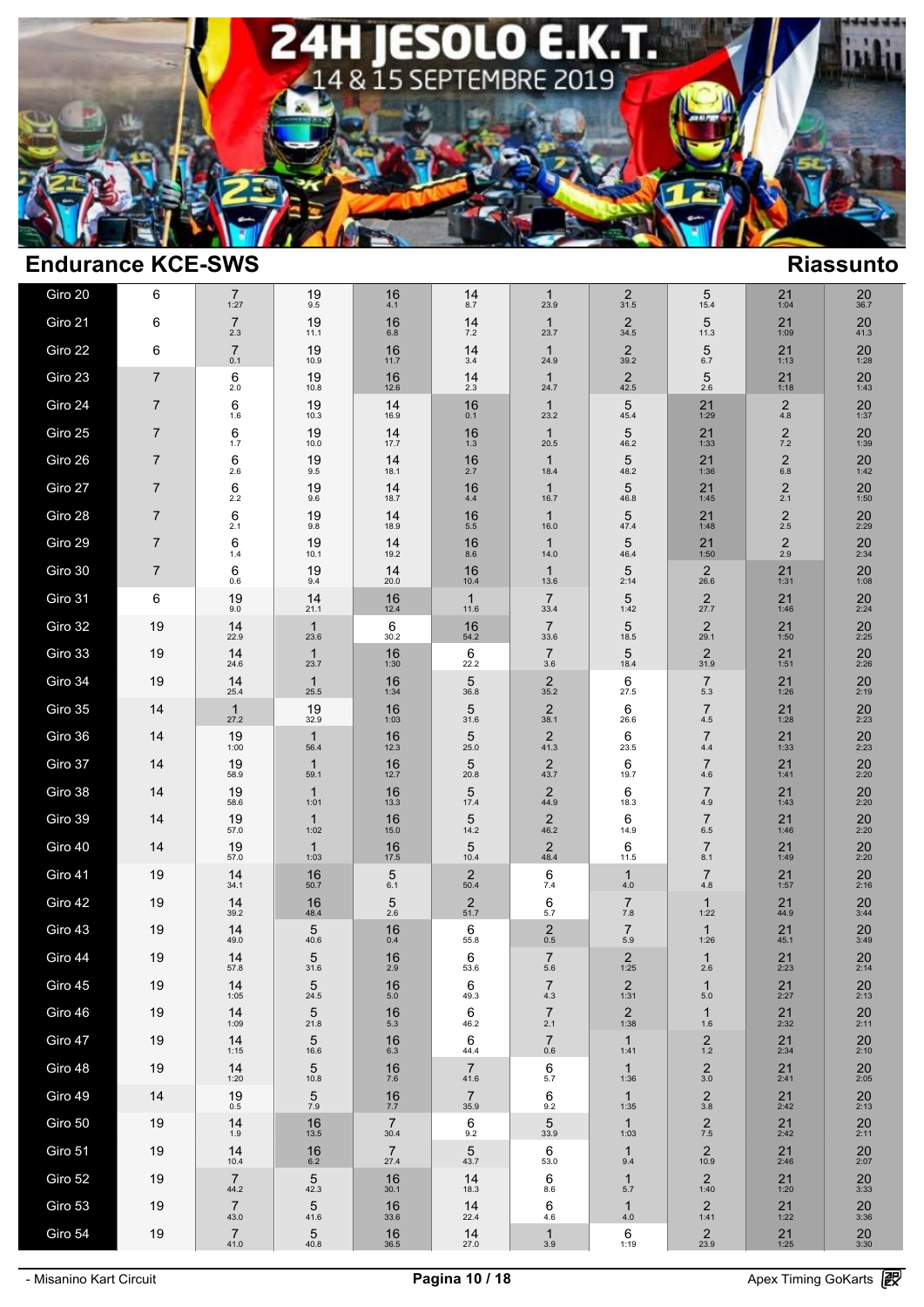

| Giro 55 | 19             | $\overline{7}$<br>39.2    | 5<br>40.7                      | 16<br>39.6                   | $\mathbf{1}$<br>28.9       | 14<br>1.8                    | 6<br>1:19             | 2<br>1:50                       | 21<br>0.4                    | 20<br>3:29                   |  |
|---------|----------------|---------------------------|--------------------------------|------------------------------|----------------------------|------------------------------|-----------------------|---------------------------------|------------------------------|------------------------------|--|
| Giro 56 | 19             | $\overline{7}$<br>36.9    | 5<br>40.5                      | 16<br>43.1                   | $\mathbf{1}$<br>29.5       | 14<br>3.3                    | 6<br>1:17             | 2<br>1:50                       | $21 \atop 1.7$               | $20$<br>3:27                 |  |
| Giro 57 | 19             | 5<br>1:13                 | 16<br>46.8                     | $\overline{7}$<br>0.6        | $\mathbf{1}$<br>26.4       | 14<br>$8.8\,$                | 6<br>1:12             | $\overline{c}$<br>1:50          | 21<br>5.6                    | 20<br>3:24                   |  |
| Giro 58 | 19             | 5                         | $\overline{7}$                 | 16<br>0.9                    | $\mathbf{1}$<br>22.7       | 14<br>17.6                   | 6                     | $\overline{2}$<br>1:51          | $^{21}_{8.4}$                | $20_{3:22}$                  |  |
| Giro 59 | 19             | 1:13<br>5                 | $50.5\,$<br>$\overline{7}$     | 16                           | 14                         | 6                            | 1:04<br>$\mathbf{1}$  | 21                              | $\overline{2}$               | 20                           |  |
| Giro 60 | 19             | 1:11<br>5                 | 52.2<br>$\overline{7}$         | 2.6<br>16                    | 42.6<br>14                 | 1:00<br>6                    | $5.6$<br>$\mathbf{1}$ | 2:12<br>2                       | 1:01<br>21                   | 2:07<br>20                   |  |
| Giro 61 | 19             | 1:11<br>5                 | 51.8<br>$\overline{7}$         | $7.8\,$<br>16                | 45.3<br>6                  | 52.6<br>$\mathbf{1}$         | 9.8<br>14             | 3:12<br>$\overline{2}$          | 28.4<br>21                   | 1:35<br>20                   |  |
| Giro 62 | 19             | 1:11<br>5                 | 51.2<br>$\overline{7}$         | 18.6<br>16                   | 1:27<br>6                  | 11.9<br>$\mathbf{1}$         | 55.9<br>14            | 2:17<br>2                       | 29.9<br>$21$ <sub>32.5</sub> | 1:32<br>$20$ <sub>1:30</sub> |  |
| Giro 63 | 5              | 1:09<br>19                | 51.4<br>$\overline{7}$         | 19.6<br>16                   | 1:25<br>6                  | 15.3<br>$\mathbf{1}$         | 1:10<br>14            | 2:02<br>21                      | $\overline{2}$               | $^{20}_{43.0}$               |  |
| Giro 64 | 5              | 17.8<br>19                | 35.1<br>$\overline{7}$         | 19.5<br>6                    | 1:24<br>16                 | 17.1<br>1                    | 1:19<br>14            | 2:28<br>21                      | 48.1<br>$\overline{2}$       | $^{20}_{42.6}$               |  |
| Giro 65 | 5              | 18.5<br>19                | 34.9<br>$\overline{7}$         | 1:43<br>6                    | 11.5<br>$\mathbf{1}$       | 7.1<br>16                    | 1:29<br>14            | 2:19<br>21                      | 48.2<br>$\overline{c}$       | 20                           |  |
| Giro 66 | 5              | 19.9<br>19                | 34.1<br>$\overline{7}$         | 1:43<br>6                    | 19.5<br>$\mathbf{1}$       | $0.7\,$<br>16                | 1:37<br>14            | 2:11<br>21                      | 47.4<br>$\mathbf 2$          | 44.7<br>20                   |  |
| Giro 67 | 5              | 20.2<br>19                | 33.5<br>$\overline{7}$         | 1:43<br>6                    | 19.3<br>$\mathbf{1}$       | $7.7\,$<br>16                | 1:42<br>14            | 2:01<br>21                      | 46.0<br>$\boldsymbol{2}$     | 44.2<br>20                   |  |
| Giro 68 | 5              | 20.0<br>19                | 34.5<br>$\overline{7}$         | 1:42<br>6                    | 18.7<br>$\mathbf{1}$       | 14.9<br>16                   | 1:45<br>14            | 1:54<br>21                      | 45.3<br>$\overline{c}$       | 45.1<br>20                   |  |
| Giro 69 | 5              | 20.7<br>19                | 34.0<br>$\overline{7}$         | 1:43<br>6                    | 17.8<br>$\mathbf{1}$       | 20.0<br>16                   | 1:47<br>14            | 1:47<br>21                      | 45.9<br>$\sqrt{2}$           | 2:14<br>$20$<br>$2:17$       |  |
| Giro 70 | 5              | 20.8<br>19                | 34.2<br>$\overline{7}$         | 1:44<br>6                    | 17.6<br>$\mathbf{1}$       | 25.0<br>16                   | 1:52<br>14            | 1:38<br>21                      | 44.5<br>$\overline{2}$       | $20$<br>$2:20$               |  |
| Giro 71 | 5              | 21.5<br>19                | 34.2<br>$\overline{7}$         | 1:44<br>6                    | 16.1<br>$\mathbf{1}$       | 29.9<br>16                   | 1:57<br>14            | 1:30<br>21                      | 44.4<br>$\sqrt{2}$           | $20$<br>$2:22$               |  |
| Giro 72 | 5              | 21.8<br>19                | 33.5<br>$\overline{7}$         | 1:45<br>6                    | 14.0<br>$\mathbf{1}$       | 34.3<br>16                   | 2:02<br>14            | 1:23<br>21                      | 43.6<br>$\sqrt{2}$           | 20                           |  |
| Giro 73 | 5              | 22.5<br>19                | 32.9<br>$\overline{7}$         | 1:45<br>6                    | 13.7<br>$\mathbf{1}$       | 45.2<br>16                   | 2:00<br>21            | 1:16<br>14                      | 44.5<br>$\sqrt{2}$           | 2:21<br>20                   |  |
| Giro 74 | 5              | 24.1<br>19                | 31.2<br>$\overline{7}$         | 1:45<br>6                    | 14.1<br>$\mathbf{1}$       | 50.7<br>16                   | 3:13<br>21            | 16.5<br>14                      | 25.9<br>$\overline{2}$       | 2:24<br>20                   |  |
| Giro 75 | 19             | 23.9<br>$\overline{7}$    | $30.5\,$<br>$\sqrt{5}$         | 1:54<br>6                    | 5.8<br>$\mathbf{1}$        | 56.0<br>16                   | 3:10<br>21            | 17.0<br>14                      | 22.9<br>$\sqrt{2}$           | 2:27<br>20                   |  |
| Giro 76 | 19             | 30.2<br>$\overline{7}$    | 32.9<br>5                      | 1:22<br>6                    | 3.5<br>$\mathbf{1}$        | 1:00<br>16                   | 3:09<br>21            | 18.8<br>14                      | 18.7<br>$\overline{2}$       | 2:29<br>20                   |  |
| Giro 77 | 19             | 29.3<br>$\overline{7}$    | 33.6<br>5                      | 1:18<br>6                    | $5.1$<br>$\mathbf{1}$      | 2:35<br>$16$ <sub>2:39</sub> | 1:43<br>21            | 10.3<br>14                      | 19.0<br>$\overline{2}$       | 2:30<br>$20$<br>$2:32$       |  |
| Giro 78 | 19             | 27.8<br>$\overline{7}$    | 36.0<br>5                      | 1:19<br>6                    | 2.5<br>$\mathbf{1}$        | 16                           | 1:42<br>14            | 8.5<br>2                        | 18.0<br>21                   | 20                           |  |
| Giro 79 | $\overline{7}$ | 28.6<br>5                 | 35.8<br>19                     | 1:20<br>$\mathbf 1$          | 1.2<br>6<br>1:26           | 2:42<br>$16 \atop 1:20$      | 1:51<br>14            | 14.6<br>$^{2}_{9.4}$            | 1:05<br>$21$<br>1:04         | 1:29<br>$20$ <sub>1:30</sub> |  |
| Giro 80 | $\overline{7}$ | 36.7<br>5                 | 21.2<br>19                     | 58.7<br>-1                   | 6                          | 16                           | 1:54<br>14            | $\overline{2}$<br>$8.6\,$       | 21                           | 20                           |  |
| Giro 81 | $\overline{7}$ | 35.6<br>5<br>36.0         | 23.4<br>19<br>23.2             | 55.7<br>$\mathbf{1}$<br>55.6 | 1:28<br>6<br>1:29          | 1:21<br>16<br>1:25           | 1:52<br>14<br>1:48    | $\underset{8.5}{\underline{2}}$ | 1:05<br>$21$<br>1:07         | 1:31<br>20<br>1:31           |  |
| Giro 82 | 5              | 19<br>23.5                | $\overline{7}$<br>30.1         | 6<br>1:54                    | $\mathbf{1}$<br>$3.5\,$    | 16<br>1:26                   | 14<br>1:44            | $^{2}_{8.1}$                    | 21<br>1:08                   | 20<br>1:31                   |  |
| Giro 83 | 5              | 19<br>24.0                | $\overline{7}$<br>29.6         | 6<br>1:55                    | $\mathbf{1}$<br>$4.0\,$    | 16<br>1:28                   | 14<br>1:41            | $\underset{8.0}{\underline{2}}$ | 21<br>1:09                   | 20<br>1:33                   |  |
| Giro 84 | 5              | 19<br>24.6                | $\overline{7}$<br>29.4         | 6<br>1:54                    | $\mathbf{1}$<br>6.0        | 16<br>1:29                   | 14<br>1:39            | $^{2}_{8.4}$                    | 21<br>1:08                   | 20<br>1:35                   |  |
| Giro 85 | 5              | 19                        | $\overline{7}$                 | 6                            | $\mathbf{1}$               | 16                           | 14                    | $\frac{2}{7.8}$                 | $21$<br>1:08                 | $\frac{20}{3:14}$            |  |
| Giro 86 | 5              | 25.1<br>$\frac{19}{25.2}$ | 29.5<br>$\overline{7}$<br>29.3 | 1:53<br>6<br>1:54            | 7.8<br>$\mathbf{1}$<br>9.4 | 1:30<br>16<br>1:30           | 1:37<br>14<br>1:36    | $^{2}_{8.3}$                    | $21$<br>1:08                 | $\frac{20}{3:26}$            |  |
| Giro 87 | 5              | $19_{25.1}$               | $\overline{7}$<br>29.4         | 6                            | $\mathbf{1}$<br>10.9       | $16$ <sub>1:31</sub>         | 14                    | $^{2}_{9.9}$                    | $21$<br>1:06                 | $\frac{20}{3:35}$            |  |
| Giro 88 | 5              | 19<br>24.9                | $\overline{7}$<br>29.4         | 1:54<br>6<br>1:53            | $\mathbf{1}$<br>13.1       | 16<br>1:32                   | 1:34<br>14<br>1:31    | $\overline{2}$<br>10.0          | 21<br>1:07                   | 20<br>3:38                   |  |
| Giro 89 | 5              | 19<br>24.0                | $\overline{7}$<br>30.1         | 6<br>1:53                    | $\mathbf{1}$<br>14.7       | $16$ <sub>1:34</sub>         | 14<br>1:31            | $\frac{2}{7.9}$                 | $21$<br>1:10                 | $20$<br>3:38                 |  |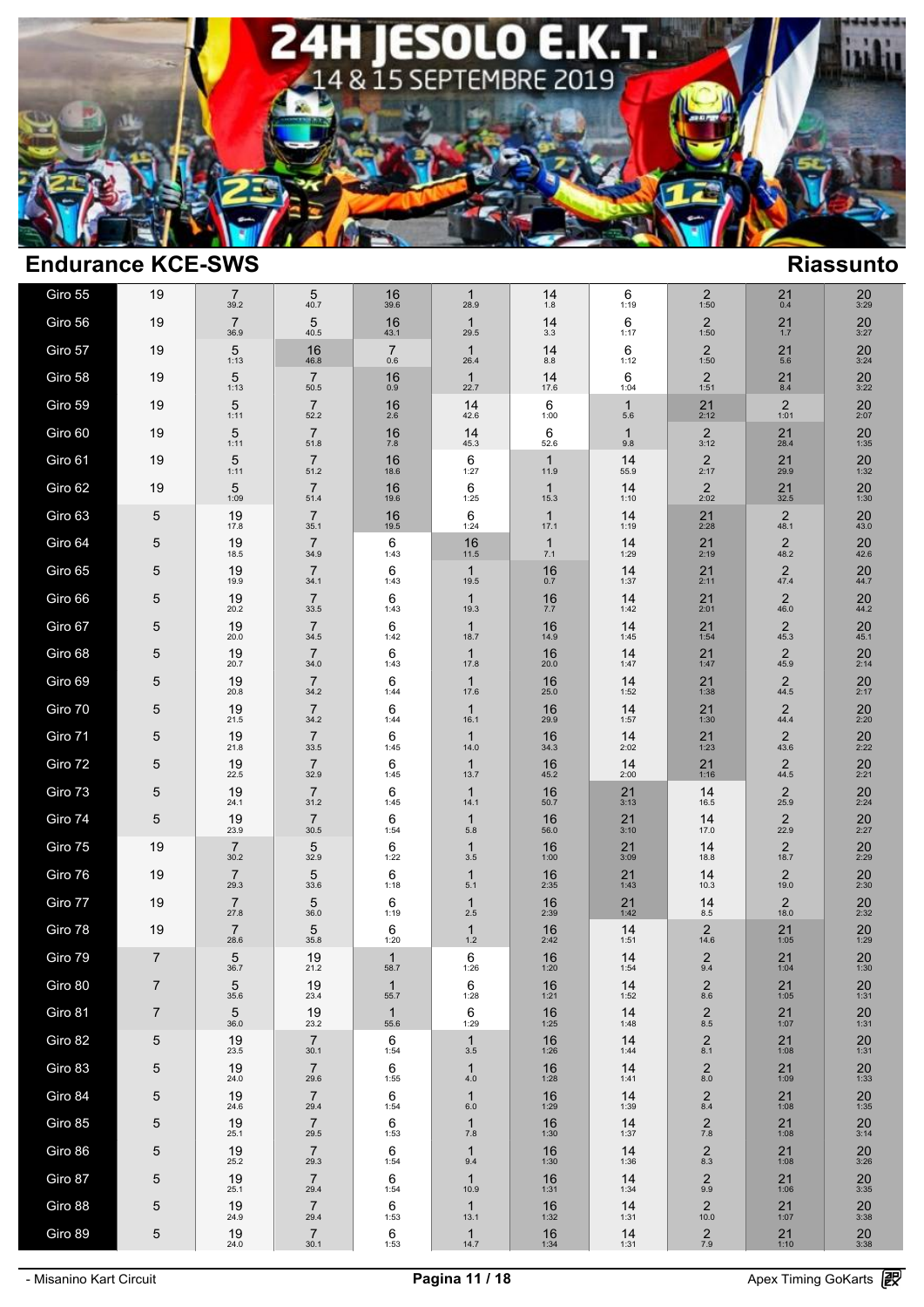

| Giro 90         | 5          | 19<br>24.4             | $\overline{7}$<br>29.9 | 6<br>1:52              | $\mathbf{1}$<br>16.6   | 16<br>1:36 | 14<br>1:28             | $\overline{\mathbf{c}}$<br>7.8    | 21<br>1:10             | 20<br>3:40        |
|-----------------|------------|------------------------|------------------------|------------------------|------------------------|------------|------------------------|-----------------------------------|------------------------|-------------------|
| Giro 91         | 5          | 19<br>24.8             | $\overline{7}$<br>30.1 | 6<br>1:51              | $\mathbf{1}$<br>18.7   | 14<br>3:04 | 16<br>7.1              | $\frac{2}{1.7}$                   | 21<br>1:09             | 20<br>3:45        |
| Giro 92         | 5          | 19<br>25.0             | $\overline{7}$<br>30.3 | 6<br>1:51              | $\mathbf{1}$<br>20.4   | 14<br>3:04 | $\overline{2}$<br>10.7 | 16<br>1.8                         | 21<br>1:06             | 20<br>3:47        |
| Giro 93         | 5          | 19<br>25.1             | $\overline{7}$<br>31.2 | 6<br>1:50              | $\mathbf{1}$<br>21.6   | 14<br>3:04 | 16<br>21.3             | 21<br>57.7                        | $\overline{2}$<br>21.1 | 20<br>3:28        |
| Giro 94         | 5          | 19<br>25.1             | $\overline{7}$<br>31.6 | 6<br>1:49              | $\mathbf{1}$<br>23.0   | 14<br>3:04 | 16<br>25.2             | 21<br>54.7                        | $\overline{2}$<br>26.1 | 20<br>3:26        |
| Giro 95         | 5          | 19<br>24.9             | $\overline{7}$<br>31.9 | 6<br>1:49              | $\mathbf{1}$<br>24.3   | 14<br>3:03 | 16<br>28.3             | 21<br>51.9                        | $\overline{2}$<br>28.2 | $20$<br>3:27      |
| Giro 96         | 5          | $\overline{7}$<br>57.2 | 19<br>54.4             | 6<br>54.7              | $\mathbf{1}$<br>28.9   | 14<br>3:00 | 16<br>29.9             | $\overline{2}$<br>1:19            | 21<br>1:05             | 20<br>2:22        |
| Giro 97         | 5          | $\overline{7}$<br>57.7 | 19<br>53.0             | 6<br>54.0              | $\mathbf{1}$<br>30.9   | 14<br>2:59 | 16<br>32.1             | $\overline{2}$<br>1:19            | 21<br>1:09             | 20<br>2:20        |
| Giro 98         | 5          | $\overline{7}$<br>58.0 | 19<br>52.8             | 6<br>53.5              | $\mathbf{1}$<br>31.7   | 16<br>3:33 | 14<br>53.6             | $\overline{2}$<br>26.5            | 21<br>1:11             | 20<br>2:19        |
| Giro 99         | 5          | $\overline{7}$<br>57.8 | 19<br>53.7             | 6<br>52.2              | $\mathbf{1}$<br>32.5   | 16<br>3:36 | 14<br>52.5             | 2<br>30.8                         | 21<br>1:10             | $20_{3:52}$       |
| Giro 100        | 5          | $\overline{7}$<br>58.2 | 19<br>53.6             | 6<br>51.3              | $\mathbf{1}$<br>34.0   | 16<br>3:39 | 14<br>51.1             | $\overline{2}$<br>33.2            | $21$<br>1:08           | $\frac{20}{3:54}$ |
| Giro 101        | 5          | $\overline{7}$<br>57.5 | 19<br>53.1             | 6<br>52.0              | $\mathbf{1}$<br>33.6   | 16<br>3:45 | 14<br>46.3             | 2<br>35.1                         | $21$<br>1:08           | 20<br>3:56        |
| <b>Giro 102</b> | 5          | $\overline{7}$<br>57.0 | 19<br>53.0             | 6<br>52.1              | $\mathbf{1}$<br>34.2   | 16<br>3:47 | 14<br>44.6             | $\overline{2}$<br>36.8            | 21<br>1:09             | $\frac{20}{3:56}$ |
| <b>Giro 103</b> | 5          | 19<br>22.5             | $\overline{7}$<br>33.7 | 6<br>18.6              | $\mathbf{1}$<br>35.2   | 16<br>3:49 | 14<br>43.3             | $\overline{2}$<br>38.1            | 21<br>1:10             | 20<br>3:57        |
| Giro 104        | 5          | 19<br>19.1             | $\overline{7}$<br>34.7 | 6<br>17.5              | $\mathbf{1}$<br>36.2   | 16<br>3:51 | 14<br>40.8             | $\overline{2}$<br>42.2            | 21<br>1:11             | 20<br>3:56        |
| <b>Giro 105</b> | 5          | 19<br>18.0             | $\overline{7}$<br>35.3 | 6<br>16.9              | $\mathbf{1}$<br>36.4   | 16<br>3:54 | 14<br>38.0             | 2<br>44.5                         | 21<br>1:19             | 20<br>3:50        |
| Giro 106        | 5          | 19<br>17.8             | $\overline{7}$<br>35.7 | 6<br>15.8              | $\mathbf{1}$<br>37.5   | 16<br>3:55 | 14<br>35.8             | $\overline{2}$<br>46.9            | 21<br>1:20             | $\frac{20}{3:50}$ |
| Giro 107        | 5          | 19<br>16.6             | $\overline{7}$<br>36.0 | 6<br>15.1              | $\mathbf{1}$<br>38.4   | 16<br>3:58 | 14<br>33.3             | $\overline{2}$<br>49.4            | 21<br>1:22             | 20<br>3:51        |
| Giro 108        | 5          | 19<br>16.3             | $\overline{7}$<br>36.0 | 6<br>14.3              | $\mathbf{1}$<br>39.4   | 16<br>3:59 | 14<br>33.1             | $\overline{2}$<br>50.6            | 21<br>1:22             | 20<br>3:52        |
| <b>Giro 109</b> | 5          | 19<br>15.9             | $\overline{7}$<br>37.1 | 6<br>12.5              | $\mathbf{1}$<br>40.7   | 16<br>4:01 | 14<br>31.3             | 2<br>53.0                         | 21<br>1:22             | 20<br>3:52        |
| <b>Giro 110</b> | 5          | 19<br>15.1             | $\overline{7}$<br>37.7 | 6<br>12.0              | $\mathbf{1}$<br>41.4   | 16<br>4:02 | 14<br>30.1             | $\mathbf 2$<br>55.9               | 21<br>1:22             | 20<br>3:53        |
| Giro 111        | 5          | 19<br>13.8             | $\overline{7}$<br>38.3 | 6<br>11.3              | $\mathbf{1}$<br>47.4   | 16<br>3:58 | 14<br>28.7             | $\overline{2}$<br>57.9            | 21<br>1:22             | 20<br>3:55        |
| Giro 112        | 5          | 19<br>12.6             | $\overline{7}$<br>39.1 | 6<br>10.1              | $\mathbf{1}$<br>48.9   | 16<br>3:59 | 14<br>27.4             | $\overline{\mathbf{c}}$<br>1:00   | 21<br>1:22             | 20<br>3:56        |
| <b>Giro 113</b> | 5          | 19<br>12.0             | 6<br>49.9              | $\mathbf 1$<br>48.9    | $\overline{7}$<br>27.9 | 14<br>3:59 | $\overline{2}$<br>1:01 | 16<br>2.1                         | 21<br>1:21             | 20<br>3:56        |
| Giro 114        | 5          | 19<br>11.1             | 6<br>50.0              | $\mathbf 1$<br>49.9    | $\overline{7}$<br>28.0 | 14<br>3:59 | $2$ <sub>1:03</sub>    | 16<br>2.6                         | 21<br>1:21             | $\frac{20}{3:57}$ |
| <b>Giro 115</b> | 5          | 6<br>1:00              | 19<br>38.2             | $\mathbf{1}$<br>13.0   | $\overline{7}$<br>28.1 | 14<br>3:59 | $\overline{c}$<br>1:05 | 16<br>$1.4$                       | $21$<br>$2:55$         | 20<br>2:25        |
| Giro 116        | 5          | 6<br>59.7              | 19<br>39.3             | $\overline{7}$<br>41.0 | $\mathbf{1}$<br>1:00   | 14<br>2:59 | $\frac{2}{1:06}$       | 16<br>$1.0\,$                     | $21$<br>3:01           | $20$<br>$2:22$    |
| Giro 117        | 5          | 19<br>1:39             | $\overline{7}$<br>39.8 | 6<br>5.1               | $\mathbf{1}$<br>57.1   | 14<br>2:57 | 16<br>1:08             | $^{\,2}_{\scriptscriptstyle 0.6}$ | $21$<br>3:05           | $\frac{20}{3:20}$ |
| Giro 118        | 5          | 19<br>1:40             | $\overline{7}$<br>40.8 | 6<br>5.8               | $\mathbf{1}$<br>56.5   | 14<br>2:56 | 16<br>1:09             | $2$ <sub>1:26</sub>               | $21$<br>1:42           | $20_{3:22}$       |
| Giro 119        | 5          | 19<br>1:40             | $\overline{7}$<br>40.7 | 6<br>5.7               | $\mathbf{1}$<br>57.4   | 14<br>2:56 | 16<br>1:09             | $\boldsymbol{2}$<br>1:28          | 21<br>1:45             | 20<br>3:23        |
| <b>Giro 120</b> | 5          | 19<br>1:40             | $\overline{7}$<br>40.5 | 6<br>$5.5\,$           | $\mathbf{1}$<br>59.5   | 14<br>2:55 | 16<br>1:10             | $\overline{\mathbf{c}}$<br>1:29   | $21$<br>1:46           | 20<br>3:35        |
| <b>Giro 121</b> | 5          | 19<br>1:41             | $\overline{7}$<br>40.3 | 6<br>5.0               | $\mathbf{1}$<br>1:01   | 14<br>2:53 | 16<br>1:10             | $2$ <sub>1:29</sub>               | 21<br>1:47             | $20_{3:43}$       |
| Giro 122        | 5          | 19<br>1:39             | $\overline{7}$<br>40.6 | 6<br>$4.2\,$           | $\mathbf{1}$<br>1:05   | 16<br>4:03 | 14<br>20.0             | $2$ <sub>1:10</sub>               | $21$<br>1:51           | $\frac{20}{3:45}$ |
| <b>Giro 123</b> | 5          | 19<br>1:39             | $\overline{7}$<br>40.0 | 6<br>$4.0\,$           | $\mathbf{1}$<br>1:06   | $16\n4:03$ | 14<br>24.6             | $\overline{2}$<br>1:05            | $21$<br>1:53           | $\frac{20}{3:50}$ |
| Giro 124        | $\sqrt{5}$ | $\frac{19}{1:38}$      | $\overline{7}$<br>40.3 | $rac{6}{3.7}$          | $\frac{1}{1:08}$       | $16\n4:03$ | $14$<br>$26.1$         | $2$ <sub>1:03</sub>               | $21$<br>$2:01$         | $20_{3:51}$       |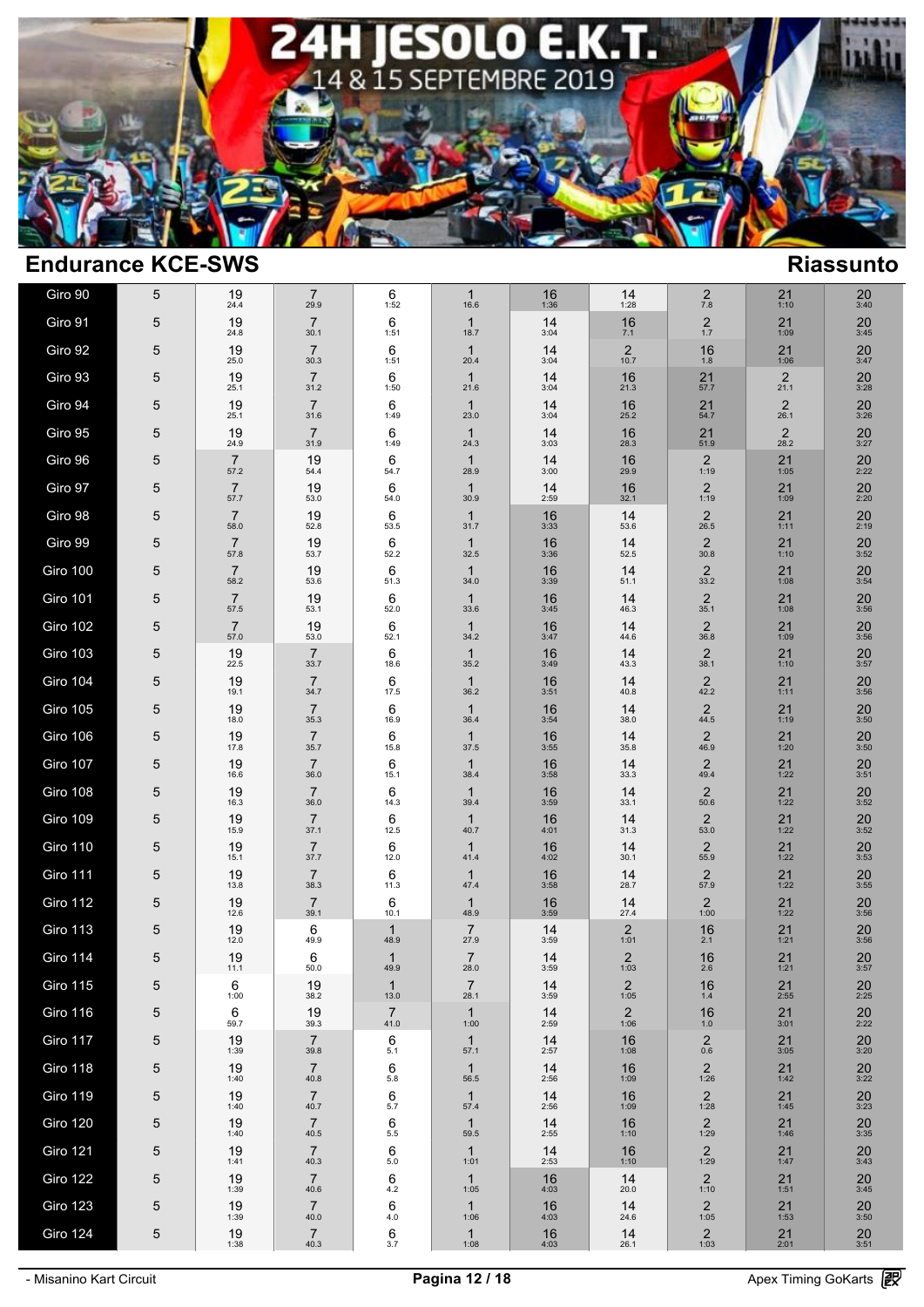

| Giro 125        | 5 | 19<br>1:38 | 7<br>40.2              | 6<br>3.1                  | $\mathbf{1}$<br>1:10 | 16<br>4:04             | 14<br>35.6                      | 2<br>52.8              | 21<br>2:03           | 20<br>3:55        |  |
|-----------------|---|------------|------------------------|---------------------------|----------------------|------------------------|---------------------------------|------------------------|----------------------|-------------------|--|
| Giro 126        | 5 | 19<br>1:37 | $\overline{7}$<br>39.9 | 6<br>2.5                  | $\mathbf{1}$<br>1:12 | 16<br>4:05             | 14<br>39.9                      | 2<br>49.2              | $21$<br>$2:05$       | 20<br>3:57        |  |
| Giro 127        | 5 | 19<br>1:37 | $\overline{7}$<br>39.9 | 6<br>2.0                  | $\mathbf{1}$<br>1:13 | 16<br>4:05             | 14<br>43.5                      | 2<br>45.2              | 21<br>2:09           | 20<br>4:02        |  |
| Giro 128        | 5 | 19<br>1:37 | $\overline{7}$<br>39.2 | 6<br>1.1                  | $\mathbf{1}$<br>1:15 | 16<br>4:06             | 14<br>47.4                      | 2<br>40.9              | 21<br>2:11           | 20<br>4:07        |  |
| Giro 129        | 5 | 19<br>9.1  | 6<br>40.4              | $\overline{7}$<br>1.1     | $\mathbf{1}$<br>1:16 | 16<br>4:06             | 14<br>49.6                      | 2<br>38.1              | 21<br>2:13           | 20<br>4:12        |  |
| Giro 130        | 5 | 19<br>10.5 | 6<br>38.2              | $\overline{7}$<br>1.0     | $\mathbf{1}$<br>1:17 | 16<br>4:05             | 14<br>53.1                      | 2<br>35.3              | 21<br>2:14           | 20<br>4:21        |  |
| Giro 131        | 5 | 19<br>11.2 | 6<br>38.3              | $\overline{7}$<br>0.5     | $\mathbf{1}$<br>1:17 | 16<br>4:06             | 14<br>1:01                      | 2<br>25.5              | 21<br>2:15           | 20<br>5:53        |  |
| <b>Giro 132</b> | 5 | 19<br>11.2 | 6<br>38.0              | $\overline{7}$<br>1.0     | $\mathbf{1}$<br>1:19 | 16<br>4:07             | 14<br>1:03                      | 2<br>22.8              | 21<br>2:17           | 20<br>5:54        |  |
| Giro 133        | 5 | 19<br>9.7  | 6<br>37.8              | $\overline{7}$<br>1.4     | $\mathbf{1}$<br>1:20 | 16<br>4:07             | 14<br>1:05                      | $\overline{2}$<br>19.7 | 21<br>2:19           | 20<br>5:55        |  |
| Giro 134        | 5 | 19<br>10.2 | 6<br>36.5              | $\overline{7}$<br>1.6     | $\mathbf{1}$<br>1:22 | 16<br>4:07             | 14<br>1:07                      | 2<br>17.1              | 21<br>3:51           | 20<br>4:25        |  |
| Giro 135        | 5 | 19<br>10.2 | 6<br>36.3              | $\overline{7}$<br>1.9     | $\mathbf{1}$<br>1:23 | 14<br>5:18             | $\overline{2}$<br>14.2          | 16<br>4.0              | 21<br>3:51           | 20<br>4:25        |  |
| Giro 136        | 5 | 19<br>10.2 | 6<br>35.7              | $\overline{7}$<br>2.5     | $\mathbf{1}$<br>1:24 | 14<br>5:22             | $\overline{c}$<br>10.2          | 16<br>5.3              | 21<br>3:53           | 20<br>4:33        |  |
| Giro 137        | 5 | 19<br>10.3 | 6<br>35.3              | $\overline{7}$<br>3.5     | $\mathbf{1}$<br>1:24 | 14<br>5:25             | $\mathbf 2$<br>8.1              | 16<br>11.3             | 21<br>3:58           | 20<br>4:25        |  |
| Giro 138        | 5 | 6<br>45.0  | 7<br>4.0               | 19<br>49.1                | $\mathbf{1}$<br>2:03 | 14<br>4:02             | $\overline{c}$<br>3.1           | 16<br>11.9             | 21<br>3:59           | 20<br>4:26        |  |
| Giro 139        | 5 | 6<br>43.8  | $\overline{7}$<br>4.7  | 19<br>49.7                | $\mathbf{1}$<br>2:04 | $\overline{2}$<br>4:05 | 14<br>0.5                       | 16<br>11.1             | 21<br>4:02           | 20<br>4:25        |  |
| Giro 140        | 5 | 6<br>42.9  | 19<br>55.2             | $\overline{7}$<br>36.3    | $\mathbf{1}$<br>1:29 | $\overline{2}$<br>4:04 | 14<br>2.7                       | 16<br>8.9              | 21<br>4:29           | 20<br>4:00        |  |
| Giro 141        | 5 | 6<br>42.5  | 19<br>55.8             | $\overline{7}$<br>36.9    | $\mathbf{1}$<br>1:29 | $\overline{2}$<br>4:04 | 14<br>6.6                       | 16<br>5.0              | $21$<br>4:33         | 20<br>3:59        |  |
| Giro 142        | 5 | 6<br>42.1  | 19<br>57.2             | $\overline{7}$<br>36.2    | $\mathbf{1}$<br>1:30 | $\overline{2}$<br>4:05 | 16<br>10.5                      | 14<br>1:23             | 21<br>3:12           | 20<br>3:57        |  |
| Giro 143        | 5 | 6<br>41.9  | 19<br>58.1             | $\overline{7}$<br>36.4    | $\mathbf{1}$<br>1:30 | $\sqrt{2}$<br>4:05     | 16<br>9.9                       | 14<br>1:24             | 21<br>3:16           | 20<br>3:57        |  |
| Giro 144        | 5 | 19<br>1:40 | 6<br>28.0              | $\overline{7}$<br>8.1     | $\mathbf{1}$<br>1:31 | $\overline{2}$<br>4:05 | 16<br>9.9                       | 14<br>1:24             | 21<br>3:19           | 20<br>3:55        |  |
| Giro 145        | 5 | 19<br>1:39 | 6<br>29.1              | $\overline{7}$<br>7.2     | $\mathbf{1}$<br>1:32 | 16<br>4:15             | 2<br>1:18                       | 14<br>6.3              | 21<br>3:23           | 20<br>3:53        |  |
| Giro 146        | 5 | 19<br>1:39 | 6<br>28.8              | $\overline{7}$<br>7.2     | $\mathbf{1}$<br>1:32 | 16<br>4:14             | 2<br>1:20                       | 14<br>5.4              | 21<br>3:25           | 20<br>3:52        |  |
| Giro 147        | 5 | 19<br>1:38 | 6<br>29.0              | $\overline{7}$<br>6.8     | $\mathbf{1}$<br>1:34 | 16<br>4:14             | 2<br>1:20                       | 14<br>4.8              | 21<br>3:28           | 20<br>3:50        |  |
| Giro 148        | 5 | 19<br>1:37 | 6<br>28.8              | $\overline{7}$<br>6.7     | $\mathbf{1}$<br>1:35 | 16<br>4:14             | $\overline{2}$<br>1:21          | 14<br>3.6              | 21<br>3:31           | 20<br>3:48        |  |
| Giro 149        | 5 | 19<br>1:37 | 6<br>28.8              | $\overline{7}$<br>6.5     | $\mathbf{1}$<br>1:35 | 16<br>4:15             | $\overline{2}$<br>1:21          | 14<br>2.5              | 21<br>3:33           | $\frac{20}{3:47}$ |  |
| Giro 150        | 5 | 19<br>1:37 | 6<br>28.8              | $\overline{7}$<br>7.3     | 1<br>1:35            | 16<br>4:15             | $\overline{2}$<br>1:22          | 14<br>2.7              | 21<br>3:36           | 20<br>3:45        |  |
| <b>Giro 151</b> | 5 | 19<br>1:37 | 6<br>29.0              | $\overline{7}$<br>$7.2\,$ | $\mathbf{1}$<br>1:35 | 16<br>4:16             | $\overline{2}$<br>1:22          | 14<br>$2.8$            | 21<br>5:13           | $20\,$<br>3:39    |  |
| Giro 152        | 5 | 19<br>1:39 | 6<br>27.6              | $\overline{7}$<br>8.3     | $\mathbf{1}$<br>1:35 | 16<br>4:15             | $\overline{c}$<br>1:22          | 14<br>2.2              | 21<br>5:17           | 20<br>3:42        |  |
| Giro 153        | 5 | 19<br>1:39 | 6<br>27.4              | $\overline{7}$<br>$8.5\,$ | $\mathbf{1}$<br>1:35 | 16<br>4:15             | $\overline{c}$<br>1:21          | 14<br>2.4              | 21<br>5:22           | 20<br>3:42        |  |
| Giro 154        | 5 | 19<br>1:40 | 6<br>26.7              | $\overline{7}$<br>9.4     | $\mathbf{1}$<br>1:35 | 16<br>4:15             | $\overline{\mathbf{c}}$<br>1:21 | 14<br>2.5              | 21<br>5:24           | $\frac{20}{3:43}$ |  |
| Giro 155        | 5 | 19<br>1:40 | 6<br>27.3              | $\overline{7}$<br>8.3     | $\mathbf{1}$<br>1:36 | 16<br>4:15             | $\frac{2}{1:21}$                | 14<br>$2.5\,$          | $21$<br>5:27         | $\frac{20}{3:44}$ |  |
| Giro 156        | 5 | 19<br>1:40 | 6<br>27.7              | $\overline{7}$<br>8.0     | $\mathbf{1}$<br>1:36 | 16<br>4:15             | $\overline{2}$<br>1:21          | 14<br>2.5              | $21$<br>$5:29$       | 20<br>3:44        |  |
| Giro 157        | 5 | 19<br>13.9 | 6<br>27.3              | $\overline{7}$<br>8.1     | $\mathbf{1}$<br>1:38 | 16<br>4:14             | $\overline{2}$<br>1:21          | 14<br>3.6              | $21$ <sub>5:31</sub> | $\frac{20}{3:46}$ |  |
| Giro 158        | 5 | 19<br>11.5 | 6<br>27.2              | $\overline{7}$<br>$8.2\,$ | $\mathbf{1}$<br>1:38 | 16<br>4:13             | $\overline{2}$<br>1:21          | 14<br>50.0             | 21<br>4:47           | $\frac{20}{3:50}$ |  |
| Giro 159        | 5 | 19<br>9.9  | 6<br>26.6              | $\overline{7}$<br>8.7     | $\mathbf{1}$<br>1:39 | $16$ <sub>4:13</sub>   | $\frac{2}{1:21}$                | 14<br>50.9             | $21$<br>4:54         | $\frac{20}{3:45}$ |  |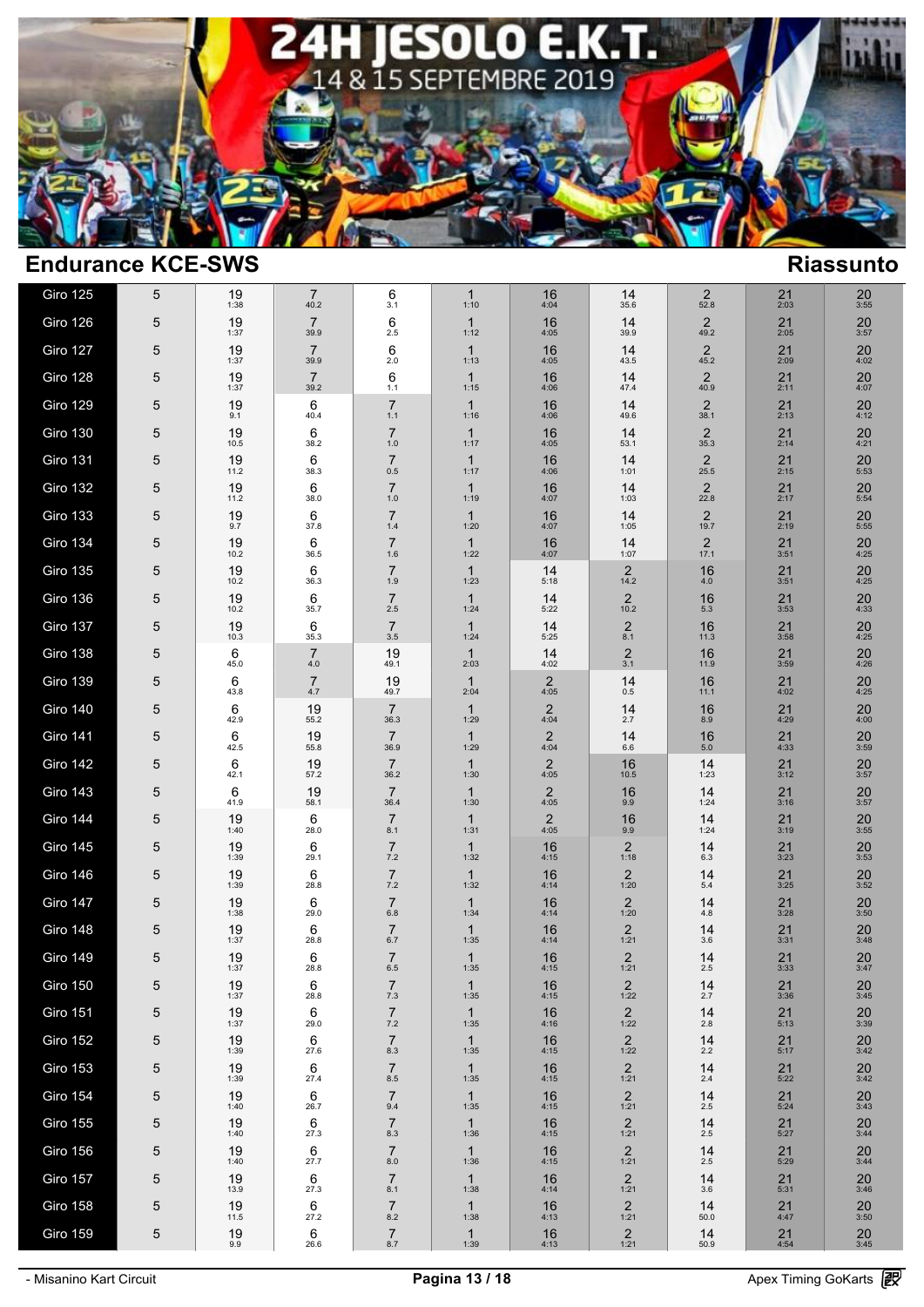

| Giro 160        | 5  | 19                     | 6                          | $\overline{7}$                 | $\mathbf{1}$                 | 16                     | $\overline{2}$                 | 14                              | 21                 | 20                   |
|-----------------|----|------------------------|----------------------------|--------------------------------|------------------------------|------------------------|--------------------------------|---------------------------------|--------------------|----------------------|
| <b>Giro 161</b> | 5  | 8.6<br>19              | 26.1<br>6                  | 9.1<br>$\overline{7}$          | 1:40<br>$\mathbf{1}$         | 4:12<br>$\overline{2}$ | 1:21<br>16                     | 51.0<br>14                      | 4:56<br>21         | 3:48<br>20           |
| Giro 162        | 19 | 7.2<br>6               | 26.3<br>7                  | 9.2<br>5                       | 1:42<br>$\mathbf{1}$         | 5:33<br>$\overline{c}$ | 9.5<br>16                      | 41.6<br>14                      | 4:57<br>21         | 3:49<br>20           |
| <b>Giro 163</b> | 6  | 26.7<br>$\overline{7}$ | $8.8\,$<br>5               | 43.7<br>19                     | 2:15<br>$\mathbf{1}$         | 4:16<br>$\overline{c}$ | 13.4<br>16                     | 38.7<br>14                      | 4:59<br>21         | 3:50<br>20           |
| <b>Giro 164</b> | 6  | 8.6<br>$\overline{7}$  | 44.3<br>5                  | 6.5<br>19                      | 2:11<br>$\mathbf{1}$         | 4:13<br>$\overline{c}$ | 17.5<br>16                     | 2:02<br>14                      | 3:35<br>21         | 3:50<br>20           |
| <b>Giro 165</b> | 6  | 8.0<br>$\overline{7}$  | 45.3<br>5                  | 6.5<br>19                      | 2:11<br>$\mathbf{1}$         | 4:12<br>$2$<br>4:12    | 19.3<br>16                     | 2:00<br>14                      | 3:36<br>21         | 3:50<br>20           |
| Giro 166        | 6  | 7.8<br>$\overline{7}$  | 45.3<br>5                  | 6.3<br>19                      | 2:12<br>$\mathbf{1}$         | $\overline{2}$         | 23.2<br>16                     | 1:57<br>14                      | 3:38<br>21         | 3:50<br>20           |
| Giro 167        | 6  | 7.3<br>5               | 45.9<br>19                 | 5.7<br>$\overline{7}$          | 2:13<br>$\mathbf{1}$         | 4:12<br>$\overline{2}$ | 24.5<br>16                     | 1:55<br>14                      | 3:40<br>21         | 3:50<br>20           |
| Giro 168        | 6  | 52.9<br>5              | 5.3<br>19                  | 37.1<br>$\overline{7}$         | 1:38<br>$\mathbf{1}$         | 4:10<br>$\overline{2}$ | 26.9<br>16                     | 1:52<br>14                      | 3:44<br>21         | 3:50<br>20           |
| <b>Giro 169</b> | 6  | 52.4<br>5              | 5.4<br>19                  | 39.4<br>$\overline{7}$         | 1:37<br>$\mathbf{1}$         | 4:10<br>$\overline{2}$ | 29.6<br>16                     | 1:49<br>14                      | 3:48<br>21         | 7:51<br>20           |
| <b>Giro 170</b> | 6  | 53.4<br>5              | $3.8\,$<br>19              | 41.2<br>$\overline{7}$         | 1:37<br>$\mathbf{1}$         | 4:10<br>$\overline{c}$ | 31.6<br>16                     | 1:47<br>14                      | 5:19<br>21         | 6:42<br>20           |
| Giro 171        | 5  | 53.7<br>19             | 3.3<br>6                   | 42.6<br>$\overline{7}$         | 1:36<br>$\mathbf{1}$         | 4:12<br>$\overline{c}$ | 31.8<br>16                     | 1:44<br>14                      | 5:21<br>21         | 8:12<br>20           |
| Giro 172        | 5  | 3.3<br>19              | 30.0<br>6                  | 13.7<br>$\overline{7}$         | 1:36<br>$\mathbf{1}$         | 4:12<br>16             | 33.9<br>2                      | 1:43<br>14                      | 5:20<br>21         | 8:22<br>20           |
| Giro 173        | 5  | 3.1<br>19              | 31.1<br>6                  | 13.3<br>$\overline{7}$         | 1:37<br>$\mathbf{1}$         | 4:48<br>16             | 54.3<br>2                      | 46.4<br>14                      | 5:22<br>21         | 8:32<br>20           |
| Giro 174        | 5  | 3.3<br>19              | 31.4<br>6                  | 13.6<br>$\overline{7}$         | 1:37<br>$\mathbf{1}$         | 4:49<br>16             | 54.5<br>$\overline{2}$         | 43.7<br>14                      | 5:25<br>21         | 8:32<br>20           |
| Giro 175        | 5  | 3.2<br>19              | 33.1<br>6                  | 1:38<br>$\overline{7}$         | 12.4<br>$\mathbf{1}$         | 4:51<br>16             | 53.9<br>$\overline{2}$         | 41.7<br>14                      | 5:26<br>21         | 8:33<br>20           |
| Giro 176        | 5  | 3.6<br>19              | 33.8<br>6                  | 1:39<br>$\overline{7}$         | 13.0<br>$\mathbf{1}$         | 4:53<br>16             | 53.2<br>$\overline{2}$         | 38.8<br>14                      | 5:28<br>21         | 8:33<br>20           |
| Giro 177        | 5  | 3.5<br>19              | 34.8<br>6                  | 1:39<br>$\overline{7}$         | 13.3<br>$\mathbf{1}$         | 4:54<br>16             | 53.7<br>$\overline{2}$         | 37.8<br>14                      | 5:31<br>21         | 8:30<br>20           |
| Giro 178        | 5  | 4.0<br>19              | 34.7<br>6                  | 1:39<br>$\overline{7}$         | 13.8<br>$\mathbf{1}$         | 4:57<br>16             | 52.9<br>$\overline{2}$         | 35.2<br>14                      | 5:32<br>21         | 8:31<br>20           |
| <b>Giro 179</b> | 5  | 3.7<br>19              | 35.3<br>6                  | 1:40<br>$\overline{7}$         | 14.2<br>$\mathbf{1}$         | 5:00<br>16             | 50.9<br>$\overline{2}$         | 32.9<br>14                      | 5:35<br>21         | 8:30<br>20           |
| Giro 180        | 5  | 4.0<br>19              | 35.5<br>6                  | 1:40<br>$\overline{7}$         | 14.2<br>$\mathbf{1}$         | 5:03<br>16             | 49.8<br>$\overline{2}$         | 30.6<br>14                      | 5:37<br>21         | 8:29<br>20           |
| <b>Giro 181</b> | 5  | 3.6<br>19              | 36.0<br>6                  | 1:40<br>$\overline{7}$         | 14.6<br>$\mathbf{1}$         | 5:06<br>16             | 49.1<br>$\overline{2}$         | 28.8<br>14                      | 5:37<br>21         | 8:30<br>20           |
| Giro 182        | 5  | 3.5<br>19              | 36.3<br>6                  | 1:41<br>$\overline{7}$         | 14.5<br>$\mathbf{1}$         | 5:08<br>16             | 49.6<br>$\overline{2}$<br>49.2 | 26.3<br>14                      | 5:38<br>21         | 8:31<br>20           |
| Giro 183        | 5  | 3.4<br>19              | 37.9<br>6                  | 1:40<br>$\overline{7}$         | 15.1<br>$\mathbf{1}$         | 5:10<br>16             | 14                             | 23.8<br>2                       | 5:40<br>21         | 8:31<br>20           |
| Giro 184        | 5  | 3.2<br>19<br>3.0       | 38.6<br>6<br>38.9          | 1:40<br>$\overline{7}$<br>1:40 | 16.0<br>$\mathbf{1}$<br>16.6 | 5:11<br>16<br>5:14     | 1:10<br>14<br>1:07             | 11.6<br>$\overline{2}$<br>14.4  | 5:31<br>21<br>5:30 | 8:31<br>20<br>8:31   |
| <b>Giro 185</b> | 5  | 19<br>3.0              | 6<br>39.0                  | $\overline{7}$<br>1:41         | $\mathbf{1}$<br>17.9         | 16<br>5:16             | 14<br>1:05                     | $\overline{2}$<br>17.8          | 21<br>5:33         | 20<br>8:25           |
| Giro 186        | 5  | 19<br>$1.4$            | 6<br>39.3                  | $\overline{7}$<br>1:40         | $\mathbf{1}$<br>1:46         | 14<br>4:53             | $\overline{2}$<br>20.5         | 16<br>$7.2\,$                   | 21<br>5:25         | 20<br>8:23           |
| Giro 187        | 5  | 19<br>1.0              | 6<br>40.4                  | $\overline{7}$<br>1:40         | $\mathbf{1}$<br>1:48         | 14<br>4:52             | $\frac{2}{21.3}$               | 16<br>11.8                      | 21<br>5:21         | $20$ <sub>8:24</sub> |
| Giro 188        | 5  | 19<br>1.0              | 6<br>40.9                  | $\overline{7}$<br>1:39         | $\mathbf{1}$<br>1:51         | 14<br>4:49             | $\overline{c}$<br>24.8         | 16<br>14.3                      | 21<br>6:49         | $20$<br>6:52         |
| <b>Giro 189</b> | 19 | 6<br>41.3              | 5<br>45.5                  | $\overline{7}$<br>55.1         | $\mathbf{1}$<br>1:52         | $\overline{2}$<br>5:15 | 16<br>15.9                     | 14<br>47.4                      | 21<br>6:03         | $20_{8:16}$          |
| Giro 190        | 6  | 19<br>47.6             | $\overline{7}$<br>53.5     | 5<br>29.7                      | $\mathbf{1}$<br>1:24         | 16<br>5:33             | 14<br>49.2                     | $\overline{2}$<br>26.4          | $21$<br>5:57       | $\frac{20}{7:54}$    |
| <b>Giro 191</b> | 6  | 19<br>48.6             | $\overline{7}$<br>52.7     | 5<br>30.3                      | $\mathbf{1}$<br>1:24         | 16<br>5:36             | 14<br>49.8                     | $\overline{2}$<br>24.0          | 21<br>5:58         | $20$<br>7:52         |
| <b>Giro 192</b> | 6  | 19<br>50.4             | $\overline{7}$<br>51.0     | 5<br>30.9                      | $\mathbf{1}$<br>1:25         | 16<br>5:39             | 14<br>50.0                     | $\frac{2}{22.4}$                | $21_{6:05}$        | $\frac{20}{7:45}$    |
| <b>Giro 193</b> | 6  | 19<br>50.7             | $\overline{7}$<br>$50.7\,$ | $\frac{5}{31.0}$               | $\mathbf{1}$<br>1:27         | 16<br>5:45             | 14<br>47.8                     | $\overline{\mathbf{c}}$<br>20.5 | 21<br>6:07         | 20<br>7:44           |
| Giro 194        | 6  | 19<br>50.9             | $\overline{7}$<br>50.8     | $\frac{5}{31.3}$               | 1.28                         | $16$ <sub>5:48</sub>   | 14<br>47.6                     | $\frac{2}{18.5}$                | $21$<br>$6:08$     | $20$<br>7:43         |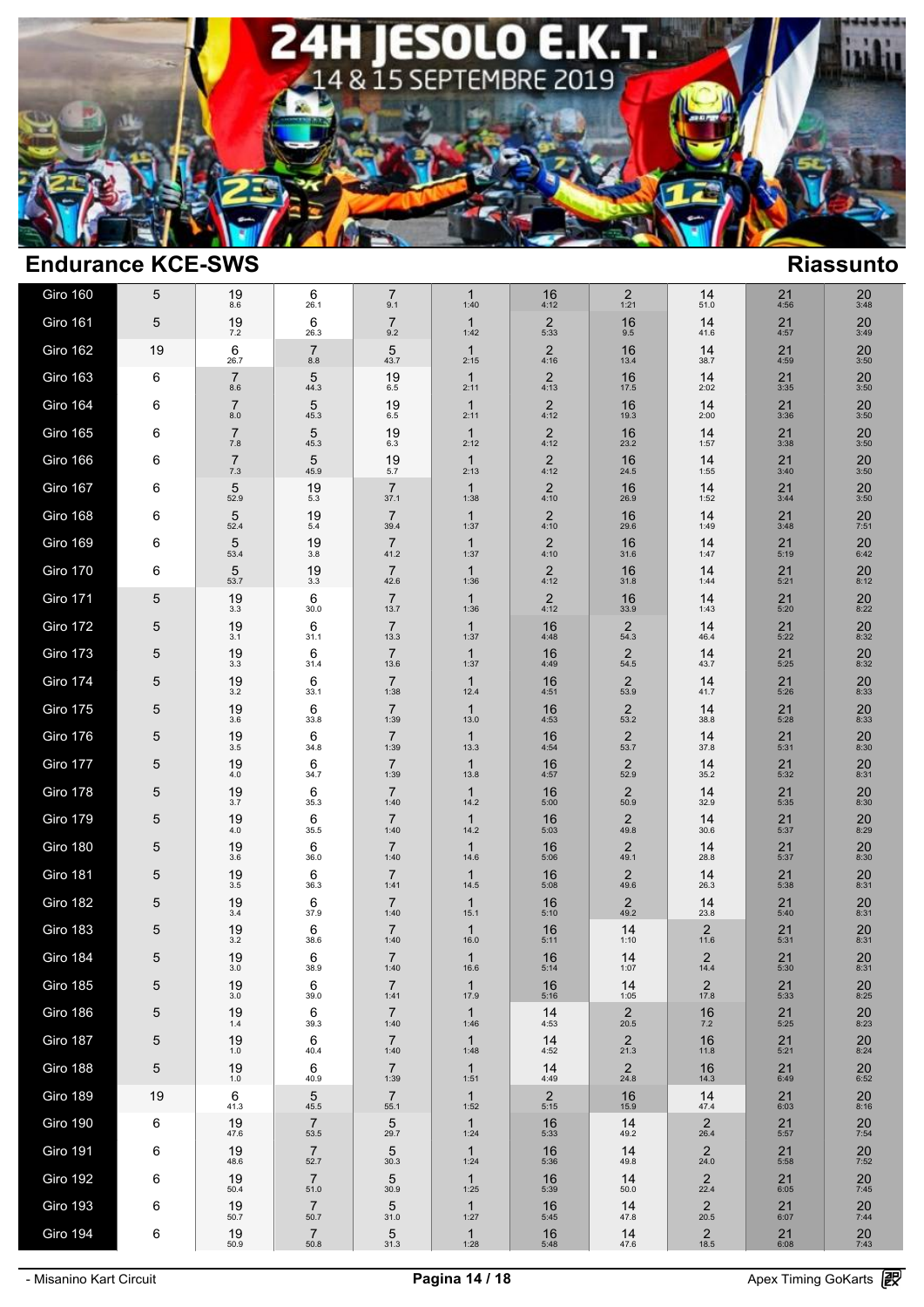

| <b>Giro 195</b> | 6  | 19<br>50.3             | 7<br>51.1              | 5<br>32.4              | $\mathbf{1}$<br>1:29 | 16<br>5:51             | 14<br>46.0             | $\overline{2}$<br>17.3          | 21<br>6:10        | 20<br>7:41           |
|-----------------|----|------------------------|------------------------|------------------------|----------------------|------------------------|------------------------|---------------------------------|-------------------|----------------------|
| Giro 196        | 6  | 19<br>50.5             | 5<br>1:23              | 7<br>54.9              | $\mathbf{1}$<br>35.3 | 16<br>5:55             | 14<br>46.1             | $\overline{2}$<br>14.8          | 21<br>6:12        | 20<br>7:39           |
| Giro 197        | 6  | 19<br>50.6             | 5<br>1:24              | $\overline{7}$<br>55.7 | $\mathbf{1}$<br>35.0 | 16<br>5:57             | 14<br>46.8             | $\overline{2}$<br>12.0          | 21<br>6:14        | 20<br>7:38           |
| Giro 198        | 19 | 6<br>36.9              | 5<br>47.9              | $\overline{7}$<br>56.5 | $\mathbf{1}$<br>35.2 | 16<br>6:00             | 14<br>46.7             | $\overline{\mathbf{c}}$<br>10.2 | 21<br>6:23        | $20$<br>7:29         |
| Giro 199        | 19 | 6<br>35.3              | 5<br>46.3              | $\overline{7}$<br>56.5 | $\mathbf{1}$<br>36.1 | 16<br>6:03             | 14<br>47.2             | $\overline{2}$<br>8.3           | 21<br>6:24        | 20<br>7:28           |
| Giro 200        | 19 | 6<br>36.1              | 5<br>45.5              | $\overline{7}$<br>56.0 | $\mathbf{1}$<br>37.0 | 16<br>6:07             | 14<br>47.0             | 2<br>6.6                        | 21<br>6:24        | 20<br>7:29           |
| Giro 201        | 6  | 5<br>44.9              | 19<br>3.7              | $\overline{7}$<br>53.2 | $\mathbf{1}$<br>37.1 | 16<br>6:10             | 14<br>47.4             | $\overline{2}$<br>$5.0\,$       | 21<br>6:26        | 20<br>7:27           |
| Giro 202        | 6  | 5<br>44.9              | 19<br>4.3              | $\overline{7}$<br>52.6 | $\mathbf{1}$<br>38.0 | 16<br>6:13             | 14<br>47.5             | $\overline{2}$<br>$3.0\,$       | 21<br>6:26        | 20<br>7:27           |
| Giro 203        | 6  | 5<br>44.8              | 19<br>3.7              | $\overline{7}$<br>52.8 | $\mathbf{1}$<br>39.0 | 16<br>6:16             | 14<br>47.5             | $\overline{2}$<br>$1.1$         | 21<br>6:28        | 20<br>7:25           |
| Giro 204        | 6  | 5<br>43.4              | 19<br>4.3              | $\overline{7}$<br>52.2 | $\mathbf{1}$<br>40.3 | 16<br>6:18             | 2<br>47.4              | 14<br>0.5                       | 21<br>6:29        | 20<br>7:24           |
| <b>Giro 205</b> | 6  | 5<br>43.0              | 19<br>4.3              | $\overline{7}$<br>52.2 | $\mathbf{1}$<br>41.5 | 16<br>6:21             | $\overline{2}$<br>45.4 | 14<br>2.7                       | 21<br>6:29        | $20$<br>7:22         |
| Giro 206        | 6  | 5<br>43.5              | 19<br>3.3              | $\overline{7}$<br>52.4 | $\mathbf{1}$<br>42.6 | 16<br>6:23             | $\overline{2}$<br>44.3 | 14<br>5.1                       | 21<br>7:59        | $20$ <sub>5:51</sub> |
| Giro 207        | 6  | 5<br>41.3              | 19<br>2.8              | $\overline{7}$<br>52.1 | $\mathbf{1}$<br>44.0 | 16<br>6:25             | $\overline{2}$<br>42.6 | 14<br>7.6                       | 21<br>8:07        | 20<br>5:43           |
| Giro 208        | 6  | 5<br>41.5              | 19<br>1.9              | $\overline{7}$<br>51.9 | $\mathbf{1}$<br>44.9 | 16<br>6:30             | $\overline{2}$<br>39.9 | 14<br>1:37                      | 21<br>6:38        | 20<br>7:16           |
| Giro 209        | 6  | 5<br>41.2              | 19<br>1.3              | $\overline{7}$<br>52.1 | $\mathbf{1}$<br>46.9 | 16<br>6:32             | $\overline{2}$<br>36.9 | 14<br>1:39                      | 21<br>6:37        | 20<br>7:18           |
| <b>Giro 210</b> | 6  | 5<br>40.4              | 19<br>1.8              | $\overline{7}$<br>52.0 | $\mathbf{1}$<br>2:15 | $\overline{2}$<br>5:41 | 16<br>54.8             | 14<br>45.9                      | 21<br>6:39        | 20<br>7:18           |
| <b>Giro 211</b> | 6  | 5<br>40.0              | 19<br>1.4              | $\overline{7}$<br>52.4 | $\mathbf{1}$<br>2:18 | $\overline{2}$<br>5:40 | 16<br>58.1             | 14<br>43.5                      | 21<br>6:38        | 20<br>7:20           |
| Giro 212        | 6  | 19<br>43.1             | 5<br>0.3               | $\overline{7}$<br>50.3 | $\mathbf{1}$<br>2:20 | $\overline{2}$<br>5:39 | 16<br>1:01             | 14<br>40.6                      | 21<br>6:40        | 20<br>7:20           |
| <b>Giro 213</b> | 6  | 19<br>40.4             | 5<br>0.3               | $\overline{7}$<br>50.2 | $\mathbf{1}$<br>2:22 | $\sqrt{2}$<br>5:38     | 16<br>1:05             | 14<br>37.3                      | 21<br>6:40        | 20<br>7:31           |
| Giro 214        | 6  | 5<br>40.4              | $\overline{7}$<br>50.1 | 19<br>38.3             | $\mathbf{1}$<br>1:45 | $\overline{2}$<br>5:38 | 16<br>1:10             | 14<br>33.0                      | 21<br>6:40        | 20<br>7:32           |
| Giro 215        | 6  | 5<br>40.5              | $\overline{7}$<br>49.7 | 19<br>40.3             | $\mathbf{1}$<br>1:45 | $\overline{2}$<br>5:37 | 16<br>1:14             | 14<br>29.8                      | 21<br>6:42        | 20<br>7:33           |
| Giro 216        | 6  | 5<br>39.4              | $\overline{7}$<br>49.2 | 19<br>42.4             | $\mathbf{1}$<br>1:45 | $\overline{2}$<br>5:37 | 16<br>1:15             | 14<br>28.8                      | 21<br>6:44        | 20<br>7:32           |
| Giro 217        | 6  | 5<br>39.2              | $\overline{7}$<br>49.1 | 19<br>43.2             | $\mathbf{1}$<br>1:45 | 16<br>6:55             | $\overline{c}$<br>6.9  | 14<br>19.3                      | 21<br>6:45        | 20<br>7:34           |
| Giro 218        | 6  | $\overline{7}$<br>1:27 | 5<br>38.5              | 19<br>5.8              | $\mathbf{1}$<br>1:45 | 16<br>7:00             | $\overline{2}$<br>4.1  | 14<br>17.2                      | 21<br>6:46        | 20<br>7:47           |
| <b>Giro 219</b> | 6  | $\overline{7}$<br>1:27 | 5<br>40.9              | 19<br>4.0              | $\mathbf{1}$<br>1:45 | 16<br>7:03             | $\overline{c}$<br>1.8  | 14<br>16.1                      | 21<br>6:48        | 20<br>7:51           |
| Giro 220        | 6  | $\overline{7}$<br>1:25 | 5<br>42.4              | 19<br>3.1              | $\mathbf{1}$<br>1:47 | $\overline{2}$<br>7:05 | 16<br>1.0              | 14<br>13.7                      | 21<br>6:50        | 20<br>7:52           |
| Giro 221        | 6  | $\overline{7}$<br>1:25 | 5<br>44.4              | 19<br>1.9              | $\mathbf{1}$<br>1:48 | $2$<br>7:05            | 16<br>3.0              | 14<br>12.0                      | $21$<br>6:54      | 20<br>7:54           |
| Giro 222        | 6  | $\overline{7}$<br>1:24 | 19<br>47.0             | 5<br>$0.2\,$           | $\mathbf{1}$<br>1:49 | $\overline{2}$<br>7:05 | 16<br>$5.1$            | 14<br>9.0                       | 21<br>6:56        | 20<br>7:58           |
| Giro 223        | 6  | $\overline{7}$<br>1:23 | 19<br>47.3             | 5<br>$1.5\,$           | $\mathbf{1}$<br>1:49 | $\overline{2}$<br>7:04 | 16<br>7.8              | 14<br>$8.4\,$                   | 21<br>6:56        | 20<br>9:36           |
| Giro 224        | 6  | 19<br>2:10             | $\frac{5}{2.5}$        | $\overline{7}$<br>35.9 | $\mathbf{1}$<br>1:13 | $\frac{2}{7:03}$       | 16<br>10.7             | 14<br>5.8                       | 21<br>6:58        | $20\,$<br>9:39       |
| <b>Giro 225</b> | 6  | 19<br>45.8             | $\overline{7}$<br>39.2 | 5<br>49.1              | $\mathbf{1}$<br>23.5 | $\frac{2}{7:03}$       | 16<br>13.4             | 14<br>2.6                       | $\frac{21}{7:01}$ | $20$ <sub>9:41</sub> |
| Giro 226        | 6  | 19<br>45.5             | $\overline{7}$<br>39.9 | 5<br>48.8              | $\mathbf{1}$<br>24.1 | $\frac{2}{7:03}$       | 14<br>15.9             | 16<br>0.3                       | 21<br>7:03        | 20<br>9:42           |
| Giro 227        | 6  | 19<br>45.5             | $\overline{7}$<br>40.1 | 5<br>48.9              | $\mathbf{1}$<br>24.4 | $\overline{c}$<br>7:05 | 14<br>14.4             | 16<br>$3.4$                     | 21<br>8:33        | $20\,$<br>8:12       |
| Giro 228        | 6  | 19<br>45.7             | $\overline{7}$<br>41.1 | 5<br>47.8              | $\mathbf{1}$<br>25.2 | $2$<br>7:05            | 14<br>13.8             | 16<br>6.4                       | 21<br>8:34        | $20$<br>$8:12$       |
| Giro 229        | 6  | $19\n45.5$             | $\frac{7}{41.8}$       | $\frac{5}{49.2}$       | $\frac{1}{23.9}$     | $\frac{2}{7:06}$       | 14<br>13.5             | $16$ <sub>1:35</sub>            | $21$<br>7:09      | $20$ <sub>8:11</sub> |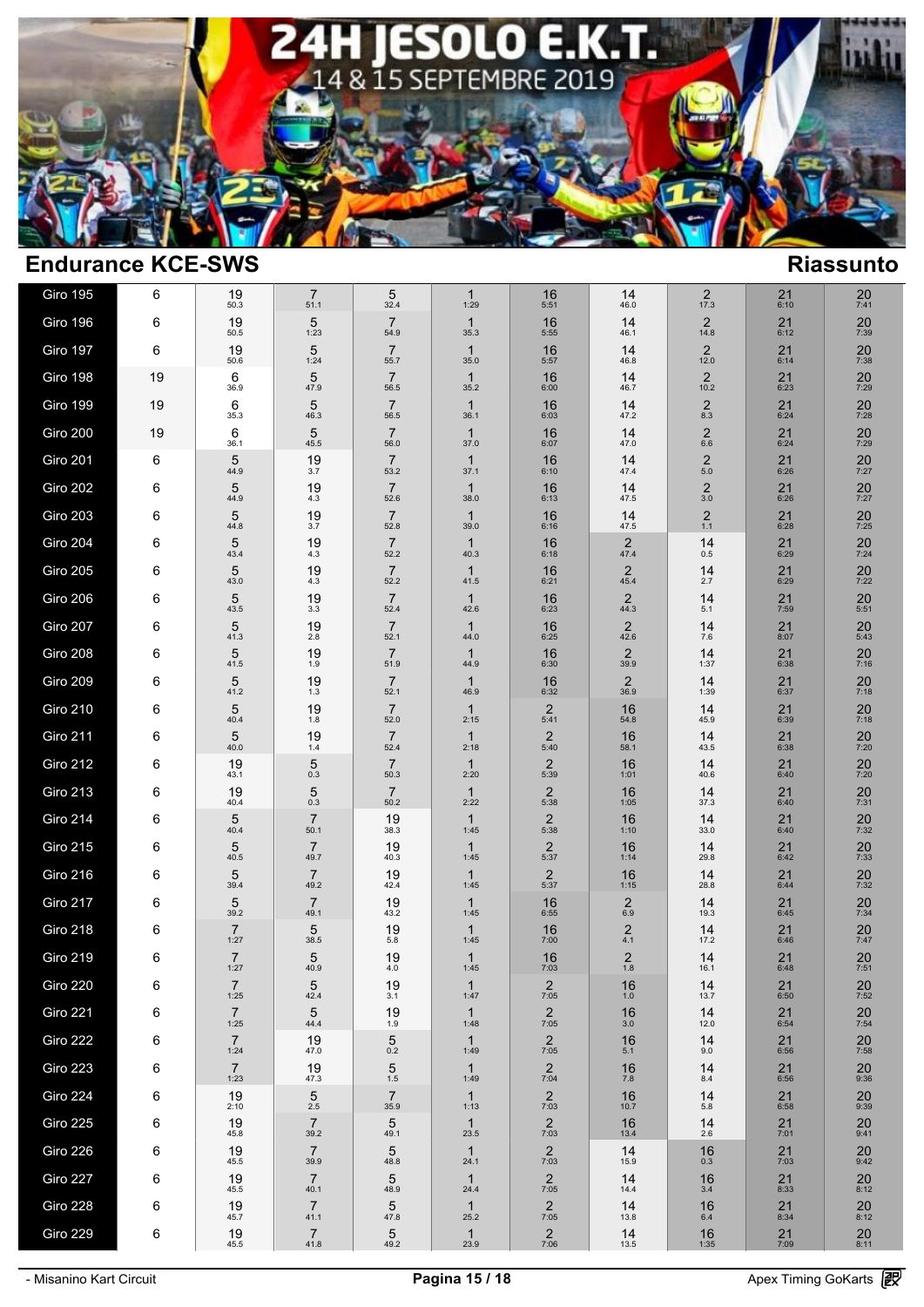

| <b>Giro 230</b> | 6 | 19<br>46.5             | $\overline{7}$<br>41.5 | 5<br>48.9              | $\mathbf{1}$<br>24.8 | 2<br>7:06              | 14<br>12.7                | 16<br>1:37           | 21<br>7:11   | 20<br>8:11           |
|-----------------|---|------------------------|------------------------|------------------------|----------------------|------------------------|---------------------------|----------------------|--------------|----------------------|
| Giro 231        | 6 | 19<br>47.0             | $\overline{7}$<br>42.3 | 5<br>47.6              | $\mathbf{1}$<br>26.4 | $\frac{2}{7:06}$       | 14<br>11.9                | 16<br>1:38           | $21$<br>7:12 | $20$ <sub>8:11</sub> |
| Giro 232        | 6 | 19<br>47.6             | $\overline{7}$<br>42.7 | 5<br>46.6              | $\mathbf{1}$<br>27.7 | $\overline{2}$<br>7:06 | 14<br>12.9                | 16<br>1:40           | 21<br>7:11   | 20<br>8:13           |
| <b>Giro 233</b> | 6 | 19<br>47.6             | $\overline{7}$<br>43.1 | 5<br>46.0              | $\mathbf{1}$<br>32.8 | $2$<br>7:02            | 14<br>13.0                | 16<br>1:40           | 21<br>7:22   | $20_{8:04}$          |
| <b>Giro 234</b> | 6 | 19<br>47.9             | $\overline{7}$<br>43.3 | 5<br>45.6              | $\mathbf{1}$<br>34.6 | $\overline{2}$<br>7:02 | 14<br>1:40                | 16<br>13.7           | 21<br>7:24   | 20<br>8:05           |
| <b>Giro 235</b> | 6 | 19<br>49.1             | $\overline{7}$<br>42.7 | 5<br>45.0              | $\mathbf{1}$<br>2:03 | $\frac{2}{5:34}$       | 14<br>1:40                | 16<br>20.9           | 21<br>7:20   | 20<br>8:05           |
| <b>Giro 236</b> | 6 | $\overline{7}$<br>1:32 | 19<br>42.9             | 5<br>1.6               | $\mathbf{1}$<br>2:05 | $\overline{2}$<br>5:33 | 14<br>1:40                | 16<br>22.9           | 21<br>7:19   | 20<br>8:05           |
| Giro 237        | 6 | $\overline{7}$<br>1:35 | 19<br>40.1             | 5<br>2.2               | $\mathbf{1}$<br>2:07 | $\sqrt{2}$<br>5:32     | 14<br>1:41                | 16<br>23.6           | 21<br>7:21   | 20<br>8:06           |
| Giro 238        | 6 | $\overline{7}$<br>1:35 | 19<br>39.9             | 5<br>$1.4$             | $\mathbf{1}$<br>2:10 | $\overline{2}$<br>5:30 | 14<br>1:41                | 16<br>25.0           | 21<br>7:23   | 20<br>8:05           |
| <b>Giro 239</b> | 6 | $\overline{7}$<br>1:35 | 19<br>39.7             | 5<br>2.0               | $\mathbf{1}$<br>2:10 | $2$ <sub>5:30</sub>    | 14<br>1:40                | 16<br>25.7           | 21<br>7:38   | $20$<br>9:20         |
| <b>Giro 240</b> | 6 | $\overline{7}$<br>1:35 | 19<br>38.8             | 5<br>2.1               | $\mathbf{1}$<br>2:11 | $\overline{2}$<br>5:32 | 14<br>1:38                | 16<br>25.6           | 21<br>7:40   | $20$ <sub>9:21</sub> |
| Giro 241        | 6 | $\overline{7}$<br>1:36 | 19<br>40.9             | 5<br>0.2               | $\mathbf{1}$<br>2:12 | $\overline{2}$<br>5:33 | 14<br>1:38                | 16<br>27.1           | 21<br>7:43   | 20<br>9:20           |
| Giro 242        | 6 | $\overline{7}$<br>1:36 | 19<br>40.1             | 5<br>0.4               | $\mathbf{1}$<br>2:13 | $\frac{2}{7:01}$       | 14<br>9.6                 | 16<br>28.3           | 21<br>7:45   | 20<br>9:19           |
| Giro 243        | 6 | $\overline{7}$<br>1:37 | 19<br>39.0             | 5<br>0.5               | $\mathbf{1}$<br>2:14 | $\overline{2}$<br>7:03 | 14<br>7.8                 | 16<br>29.1           | 21<br>7:47   | 20<br>9:18           |
| Giro 244        | 6 | $\overline{7}$<br>1:37 | 19<br>38.0             | 5<br>$0.5\,$           | $\mathbf{1}$<br>2:16 | $\frac{2}{7:04}$       | 14<br>$7.0$               | 16<br>29.7           | 21<br>7:50   | 20<br>9:16           |
| Giro 245        | 6 | $\overline{7}$<br>1:37 | 19<br>36.9             | 5<br>4.6               | $\mathbf{1}$<br>2:14 | $\sqrt{2}$<br>7:04     | 14<br>$6.0\,$             | 16<br>30.7           | 21<br>7:50   | 20<br>9:17           |
| Giro 246        | 6 | $\overline{7}$<br>1:38 | 19<br>36.7             | 5<br>4.5               | $\mathbf{1}$<br>2:14 | $\frac{2}{7:06}$       | 14<br>3.6                 | 16<br>32.7           | 21<br>7:50   | 20<br>9:16           |
| Giro 247        | 6 | $\overline{7}$<br>1:38 | 19<br>36.0             | 5<br>4.6               | $\mathbf{1}$<br>2:16 | $\overline{2}$<br>7:07 | 14<br>2.7                 | 16<br>2:03           | 21<br>7:09   | 20<br>8:29           |
| Giro 248        | 6 | $\overline{7}$<br>1:39 | 19<br>34.5             | 5<br>5.4               | $\mathbf{1}$<br>2:17 | $\overline{2}$<br>7:07 | 14<br>1.6                 | 16<br>2:08           | 21<br>8:37   | 20<br>6:58           |
| Giro 249        | 6 | $\overline{7}$<br>1:40 | 19<br>34.0             | 5<br>6.2               | $\mathbf{1}$<br>2:17 | $\overline{2}$<br>7:08 | 14<br>0.7                 | 16<br>2:11           | 21<br>8:37   | 20<br>6:58           |
| <b>Giro 250</b> | 6 | $\overline{7}$<br>1:41 | 19<br>33.3             | 5<br>5.9               | $\mathbf{1}$<br>2:18 | 14<br>7:09             | $\overline{c}$<br>0.4     | 16<br>2:12           | 21<br>8:37   | 20<br>6:56           |
| <b>Giro 251</b> | 6 | 19<br>2:14             | 5<br>6.3               | $\overline{7}$<br>47.5 | $\mathbf{1}$<br>1:31 | 14<br>7:09             | $\overline{c}$<br>$1.1$   | 16<br>2:13           | 21<br>8:37   | 20<br>6:56           |
| Giro 252        | 6 | 19<br>48.2             | 5<br>6.7               | $\overline{7}$<br>48.6 | $\mathbf{1}$<br>1:30 | 14<br>7:10             | $\overline{2}$<br>$1.1$   | 16<br>2:15           | 21<br>8:39   | 20<br>6:54           |
| <b>Giro 253</b> | 6 | 19<br>47.2             | $\overline{7}$<br>57.7 | 5<br>42.6              | $\mathbf{1}$<br>46.8 | 14<br>7:10             | 2<br>$1.6$                | 16<br>2:16           | 21<br>8:39   | 20<br>6:54           |
| <b>Giro 254</b> | 6 | 19<br>46.5             | $\overline{7}$<br>58.9 | $\sqrt{5}$<br>44.7     | $\mathbf{1}$<br>44.3 | 14<br>7:10             | $\overline{c}$<br>2.1     | 16<br>2:17           | $21$<br>8:39 | $20$<br>$8:23$       |
| Giro 255        | 6 | 19<br>45.7             | $\overline{7}$<br>1:00 | 5<br>45.7              | 1<br>42.9            | 14<br>7:11             | $\overline{c}$<br>$2.8\,$ | 16<br>2:18           | 21<br>8:38   | 20<br>8:24           |
| Giro 256        | 6 | 19<br>44.9             | $\overline{7}$<br>1:00 | 5<br>46.2              | $\mathbf{1}$<br>42.4 | 14<br>7:13             | $\frac{2}{1.8}$           | 16<br>2:18           | $21$<br>8:37 | $20_{8:25}$          |
| Giro 257        | 6 | 19<br>44.4             | $\overline{7}$<br>1:01 | 5<br>46.6              | $\mathbf{1}$<br>42.0 | 14<br>7:14             | $\frac{2}{1.3}$           | 16<br>2:20           | 21<br>8:37   | 20<br>8:26           |
| Giro 258        | 6 | 19<br>43.9             | $\overline{7}$<br>1:03 | 5<br>46.0              | $\mathbf{1}$<br>2:09 | 14<br>5:47             | $^{2}_{2.4}$              | 16<br>2:20           | $21_{8:38}$  | $20_{8:25}$          |
| Giro 259        | 6 | $\overline{7}$<br>1:47 | 19<br>24.3             | 5<br>22.0              | $\mathbf{1}$<br>2:09 | $\overline{2}$<br>5:50 | 14<br>1:24                | 16<br>56.5           | 21<br>8:37   | $20\,$<br>8:26       |
| Giro 260        | 6 | $\overline{7}$<br>1:49 | 19<br>23.2             | 5<br>20.8              | $\mathbf{1}$<br>2:09 | $\overline{c}$<br>5:52 | 14<br>1:23                | 16<br>56.4           | 21<br>8:38   | 20<br>8:26           |
| Giro 261        | 6 | $\overline{7}$<br>1:49 | 19<br>23.8             | $\overline{5}$<br>20.1 | $\mathbf{1}$<br>2:09 | $\frac{2}{5:53}$       | 14<br>1:23                | 16<br>56.8           | 21<br>8:38   | $20_{8:26}$          |
| Giro 262        | 6 | $\overline{7}$<br>1:49 | 19<br>23.9             | 5<br>20.0              | $\mathbf{1}$<br>2:09 | $\frac{2}{5:53}$       | 14<br>1:23                | 16<br>57.1           | 218.38       | $20_{8:37}$          |
| Giro 263        | 6 | $\overline{7}$<br>1:49 | 19<br>24.2             | 5<br>19.7              | $\mathbf{1}$<br>2:08 | $\frac{2}{5:55}$       | 14<br>1:25                | 16<br>56.3           | $21_{8:38}$  | $20_{8:37}$          |
| Giro 264        | 6 | $\overline{7}$<br>1:50 | $19_{24.3}$            | $\frac{5}{19.4}$       | $\mathbf{1}$<br>2:08 | $\frac{2}{5:56}$       | $14$<br>1:25              | $16$ <sub>56.8</sub> | $21$<br>8:38 | $20$<br>9:27         |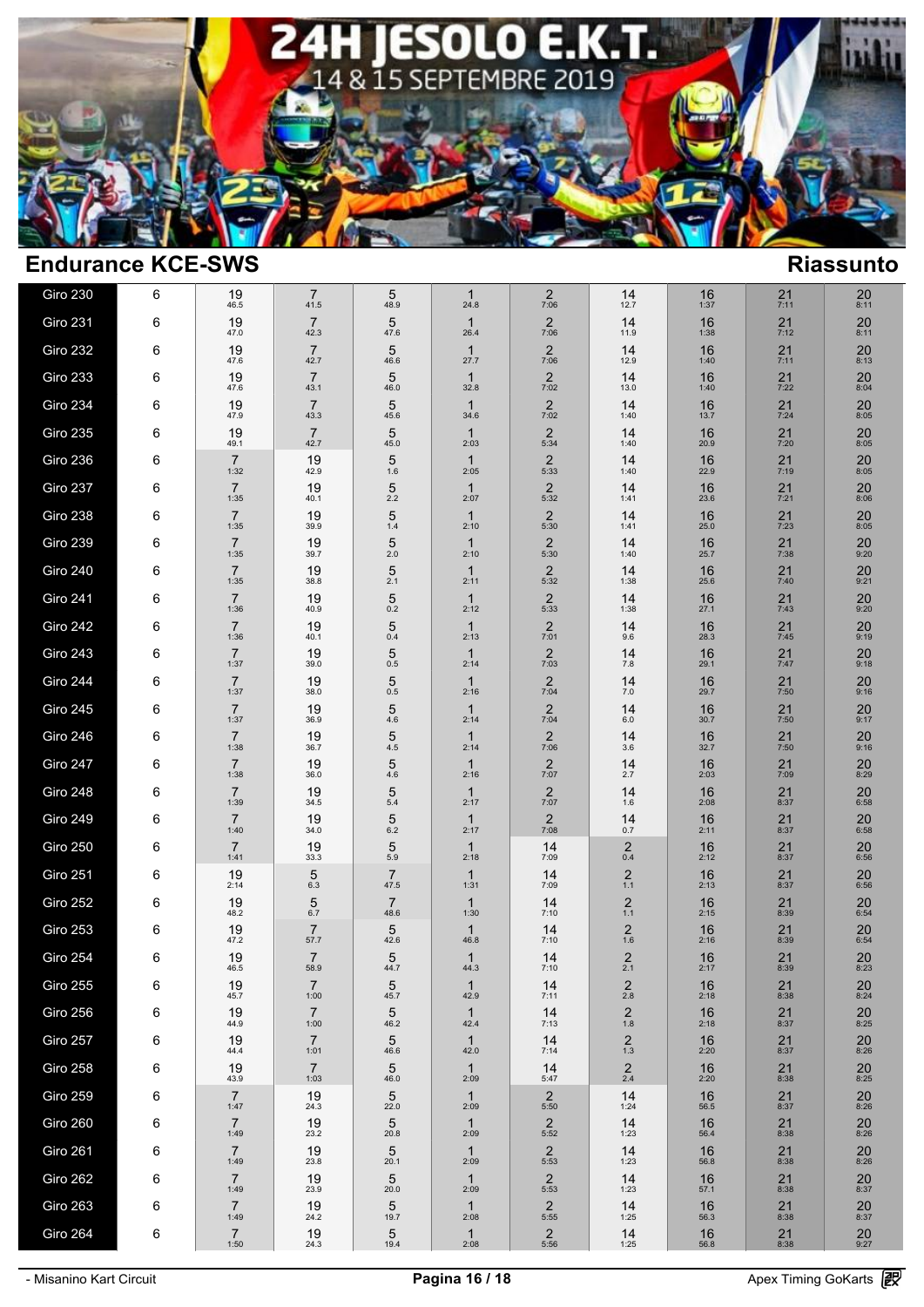

| Giro 265        | 6 | $\overline{7}$<br>1:50 | 19<br>25.1             | 5<br>18.4              | 1<br>2:08              | 2<br>5:57                | 14<br>1:25                | 16<br>2:25    | 21<br>7:10        | 20<br>9:30           |  |
|-----------------|---|------------------------|------------------------|------------------------|------------------------|--------------------------|---------------------------|---------------|-------------------|----------------------|--|
| Giro 266        | 6 | $\overline{7}$<br>1:50 | 19<br>25.3             | 5<br>17.9              | $\mathbf{1}$<br>2:08   | $\frac{2}{5:58}$         | 14<br>1:26                | 16<br>2:25    | $21$<br>7:11      | $20$<br>9:37         |  |
| Giro 267        | 6 | $\overline{7}$<br>1:50 | 19<br>25.3             | 5<br>18.6              | $\mathbf{1}$<br>2:07   | 2<br>5:59                | 14<br>1:26                | 16<br>2:25    | 21<br>8:43        | 20<br>8:06           |  |
| Giro 268        | 6 | $\overline{7}$<br>1:50 | 19<br>25.7             | 5<br>18.4              | $\mathbf{1}$<br>2:06   | 14<br>7:28               | $\overline{c}$<br>$1.4$   | 16<br>2:22    | 21<br>8:45        | 20<br>8:07           |  |
| Giro 269        | 6 | $\overline{7}$<br>1:50 | 19<br>25.4             | 5<br>18.5              | $\mathbf{1}$<br>2:06   | 14<br>7:30               | $\overline{2}$<br>2.0     | 16<br>2:21    | 21<br>8:45        | 20<br>8:07           |  |
| <b>Giro 270</b> | 6 | $\overline{7}$<br>1:51 | 19<br>25.6             | 5<br>18.2              | $\mathbf{1}$<br>2:06   | 14<br>7:30               | $\overline{c}$<br>$2.6\,$ | 16<br>2:23    | 21<br>8:46        | 20<br>8:06           |  |
| Giro 271        | 6 | $\overline{7}$<br>1:51 | 19<br>25.4             | 5<br>17.9              | $\mathbf{1}$<br>2:06   | 14<br>7:32               | $\overline{c}$<br>$4.5\,$ | 16<br>2:21    | 21<br>8:47        | 20<br>8:08           |  |
| Giro 272        | 6 | $\overline{7}$<br>1:51 | 19<br>25.3             | 5<br>17.6              | $\mathbf{1}$<br>2:06   | 14<br>7:33               | 2<br>4.9                  | 16<br>2:21    | 21<br>8:46        | 20<br>8:09           |  |
| Giro 273        | 6 | $\overline{7}$<br>1:51 | 19<br>24.9             | 5<br>17.7              | $\mathbf{1}$<br>2:06   | 14<br>7:35               | $\overline{2}$<br>4.3     | 16<br>2:21    | 21<br>8:47        | 20<br>8:10           |  |
| Giro 274        | 6 | $\overline{7}$<br>1:52 | 19<br>24.7             | 5<br>17.5              | $\mathbf{1}$<br>2:06   | $\frac{2}{7:40}$         | 14<br>1:22                | 16<br>59.1    | 21<br>8:47        | $20$ <sub>8:11</sub> |  |
| Giro 275        | 6 | $\overline{7}$<br>1:52 | 19<br>26.2             | 5<br>15.9              | $\mathbf{1}$<br>2:05   | $\frac{2}{7:42}$         | 14<br>1:21                | 16<br>59.5    | 21<br>8:47        |                      |  |
| Giro 276        | 6 | $\overline{7}$<br>1:53 | 19<br>26.3             | 5<br>16.7              | $\mathbf{1}$<br>2:04   | $\frac{2}{7:45}$         | 14<br>1:19                | 16<br>1:00    | $21$<br>8:47      |                      |  |
| Giro 277        | 6 | $\overline{7}$<br>1:54 | 19<br>25.7             | 5<br>16.6              | $\mathbf{1}$<br>2:04   | $\overline{2}$<br>7:46   | 14<br>1:18                | 16<br>1:01    | 21<br>8:46        |                      |  |
| Giro 278        | 6 | 19<br>2:20             | 5<br>16.4              | 7<br>45.2              | $\mathbf{1}$<br>1:19   | $\overline{2}$<br>7:46   | 14<br>1:18                | 16<br>1:02    | 21<br>8:50        |                      |  |
| Giro 279        | 6 | 5<br>1:10              | $\overline{7}$<br>46.1 | 19<br>23.2             | $\mathbf{1}$<br>56.4   | $\overline{2}$<br>7:46   | 14<br>1:17                | 16<br>1:04    | 21<br>8:50        |                      |  |
| Giro 280        | 6 | $\overline{7}$<br>1:57 | 19<br>23.6             | 5<br>14.4              | $\mathbf{1}$<br>40.9   | $\overline{a}$<br>7:47   | 14<br>1:17                | 16<br>1:07    | 21<br>8:48        |                      |  |
| Giro 281        | 6 | $\overline{7}$<br>1:59 | 19<br>22.9             | 5<br>13.9              | $\mathbf{1}$<br>42.0   | $\frac{2}{7:46}$         | 14<br>1:17                | 16<br>1:08    | $21$<br>$8:47$    |                      |  |
| Giro 282        | 6 | $\overline{7}$<br>1:55 | 19<br>22.4             | 5<br>13.5              | $\mathbf{1}$<br>44.2   | $\overline{c}$<br>7:45   | 14<br>1:17                | 16<br>1:09    | $\frac{25}{8.46}$ |                      |  |
| Giro 283        | 6 | $\overline{7}$<br>1:56 | 19<br>22.1             | 5<br>13.0              | $\mathbf{1}$<br>44.9   | $\overline{c}$<br>7:45   | 14<br>1:16                | 16<br>1:10    |                   |                      |  |
| Giro 284        | 6 | $\overline{7}$<br>1:56 | 19<br>21.9             | 5<br>12.5              | $\mathbf{1}$<br>2:12   | $\overline{2}$<br>6:19   | 14<br>1:16                | 16<br>1:11    |                   |                      |  |
| Giro 285        | 6 | $\overline{7}$<br>1:57 | 19<br>22.9             | 5<br>11.0              | $\mathbf{1}$<br>2:13   | $\boldsymbol{2}$<br>6:18 | 14<br>1:15                | 16<br>1:12    |                   |                      |  |
| Giro 286        | 6 | $\overline{7}$<br>1:58 | 19<br>22.7             | 5<br>10.3              | $\mathbf{1}$<br>2:14   | $\overline{c}$<br>6:18   | 14<br>1:14                | 16<br>1:13    |                   |                      |  |
| Giro 287        | 6 | $\overline{7}$<br>33.1 | 19<br>23.1             | 5<br>9.9               | $\mathbf{1}$<br>2:14   | $\overline{2}$<br>6:18   | 14<br>1:14                | 16<br>1:14    |                   |                      |  |
| Giro 288        | 6 | $\overline{7}$<br>32.8 | 19<br>23.2             | 5<br>9.3               | $\mathbf{1}$<br>2:16   | $\sqrt{2}$<br>6:17       | 14<br>1:14                | 16<br>1:15    |                   |                      |  |
| Giro 289        | 6 | $\overline{7}$<br>33.7 | 19<br>22.7             | 5<br>8.1               | $\mathbf{1}$<br>2:18   | $^{2}_{6:17}$            | 14<br>1:14                | 16<br>1:17    |                   |                      |  |
| Giro 290        | 6 | $\overline{7}$<br>34.2 | 19<br>22.7             | 5<br>$6.8\,$           | $\mathbf{1}$<br>2:21   | $\overline{2}$<br>6:16   | 14<br>1:14                | $\chi_{1:17}$ |                   |                      |  |
| Giro 291        | 6 | $\overline{7}$<br>35.5 | 19<br>22.1             | $\sqrt{5}$<br>$6.0\,$  | $\mathbf{1}$<br>2:22   | $\frac{2}{6:16}$         | $\cancel{14}_{1:13}$      |               |                   |                      |  |
| Giro 292        | 6 | $\overline{7}$<br>35.7 | 19<br>21.6             | $\sqrt{5}$<br>$5.9\,$  | $\mathbf{1}$<br>2:23   | $X_{6:16}$               |                           |               |                   |                      |  |
| Giro 293        | 6 | $\overline{7}$<br>34.9 | 19<br>21.5             | $\mathbf 5$<br>$5.3\,$ | $\mathbf{1}$<br>2:25   |                          |                           |               |                   |                      |  |
| Giro 294        | 6 | $\overline{7}$<br>35.2 | 19<br>21.2             | $\mathbf 5$<br>$4.4\,$ | $\mathbf{1}$<br>2:26   |                          |                           |               |                   |                      |  |
| Giro 295        | 6 | $\overline{7}$<br>35.9 | 19<br>21.0             | $\mathbf 5$<br>$3.7\,$ | $\mathbf{1}$<br>2:28   |                          |                           |               |                   |                      |  |
| Giro 296        | 6 | $\overline{7}$<br>36.6 | 19<br>20.6             | $\mathbf 5$<br>$4.4\,$ | $\mathbf{1}$<br>2:28   |                          |                           |               |                   |                      |  |
| Giro 297        | 6 | $\overline{7}$<br>37.2 | 19<br>20.5             | $\frac{5}{4.2}$        | $\mathbf{1}$<br>2:29   |                          |                           |               |                   |                      |  |
| Giro 298        | 6 | $\overline{7}$<br>37.5 | 19<br>20.6             | 5<br>3.9               | $\chi$ <sub>2:30</sub> |                          |                           |               |                   |                      |  |
| Giro 299        | 6 | $\overline{7}$<br>37.8 | $19_{20.5}$            | $\frac{5}{3.6}$        |                        |                          |                           |               |                   |                      |  |